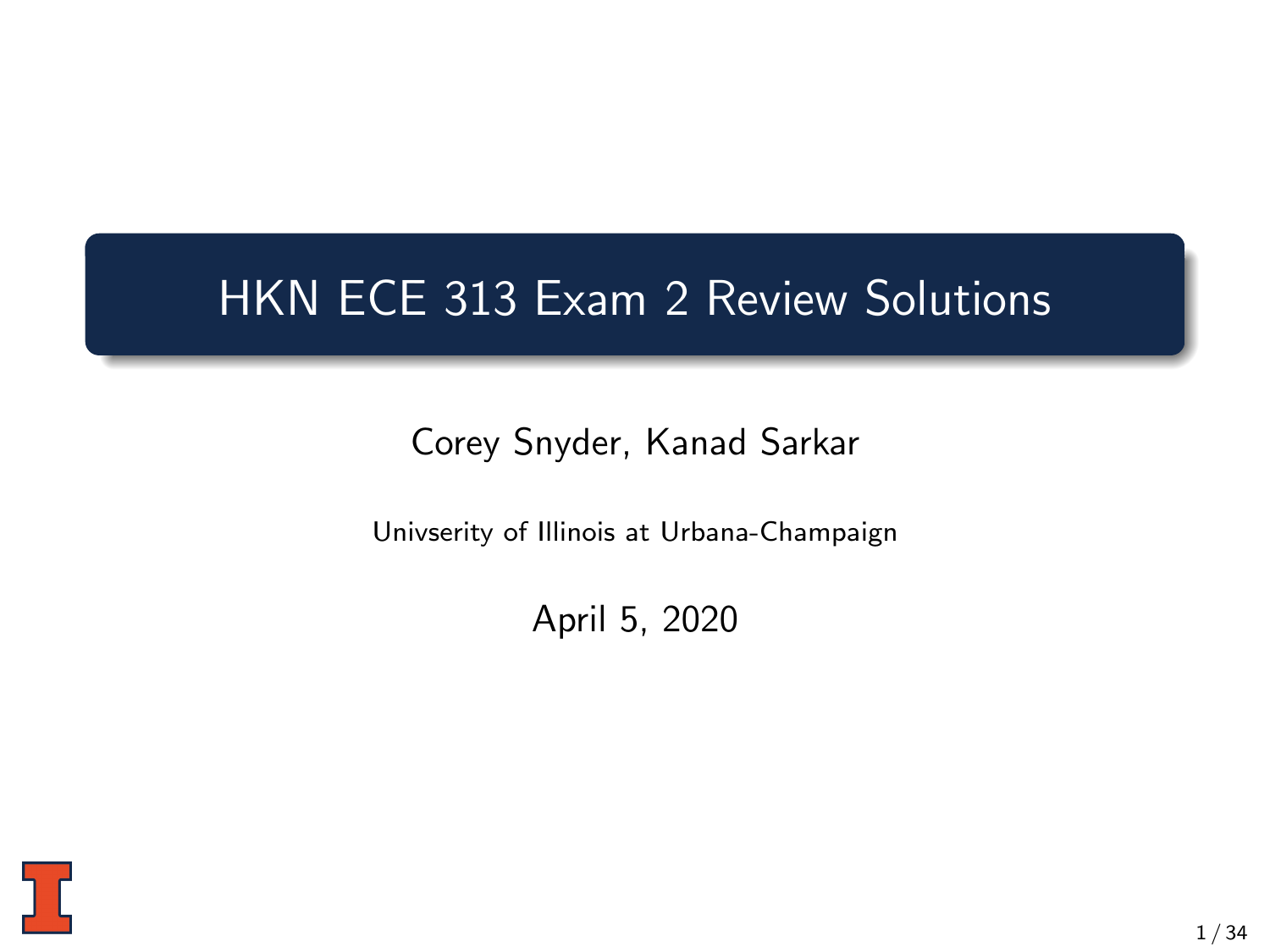# <span id="page-1-0"></span>[FA15 Problem 2](#page-1-0)

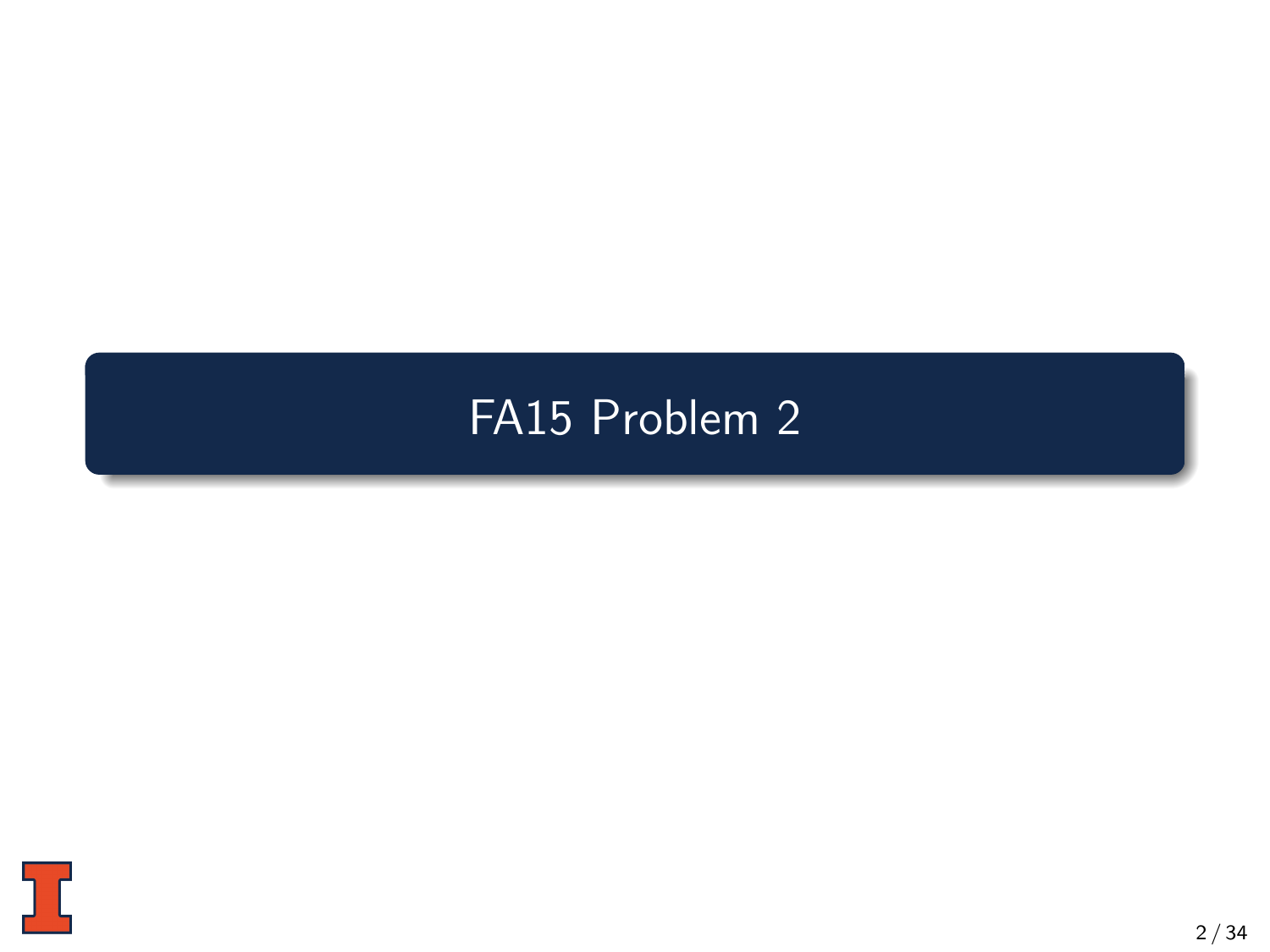### Obtain  $P(N_3 = 5)$ :

### $N_3 \sim \text{Pois}(3\lambda)$

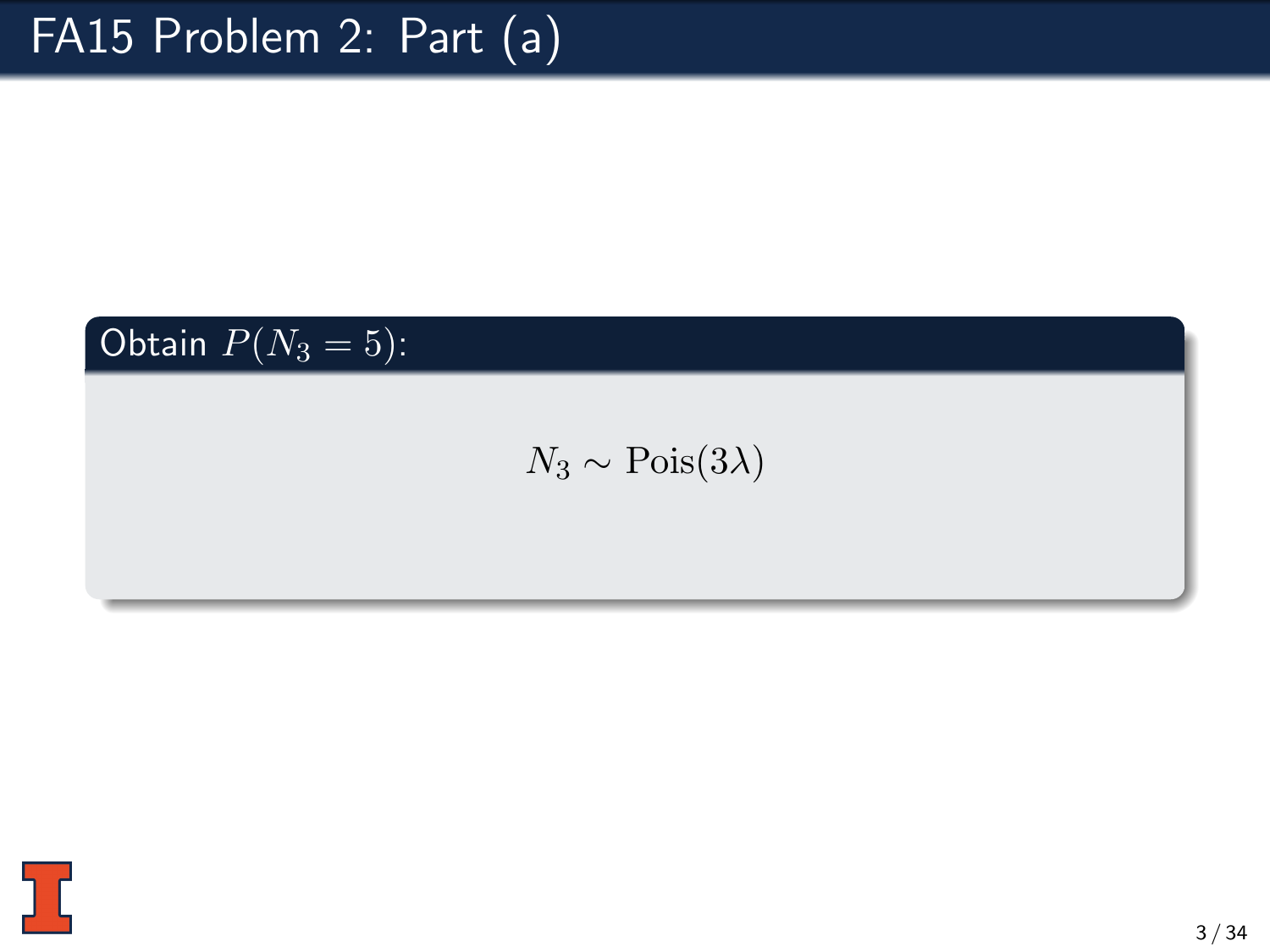### Obtain  $P(N_3 = 5)$ :

$$
N_3 \sim \text{Pois}(3\lambda)
$$

$$
P(N_3 = 3) = \frac{e^{-3\lambda}(3\lambda)^5}{5!}
$$

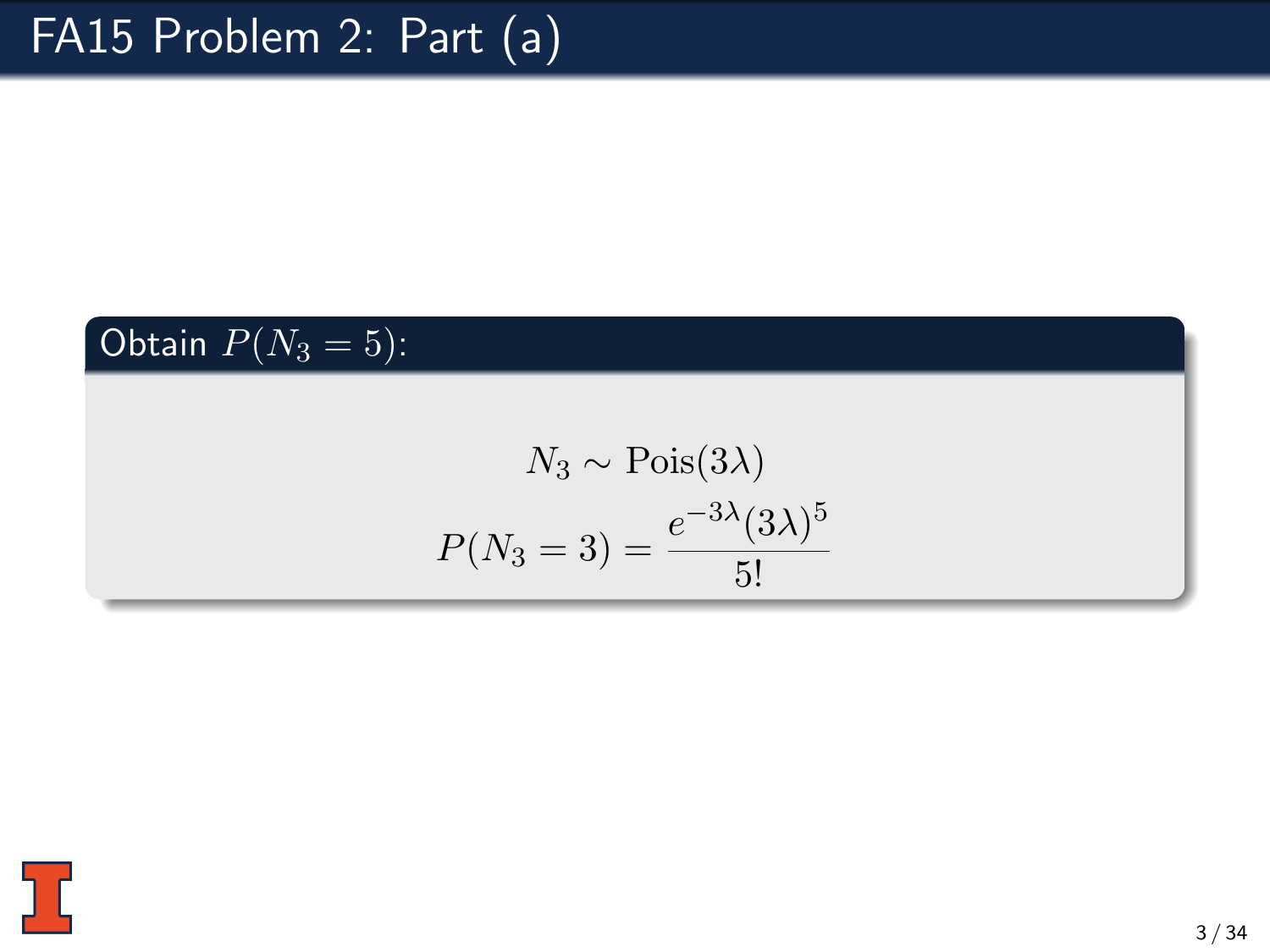### Obtain  $\overline{P(N_7 - N_4 = 3)}$  and  $\overline{\mathbb{E}}[N_7 - N_4]$ :

$$
N_7 - N_4 \sim \text{Pois}(3\lambda)
$$

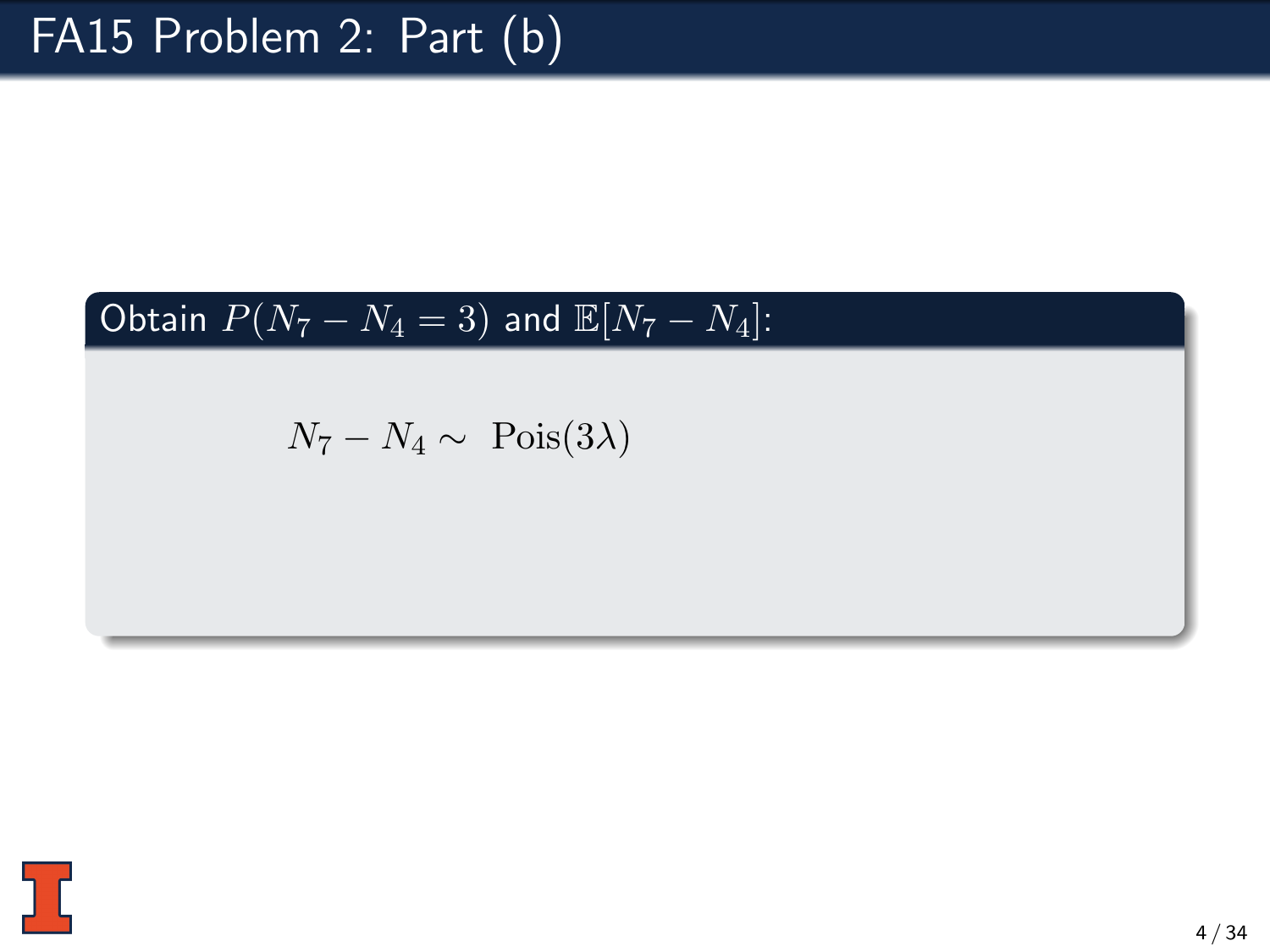### Obtain  $P(N_7 - N_4 = 3)$  and  $\mathbb{E}[N_7 - N_4]$ :

$$
N_7 - N_4 \sim \text{Pois}(3\lambda)
$$
  

$$
P(N_7 - N_4 = 5) = P(N_3 = 5) = \frac{e^{-3\lambda}(3\lambda)^5}{5!}
$$
  

$$
\mathbb{E}[N_7 - N_4] = 3\lambda \text{ (defn. of Poisson random variable)}
$$

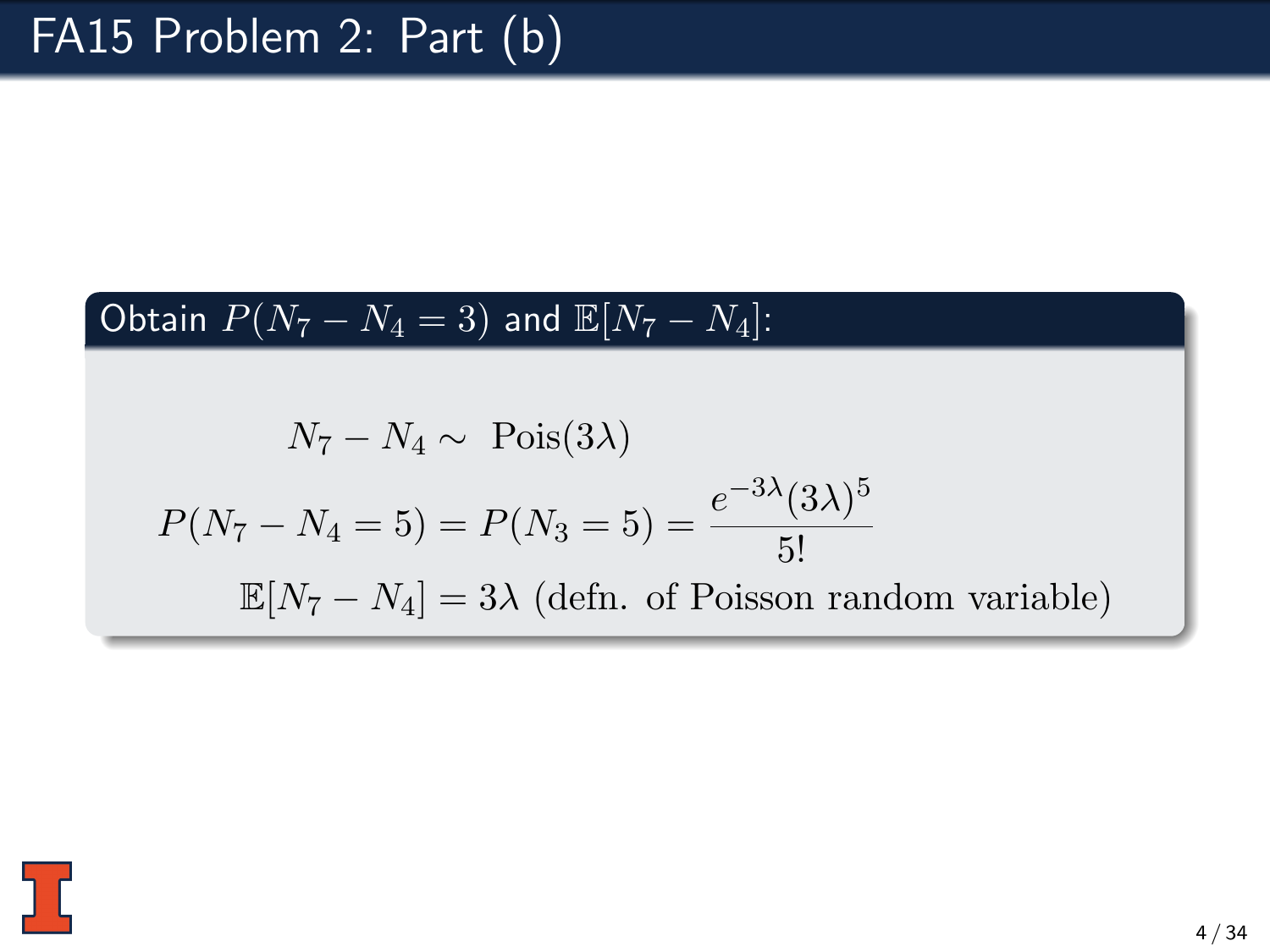

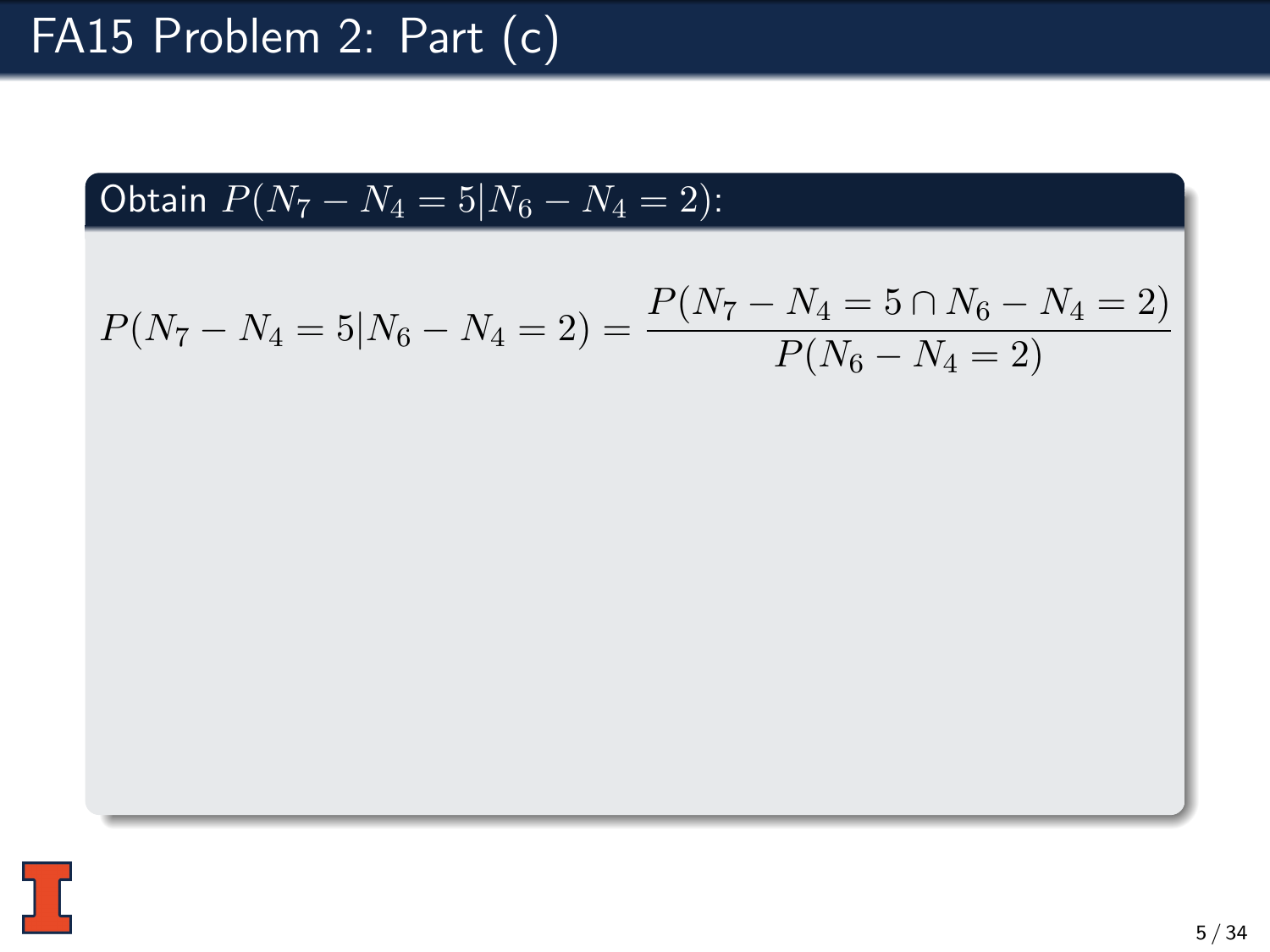Obtain 
$$
P(N_7 - N_4 = 5 | N_6 - N_4 = 2)
$$
:

$$
P(N_7 - N_4 = 5 | N_6 - N_4 = 2) = \frac{P(N_7 - N_4 = 5 \cap N_6 - N_4 = 2)}{P(N_6 - N_4 = 2)}
$$
  
= 
$$
\frac{P(N_7 - N_6 = 3 \cap N_6 - N_4 = 2)}{P(N_6 - N_4 = 2)}
$$

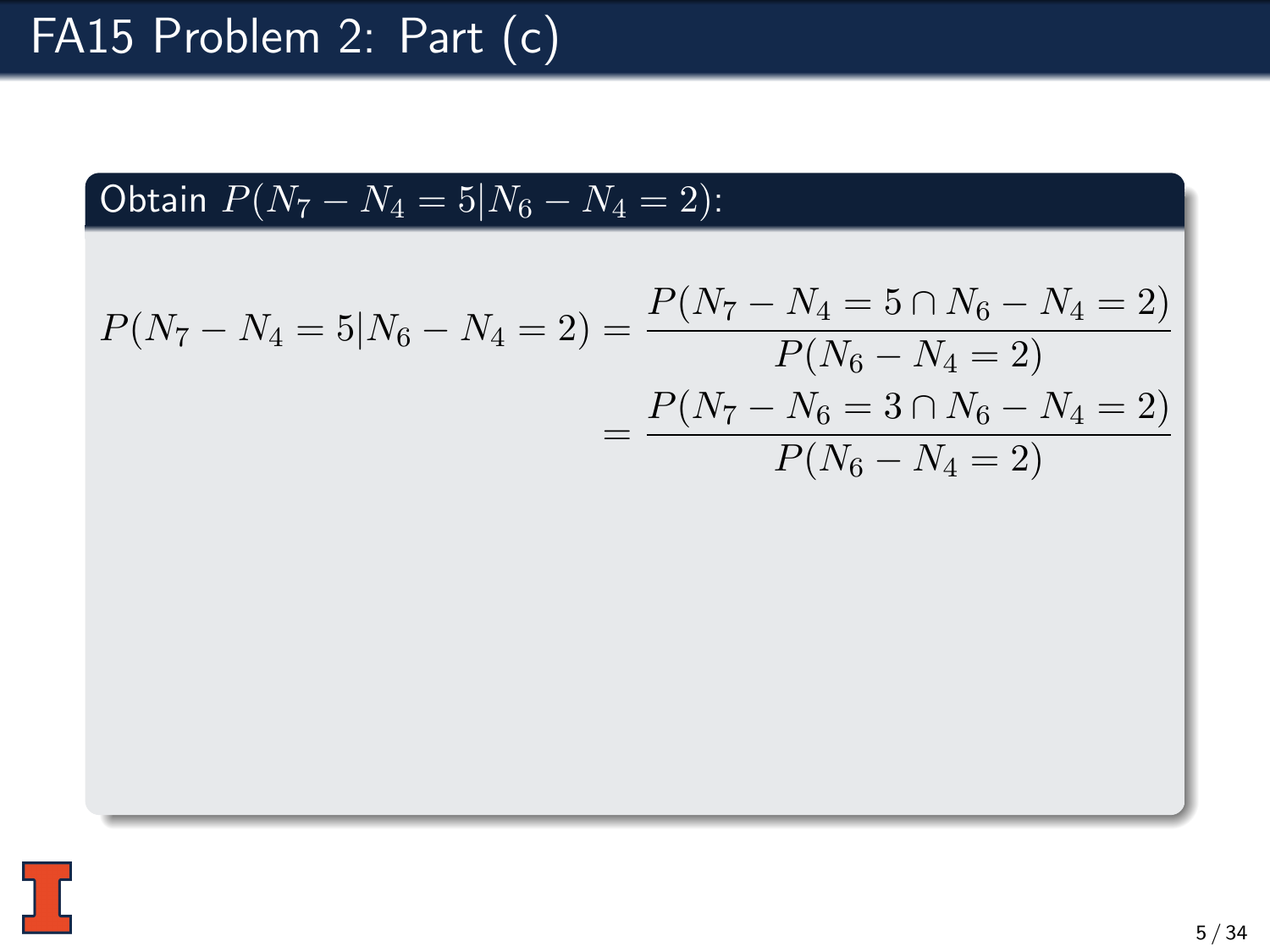Obtain 
$$
P(N_7 - N_4 = 5 | N_6 - N_4 = 2)
$$
:

$$
P(N_7 - N_4 = 5 | N_6 - N_4 = 2) = \frac{P(N_7 - N_4 = 5 \cap N_6 - N_4 = 2)}{P(N_6 - N_4 = 2)}
$$
  
= 
$$
\frac{P(N_7 - N_6 = 3 \cap N_6 - N_4 = 2)}{P(N_6 - N_4 = 2)}
$$
  
= 
$$
\frac{P(N_7 - N_6 = 3)P(N_6 - N_4 = 2)}{P(N_6 - N_4 = 2)}
$$

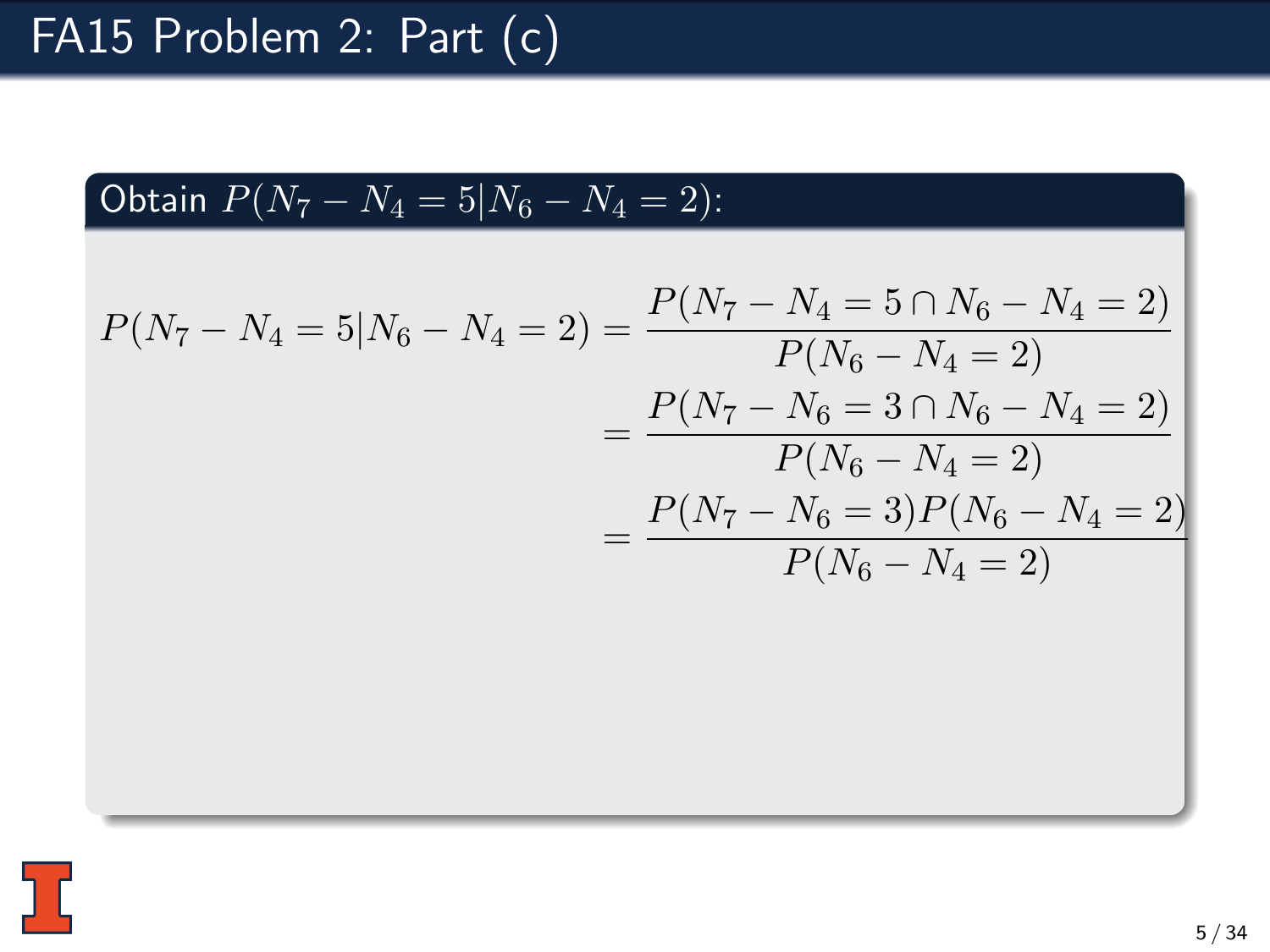Obtain 
$$
P(N_7 - N_4 = 5 | N_6 - N_4 = 2)
$$
:

$$
P(N_7 - N_4 = 5|N_6 - N_4 = 2) = \frac{P(N_7 - N_4 = 5 \cap N_6 - N_4 = 2)}{P(N_6 - N_4 = 2)}
$$
  
= 
$$
\frac{P(N_7 - N_6 = 3 \cap N_6 - N_4 = 2)}{P(N_6 - N_4 = 2)}
$$
  
= 
$$
\frac{P(N_7 - N_6 = 3)P(N_6 - N_4 = 2)}{P(N_6 - N_4 = 2)}
$$
  
= 
$$
P(N_7 - N_6 = 3)
$$
  
= 
$$
P(N_1 = 3)
$$
  
= 
$$
\frac{e^{-\lambda} \lambda^3}{3!}
$$

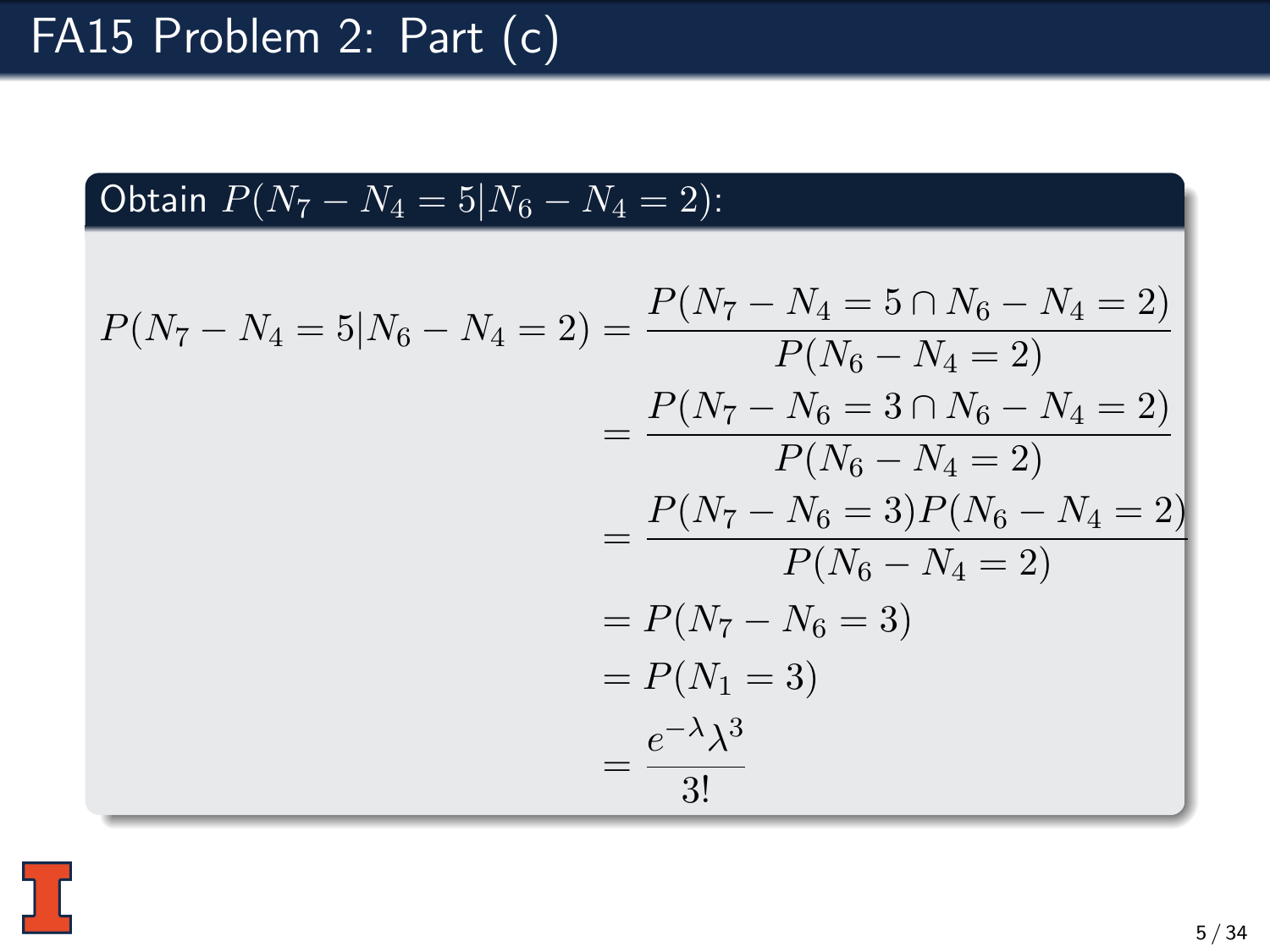Obtain 
$$
P(N_6 - N_4 | N_7 - N_4 = 5)
$$
:

$$
P(N_6 - N_4 = 2|N_7 - N_4 = 5)
$$
  
= 
$$
\frac{P(N_7 - N_4 = 5|N_6 - N_4 = 2)P(N_6 - N_4 = 2)}{P(N_7 - N_4 = 5)}
$$

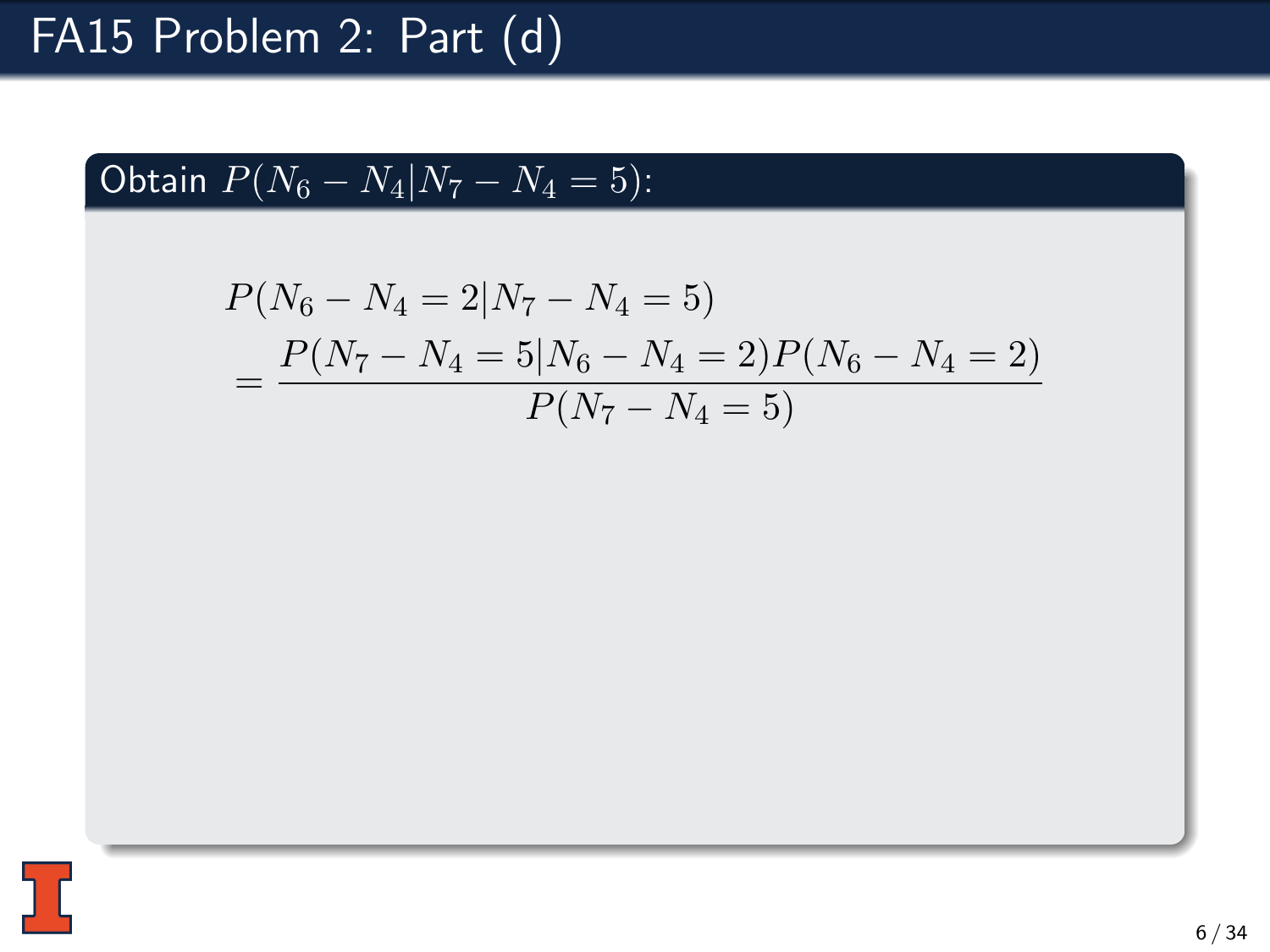Obtain 
$$
P(N_6 - N_4 | N_7 - N_4 = 5)
$$
:

$$
P(N_6 - N_4 = 2|N_7 - N_4 = 5)
$$
  
= 
$$
\frac{P(N_7 - N_4 = 5|N_6 - N_4 = 2)P(N_6 - N_4 = 2)}{P(N_7 - N_4 = 5)}
$$
  
= 
$$
\frac{P(N_1 = 3)P(N_2 = 2)}{P(N_3 = 5)}
$$

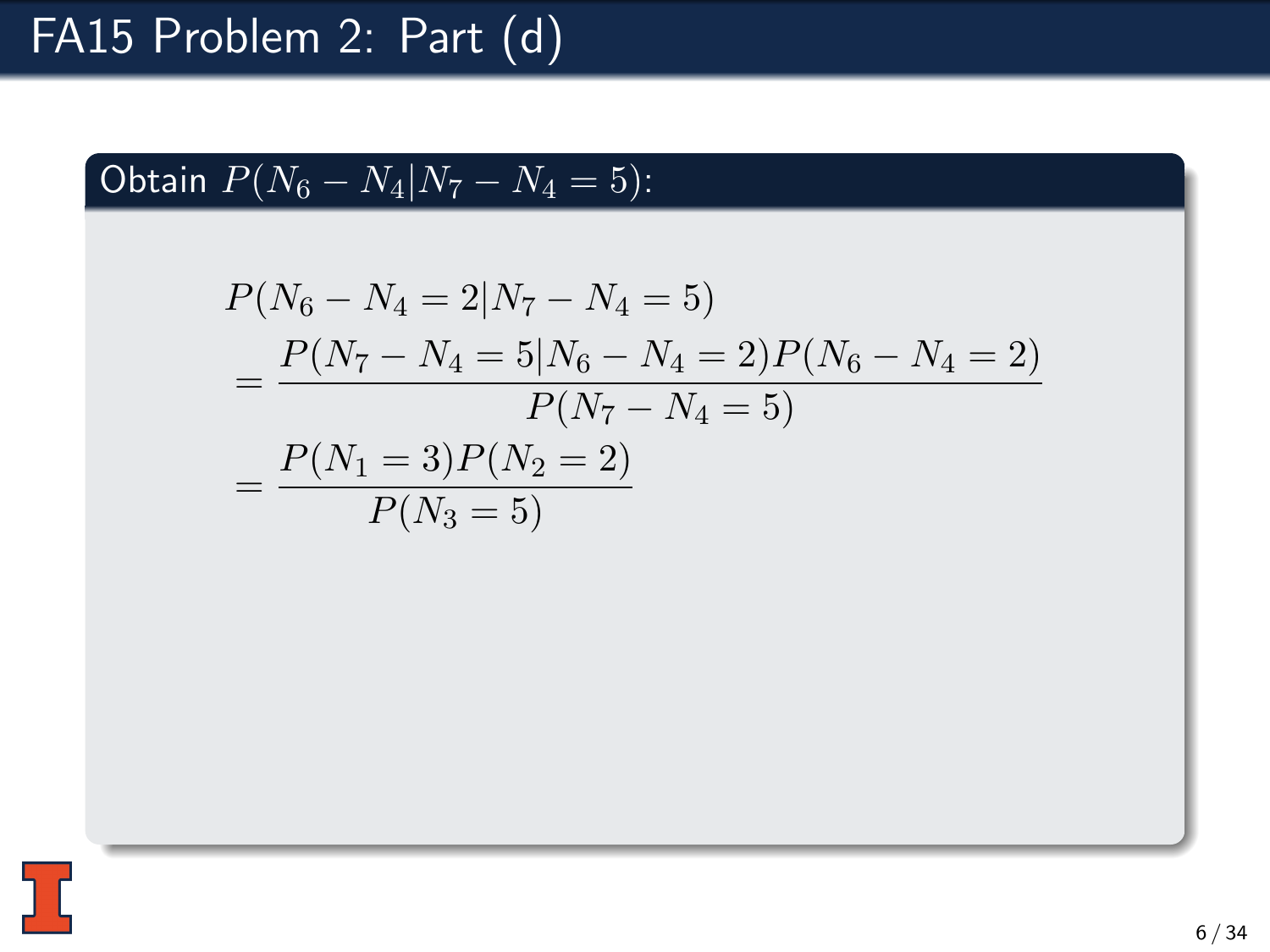Obtain 
$$
P(N_6 - N_4 | N_7 - N_4 = 5)
$$
:

$$
P(N_6 - N_4 = 2|N_7 - N_4 = 5)
$$
  
= 
$$
\frac{P(N_7 - N_4 = 5|N_6 - N_4 = 2)P(N_6 - N_4 = 2)}{P(N_7 - N_4 = 5)}
$$
  
= 
$$
\frac{P(N_1 = 3)P(N_2 = 2)}{P(N_3 = 5)}
$$
  
= 
$$
\frac{e^{-\lambda} \lambda^3}{8!} \left( \frac{e^{-2\lambda} (2\lambda)^2}{2!} \right)
$$
  
= 
$$
\frac{40}{243}
$$

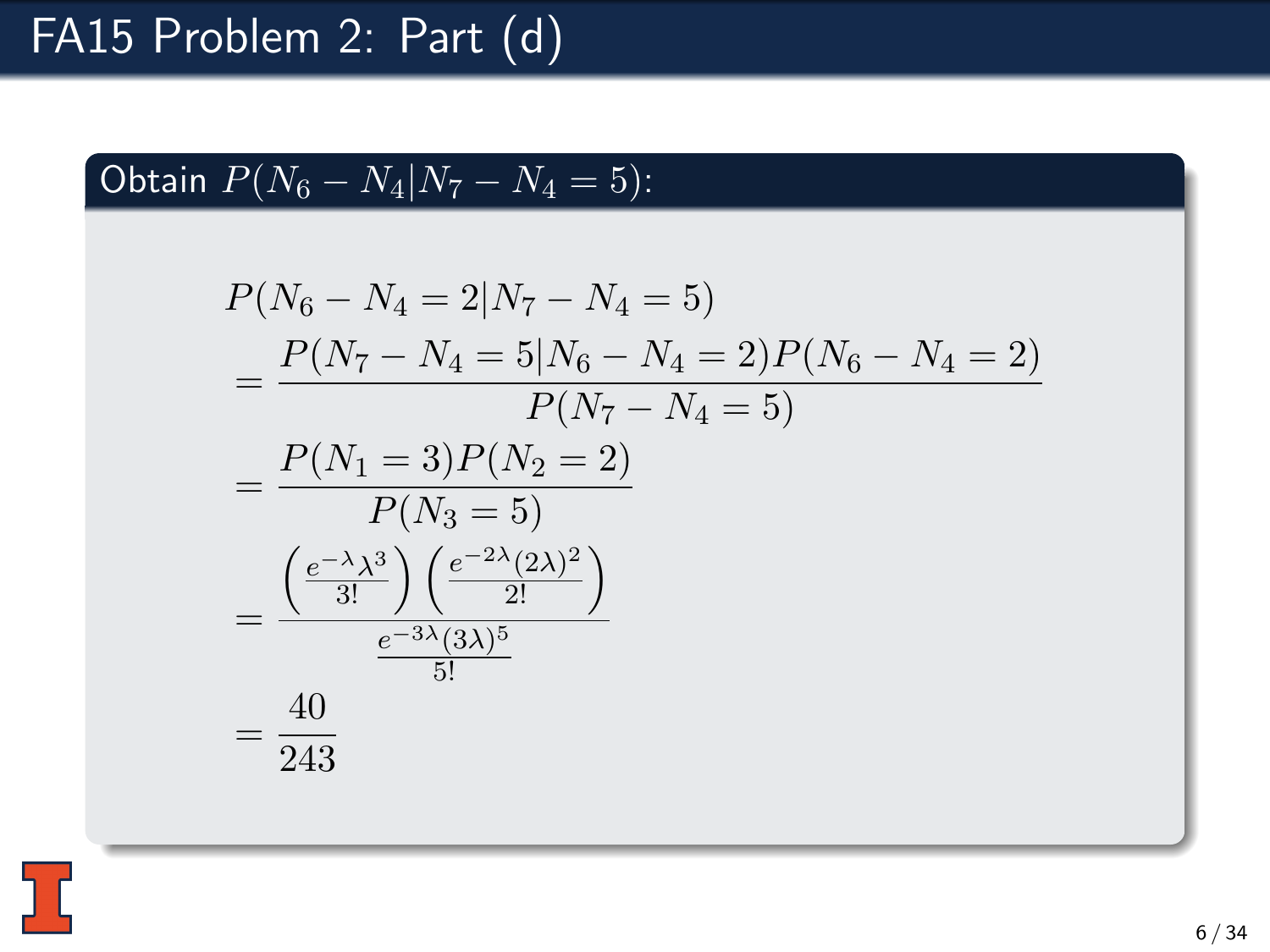Obtain 
$$
P(N_6 - N_4 | N_7 - N_4 = 5)
$$
:

$$
P(N_6 - N_4 = 2|N_7 - N_4 = 5)
$$
  
= 
$$
\frac{P(N_7 - N_4 = 5|N_6 - N_4 = 2)P(N_6 - N_4 = 2)}{P(N_7 - N_4 = 5)}
$$
  
= 
$$
\frac{P(N_1 = 3)P(N_2 = 2)}{P(N_3 = 5)}
$$
  
= 
$$
\frac{e^{-\lambda} \lambda^3}{3!} \frac{e^{-2\lambda} (2\lambda)^2}{2!}
$$
  
= 
$$
\frac{40}{243}
$$
  
Does not depend on  $\lambda!$ 

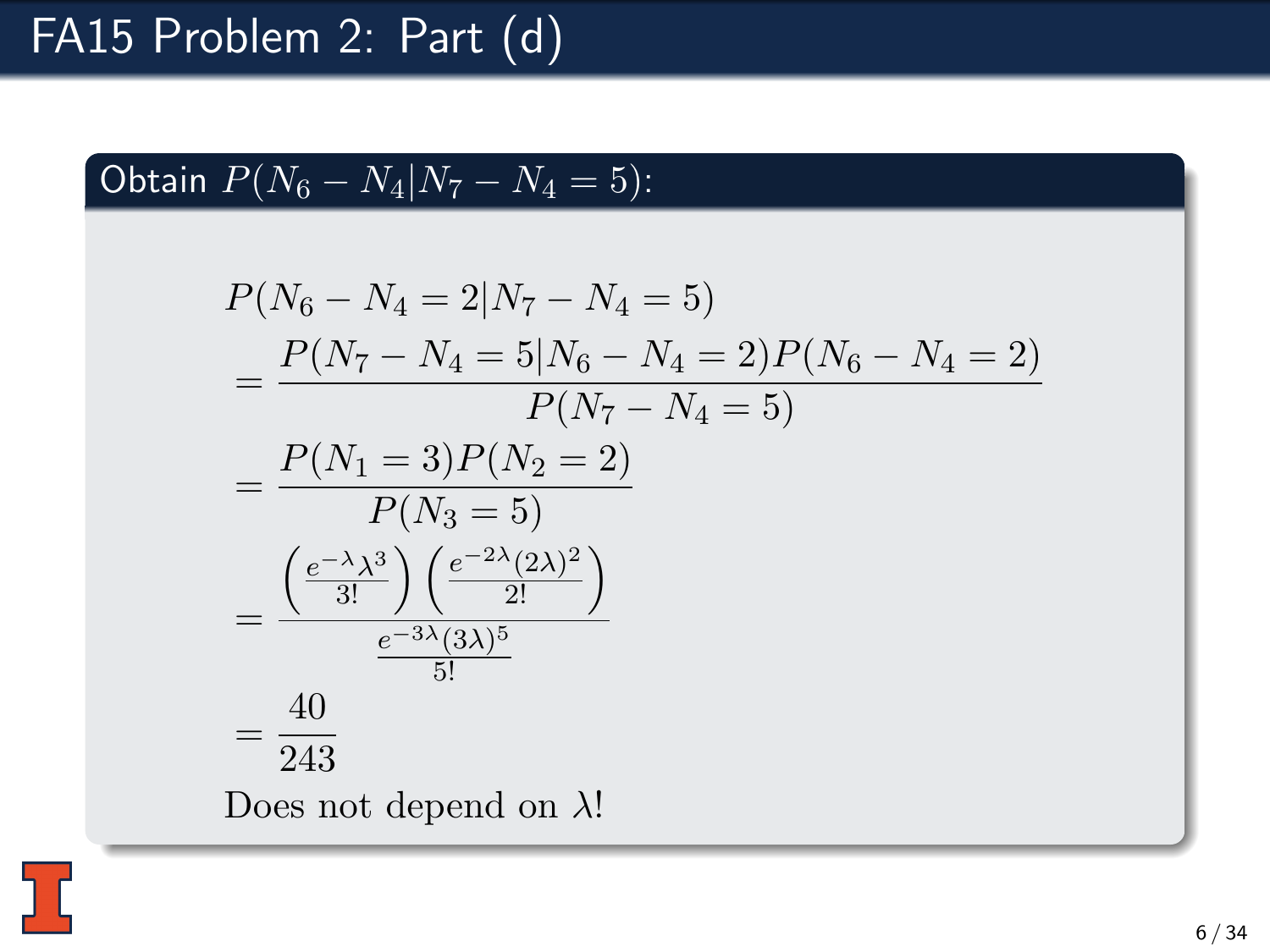Obtain 
$$
P(N_6 - N_4 | N_7 - N_4 = 5)
$$
:

$$
P(N_6 - N_4 = 2|N_7 - N_4 = 5)
$$
  
= 
$$
\frac{P(N_7 - N_4 = 5|N_6 - N_4 = 2)P(N_6 - N_4 = 2)}{P(N_7 - N_4 = 5)}
$$
  
= 
$$
\frac{P(N_1 = 3)P(N_2 = 2)}{P(N_3 = 5)}
$$
  
= 
$$
\frac{\left(\frac{e^{-\lambda} \lambda^3}{3!}\right)\left(\frac{e^{-2\lambda}(2\lambda)^2}{2!}\right)}{\frac{e^{-3\lambda}(3\lambda)^5}{5!}}
$$
  
= 
$$
\frac{40}{243}
$$
  
Does not depend on  $\lambda$ ! Wow!

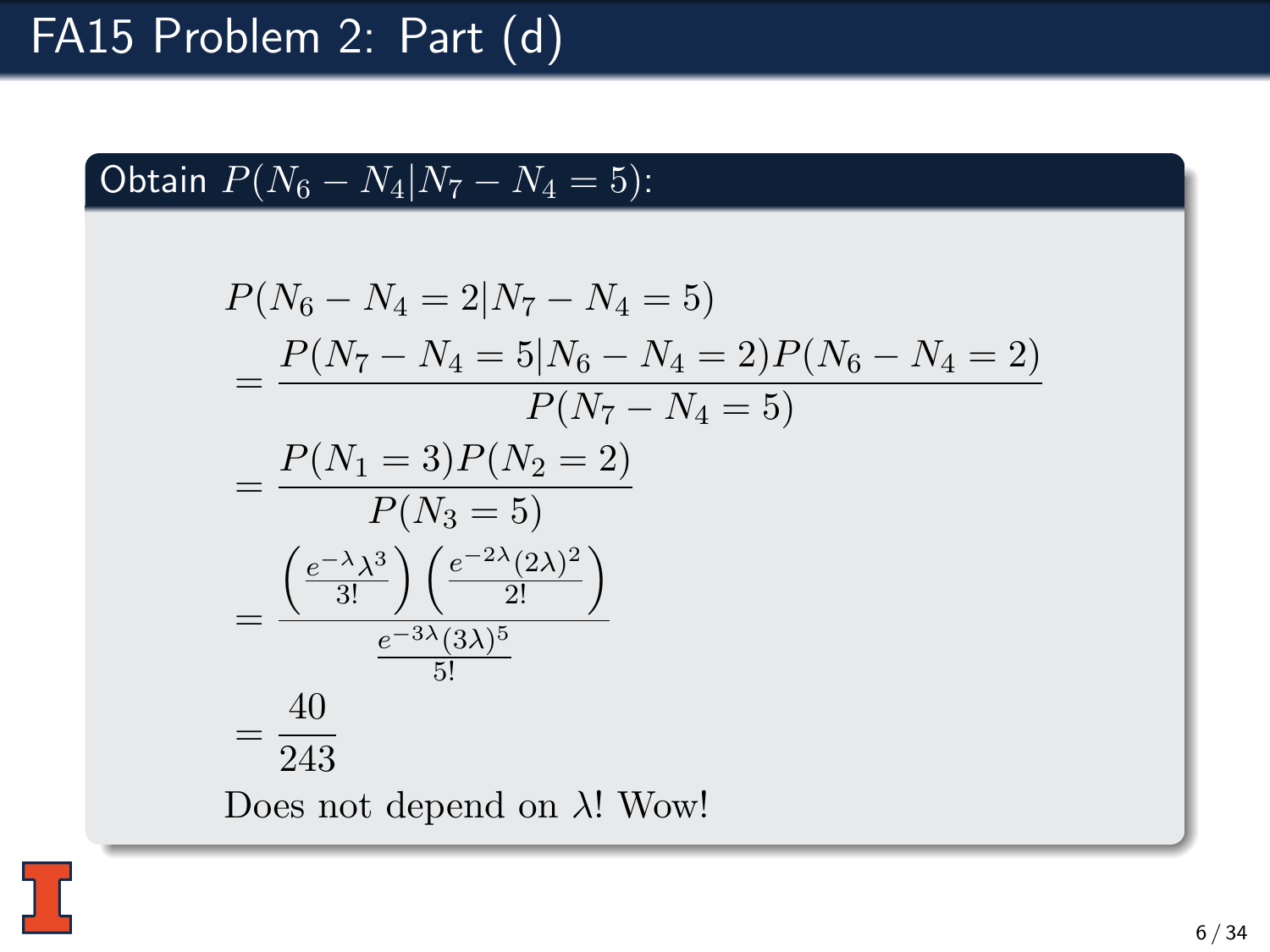## <span id="page-15-0"></span>[FA14 Problem 3](#page-15-0)

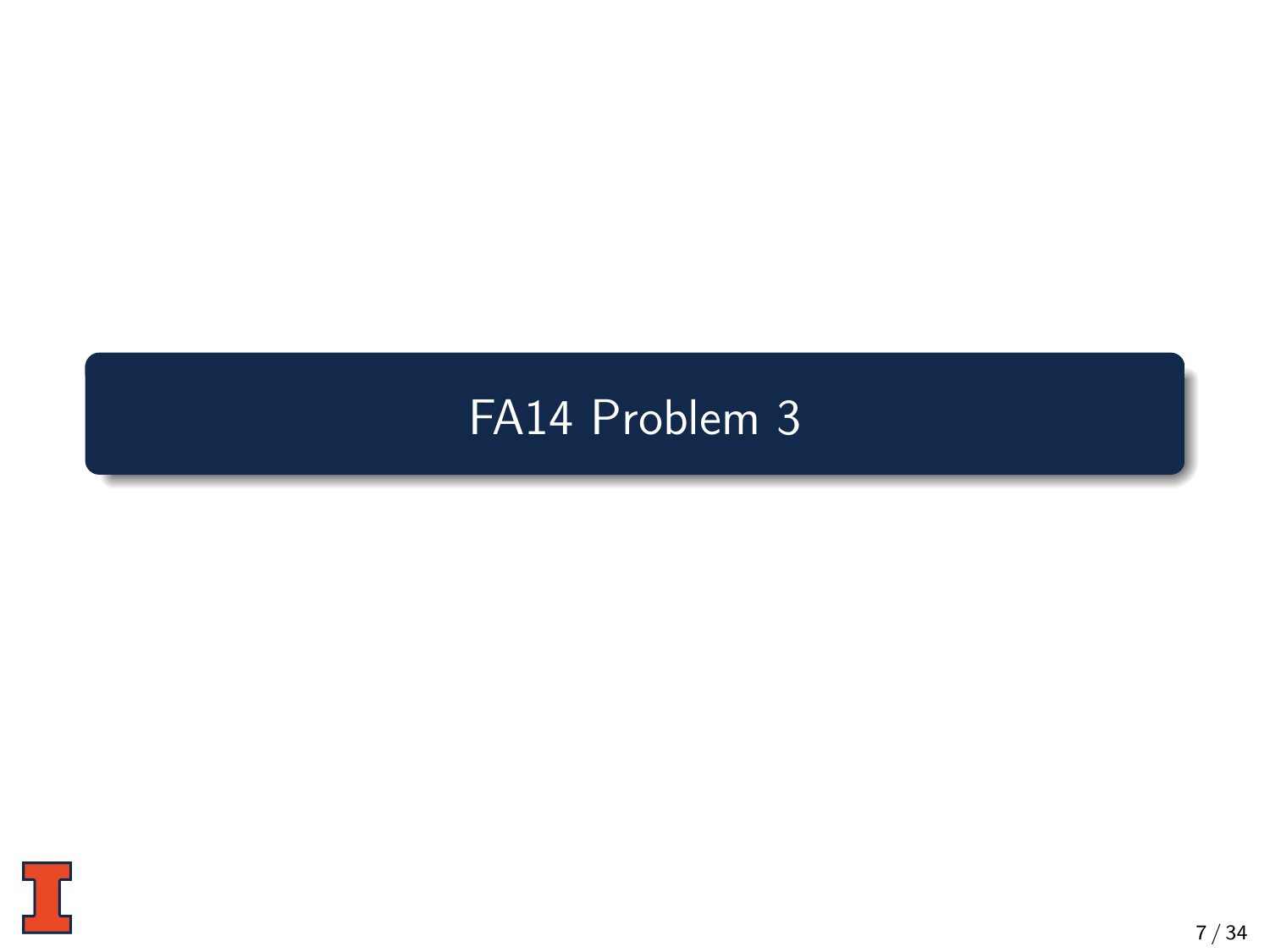This is a tricky question that requires a common math trick: adding a clever form of zero and regrouping.

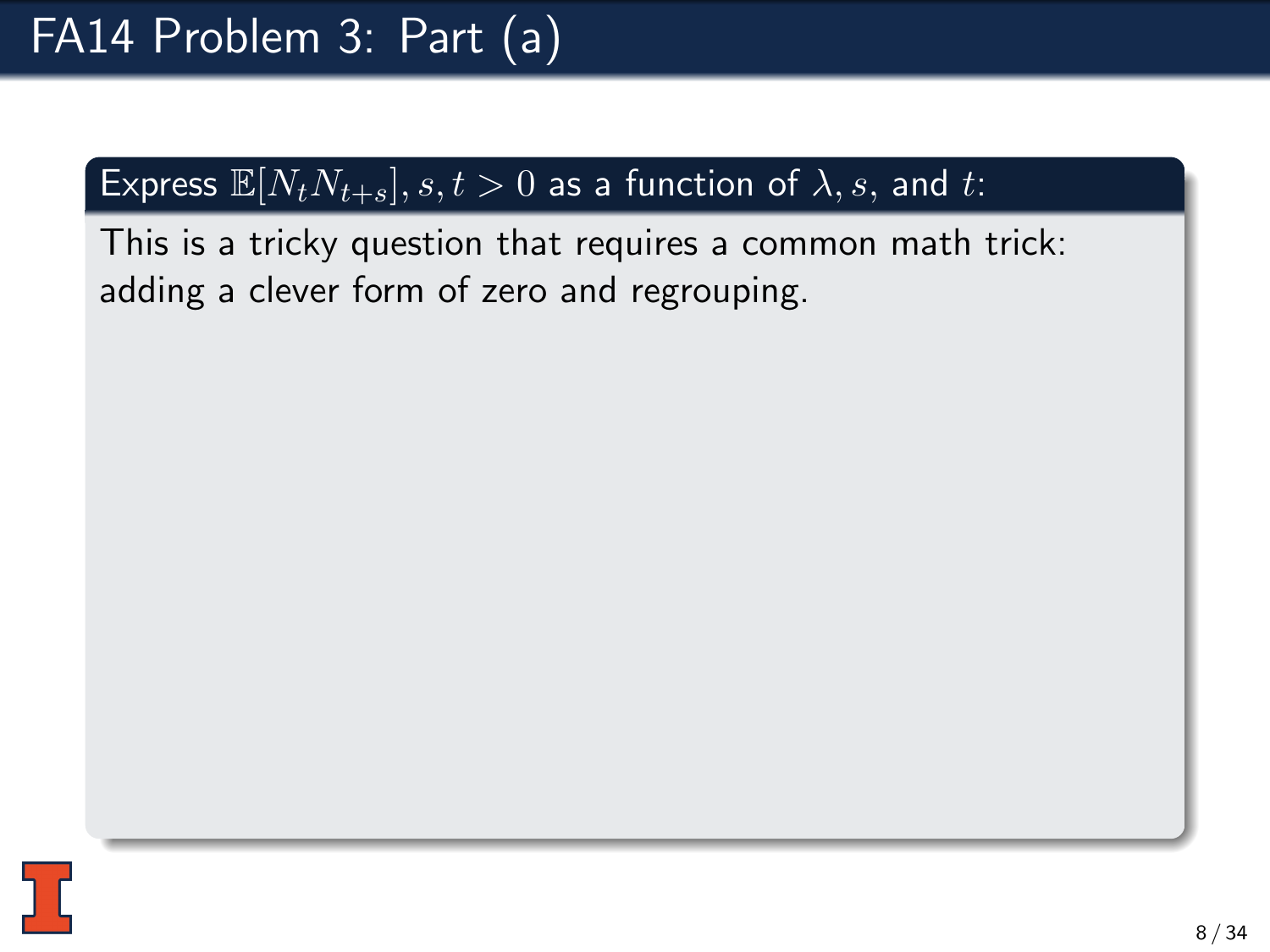This is a tricky question that requires a common math trick: adding a clever form of zero and regrouping.

$$
\mathbb{E}[N_t N_{t+s}] = \mathbb{E}[N_t (N_{t+s} - N_t + N_t)]
$$
  
= 
$$
\mathbb{E}[N_t (N_{t+s} - N_t) + N_t^2]
$$

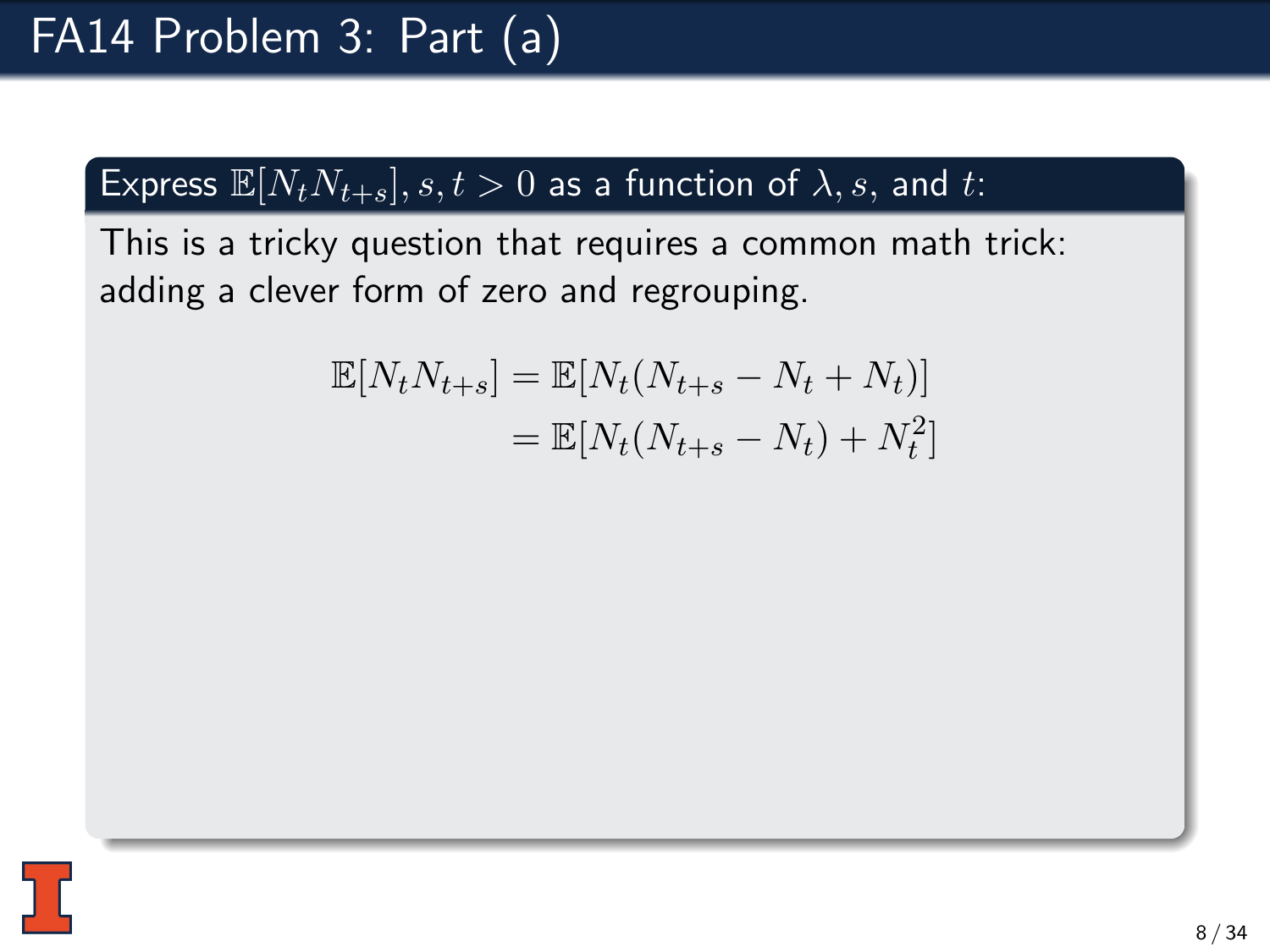This is a tricky question that requires a common math trick: adding a clever form of zero and regrouping.

$$
\mathbb{E}[N_t N_{t+s}] = \mathbb{E}[N_t (N_{t+s} - N_t + N_t)]
$$
  
= 
$$
\mathbb{E}[N_t (N_{t+s} - N_t) + N_t^2]
$$

Notice that  $N_t$  and  $N_{t+s} - N_t$  count over disjoint intervals since the latter counts from time t to time  $t + s!$  Thus,

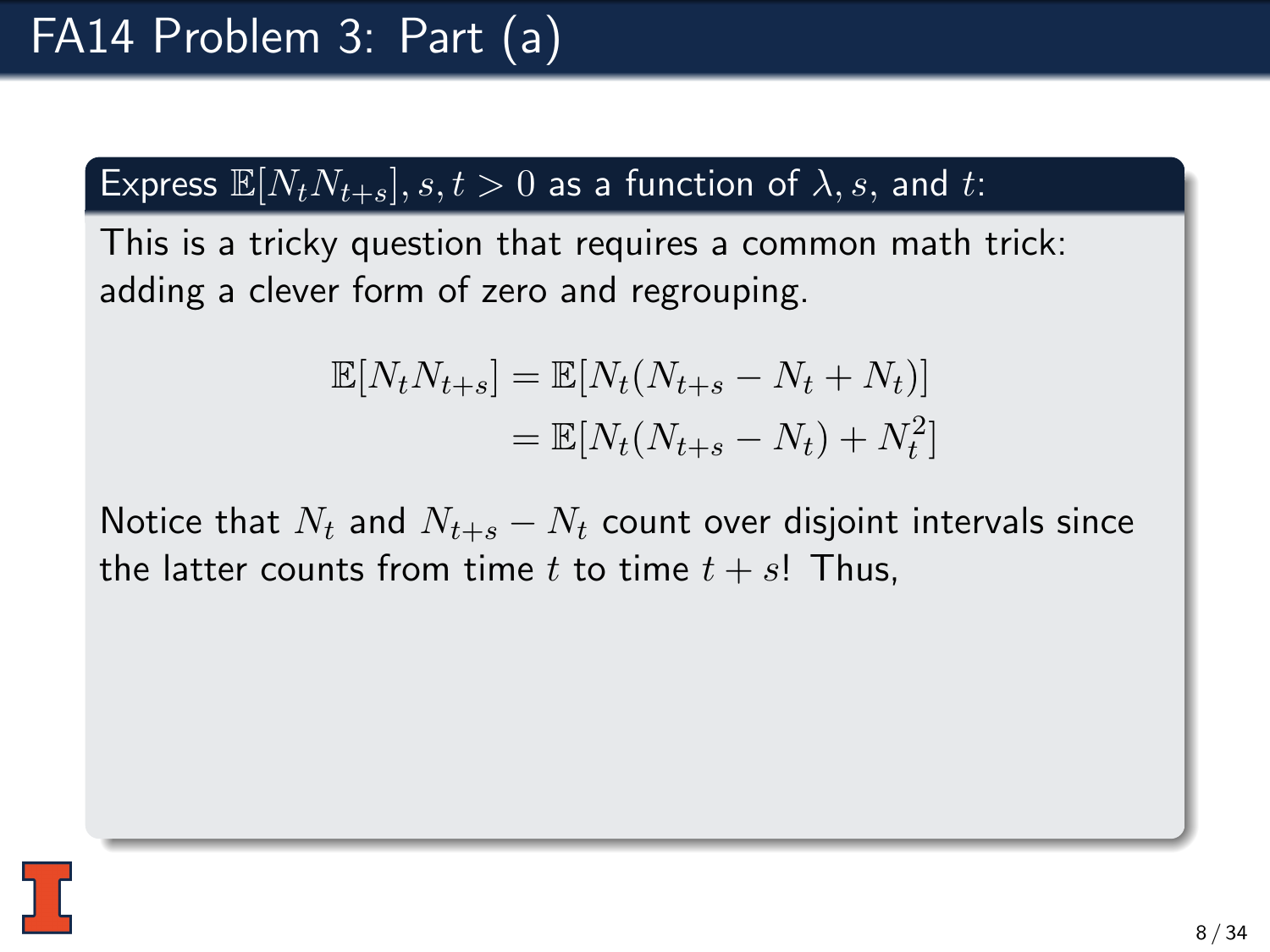This is a tricky question that requires a common math trick: adding a clever form of zero and regrouping.

$$
\mathbb{E}[N_t N_{t+s}] = \mathbb{E}[N_t (N_{t+s} - N_t + N_t)]
$$
  
= 
$$
\mathbb{E}[N_t (N_{t+s} - N_t) + N_t^2]
$$

Notice that  $N_t$  and  $N_{t+s} - N_t$  count over disjoint intervals since the latter counts from time t to time  $t + s!$  Thus,

$$
\mathbb{E}[N_t N_{t+s}] = \mathbb{E}[N_t] \mathbb{E}[N_{t+s} - N_t] + \mathbb{E}[N_t^2]
$$
  
=  $(\lambda t)(\lambda s) + \text{Var}(N_t) + \mathbb{E}^2[N_t]$   
=  $\lambda^2 st + \lambda t + \lambda^2 t^2$ 

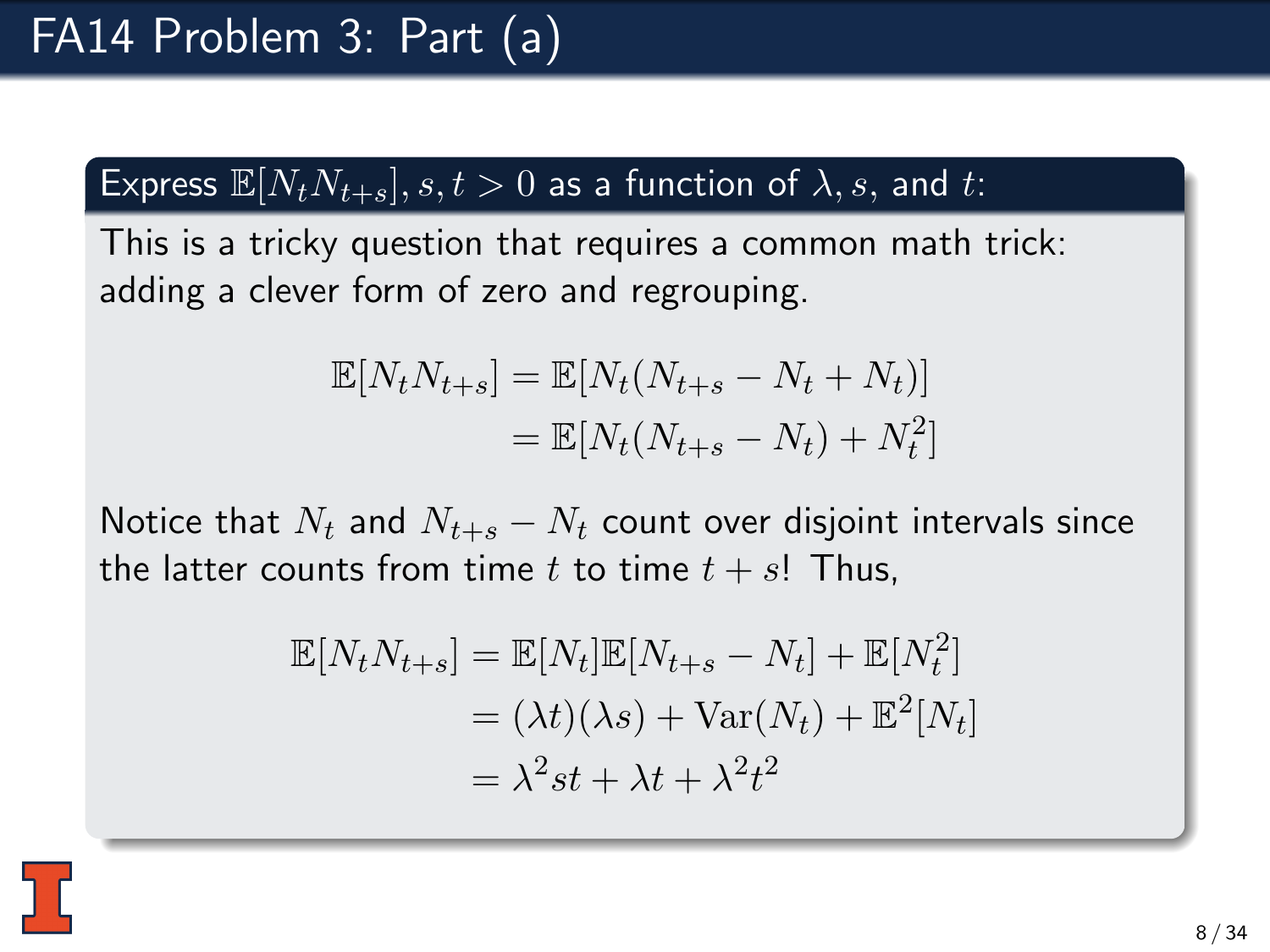Let  $\lambda = 2$  arrivals/hour and assume that customer arrivals are Poisson. Let  $A$  be the event three customers arrive from 1-3pm; B, one customer from 2-3pm; and  $C$ , one customer from 2-4pm.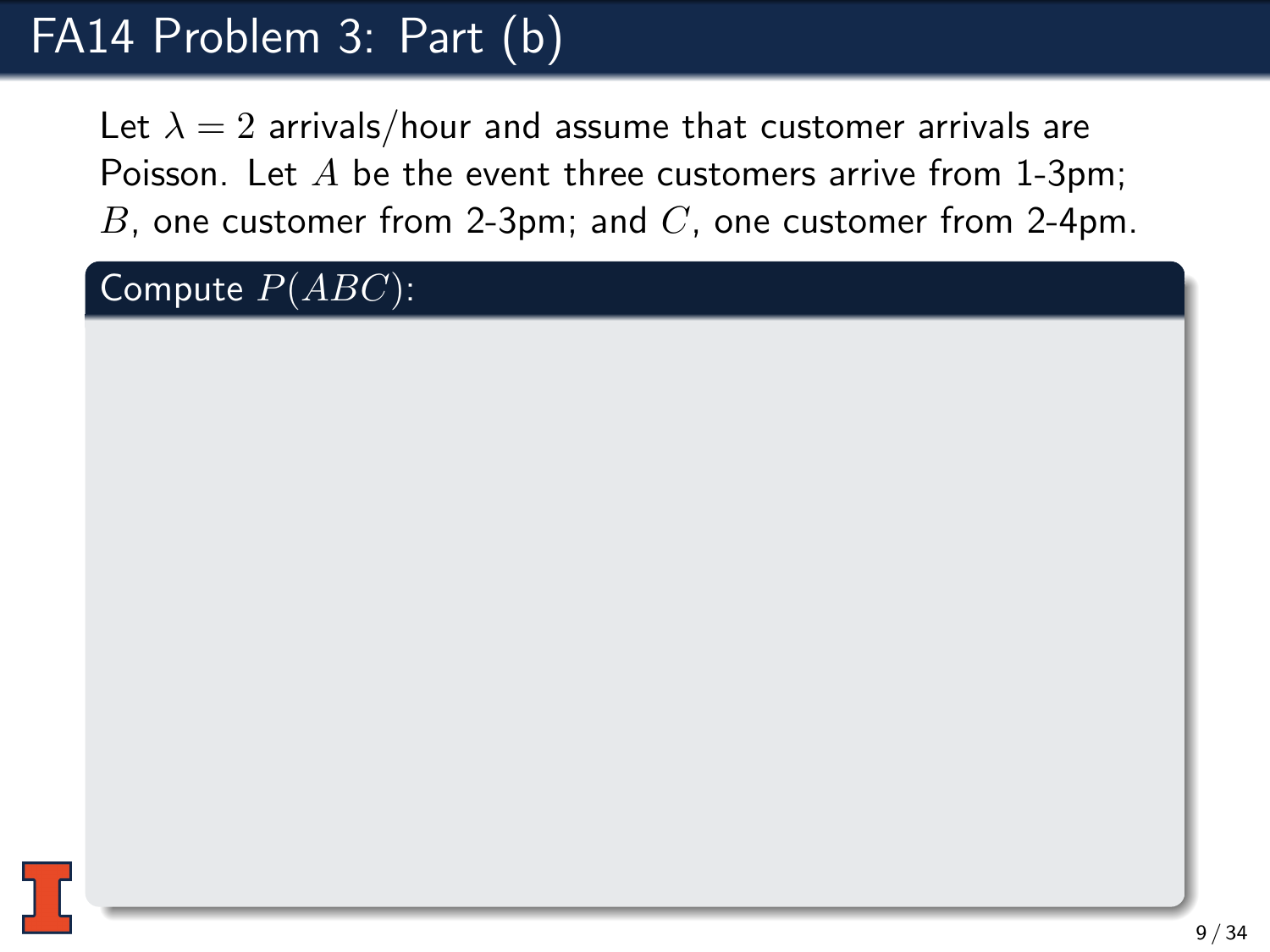Let  $\lambda = 2$  arrivals/hour and assume that customer arrivals are Poisson. Let  $A$  be the event three customers arrive from 1-3pm; B, one customer from 2-3pm; and  $C$ , one customer from 2-4pm.

#### Compute  $P(ABC)$ :

 $\bullet$  The key is to break arrivals into disjoint intervals. Notice  $B$ constrains the second and first halves of events  $A$  and  $C$ .

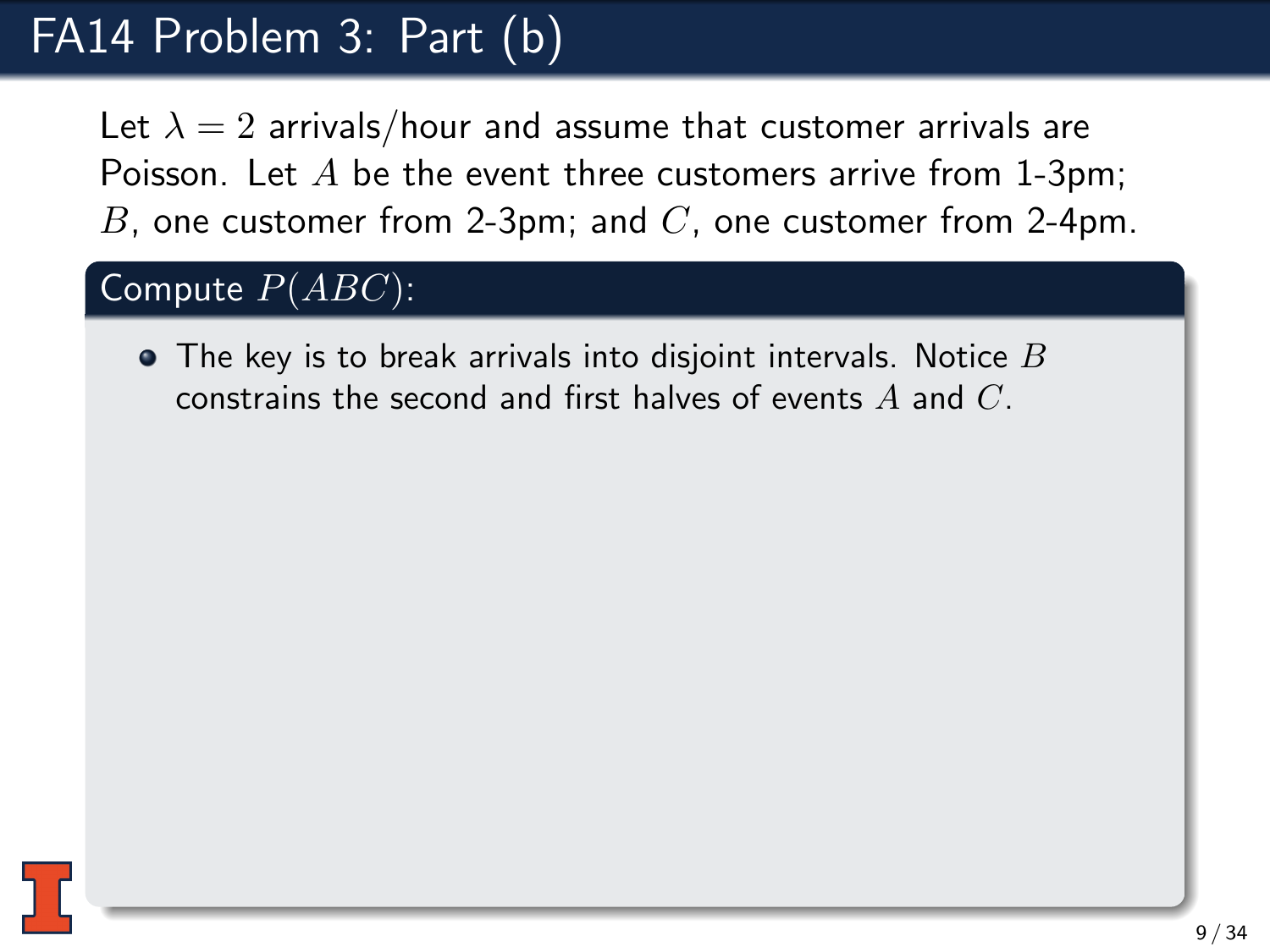Let  $\lambda = 2$  arrivals/hour and assume that customer arrivals are Poisson. Let  $A$  be the event three customers arrive from 1-3pm; B, one customer from 2-3pm; and  $C$ , one customer from 2-4pm.

- $\bullet$  The key is to break arrivals into disjoint intervals. Notice  $B$ constrains the second and first halves of events  $A$  and  $C$ .
- Thus, an equivalent set of events would be:
	- $\bullet$   $A'$  = two customers arrive between 1 and 2pm.
	- $B' = B =$  one customer arrives between 2 and 3pm.
	- $C'$  = no customers arrives between 3 and 4pm.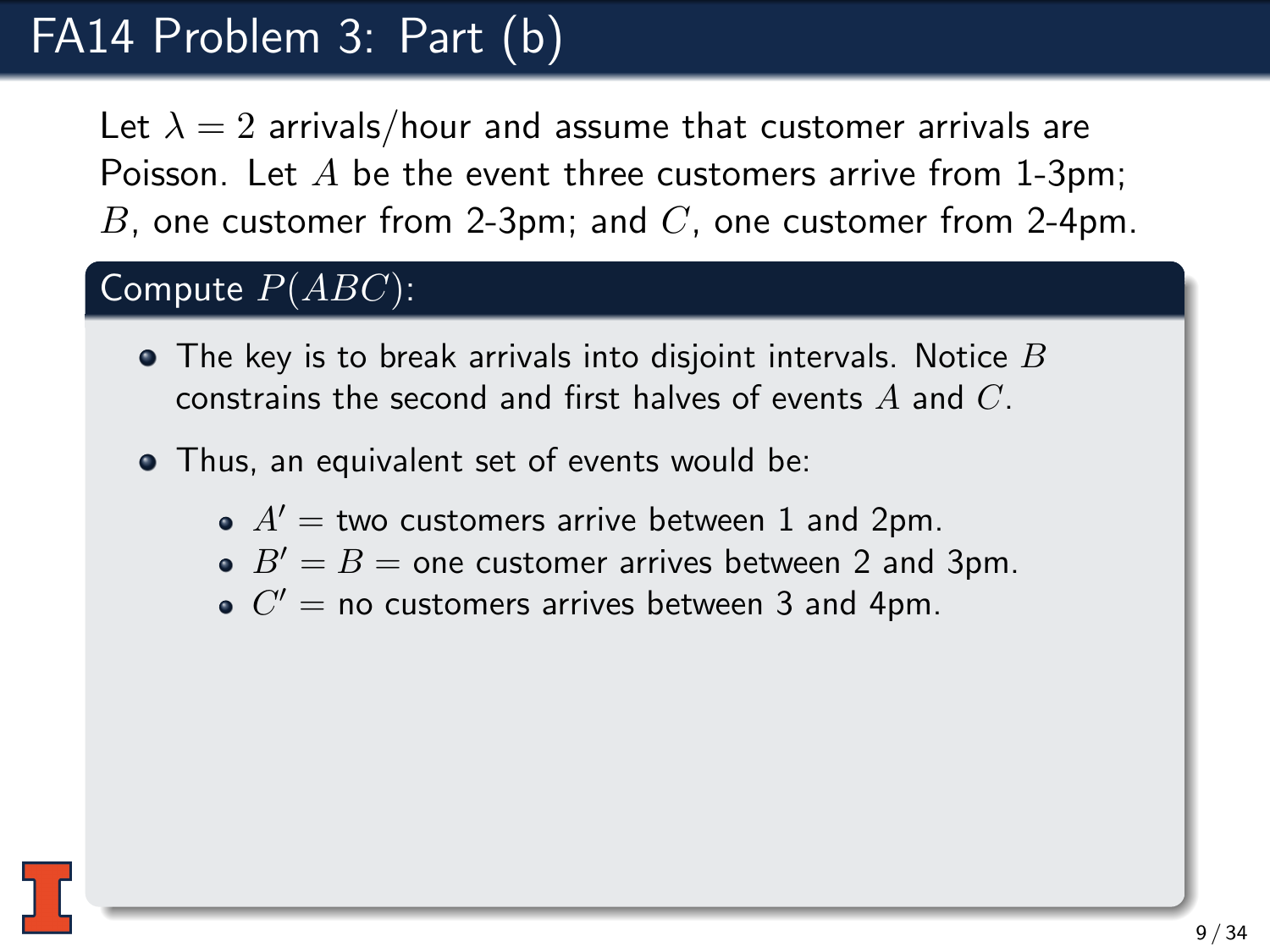Let  $\lambda = 2$  arrivals/hour and assume that customer arrivals are Poisson. Let  $A$  be the event three customers arrive from 1-3pm; B, one customer from 2-3pm; and  $C$ , one customer from 2-4pm.

- $\bullet$  The key is to break arrivals into disjoint intervals. Notice  $B$ constrains the second and first halves of events  $A$  and  $C$ .
- Thus, an equivalent set of events would be:
	- $\bullet$   $A'$  = two customers arrive between 1 and 2pm.
	- $B' = B =$  one customer arrives between 2 and 3pm.
	- $C'$  = no customers arrives between 3 and 4pm.
- These new events are now disjoint but equivalent s.t.  $P(ABC) = P(A'B'C') = P(A')P(B')P(C').$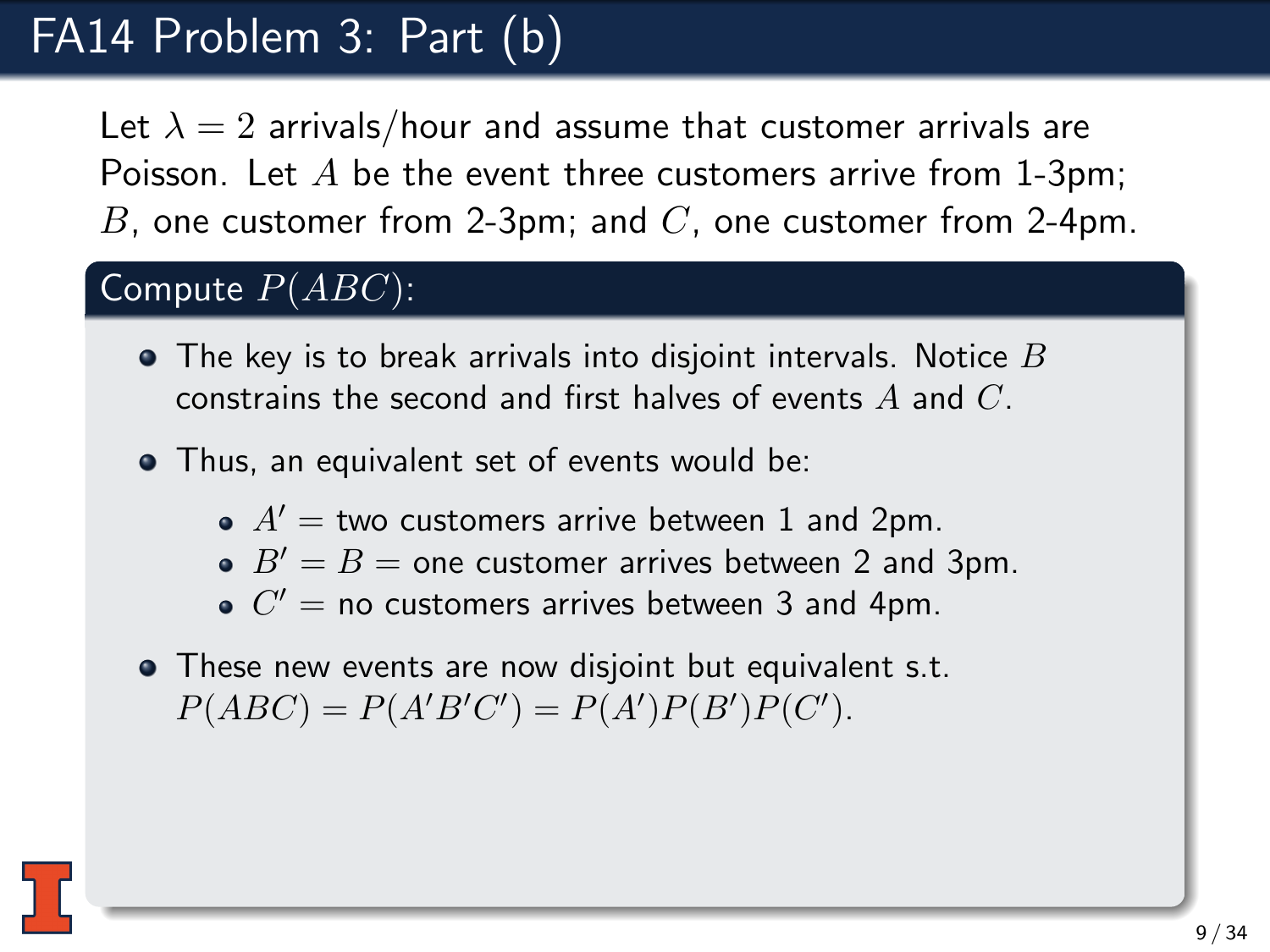Let  $\lambda = 2$  arrivals/hour and assume that customer arrivals are Poisson. Let  $A$  be the event three customers arrive from 1-3pm; B, one customer from 2-3pm; and  $C$ , one customer from 2-4pm.

- $\bullet$  The key is to break arrivals into disjoint intervals. Notice  $B$ constrains the second and first halves of events  $A$  and  $C$ .
- Thus, an equivalent set of events would be:
	- $\bullet$   $A'$  = two customers arrive between 1 and 2pm.
	- $B' = B =$  one customer arrives between 2 and 3pm.
	- $C'$  = no customers arrives between 3 and 4pm.
- These new events are now disjoint but equivalent s.t.  $P(ABC) = P(A'B'C') = P(A')P(B')P(C').$

$$
P(ABC) = \left(\frac{e^{-2}2^2}{2!}\right) \left(\frac{e^{-2}2^1}{1!}\right) \left(\frac{e^02^0}{0!}\right) = 4e^{-6}.
$$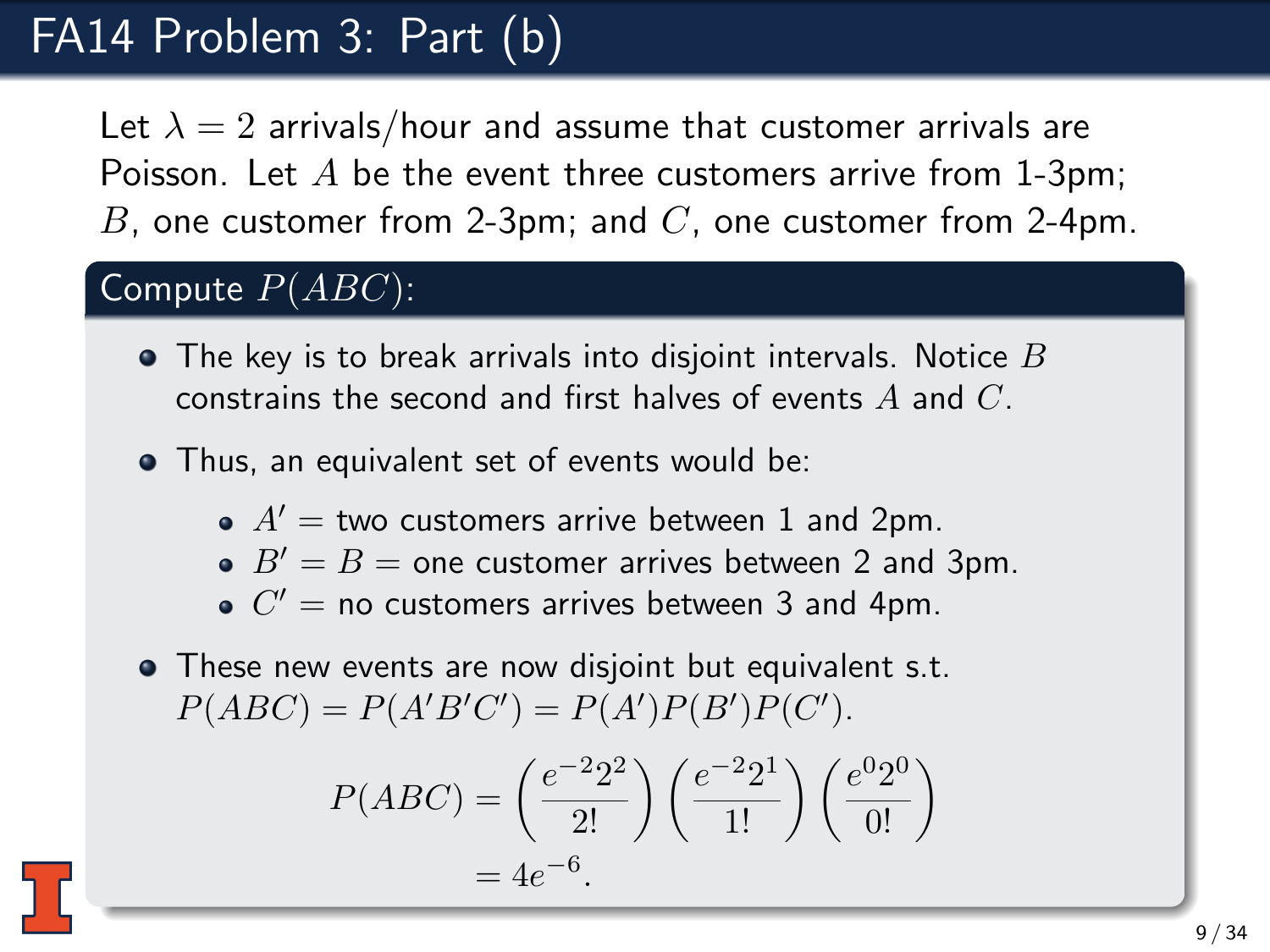# <span id="page-25-0"></span>[FA15 Problem 4](#page-25-0)

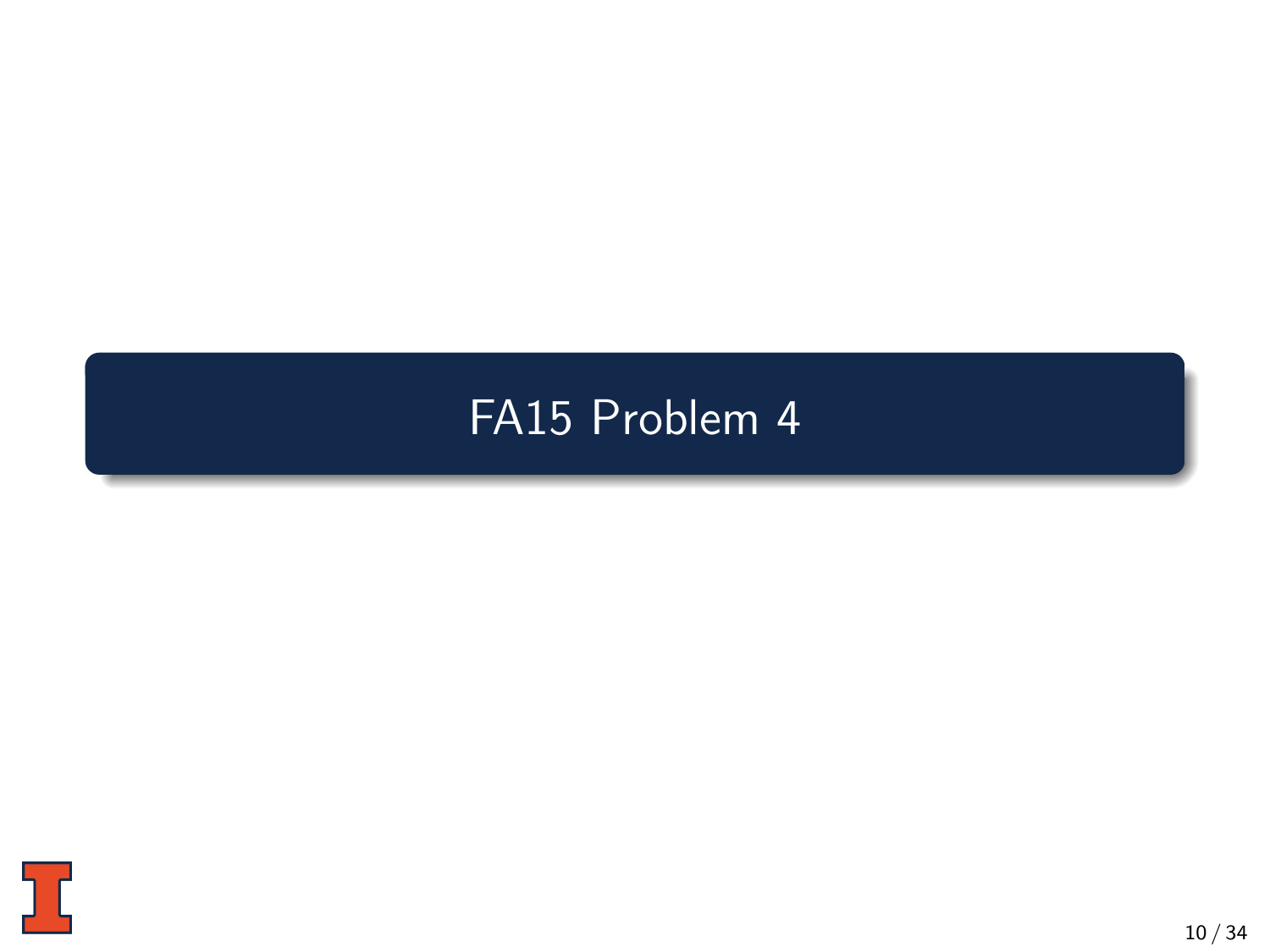Given 
$$
f_{X,Y}(x, y) = \begin{cases} cxy, & 0 \le x \le 1, \ 0 \le y \le 1, \ x + y \le 1 \\ 0, & \text{else} \end{cases}
$$

Compute the marginal  $f_X(x)$ :

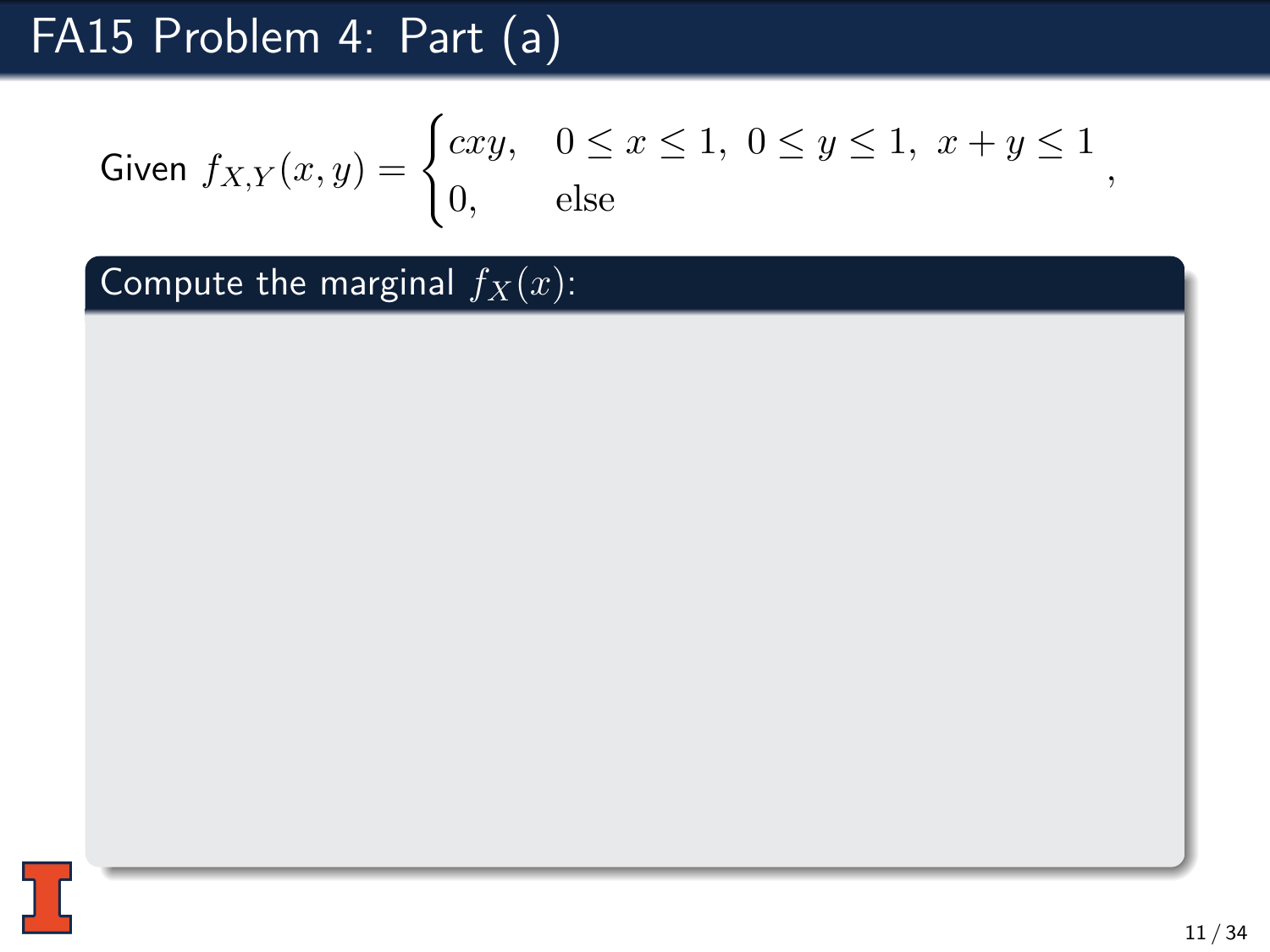Given 
$$
f_{X,Y}(x,y) = \begin{cases} cxy, & 0 \leq x \leq 1, \ 0 \leq y \leq 1, \ x+y \leq 1, \ 0, & \text{else} \end{cases}
$$

### Compute the marginal  $f_X(x)$ :

The support of  $(X, Y)$  is a triangle with vertices  $(0, 0), (1, 0), (0, 1).$ 

$$
f_X(x) = \int_0^{1-x} cxy dy
$$
  
=  $\frac{c}{2}(xy^2)\Big|_0^{1-x}$   
=  $\frac{c}{2}x(1-x)^2$ 

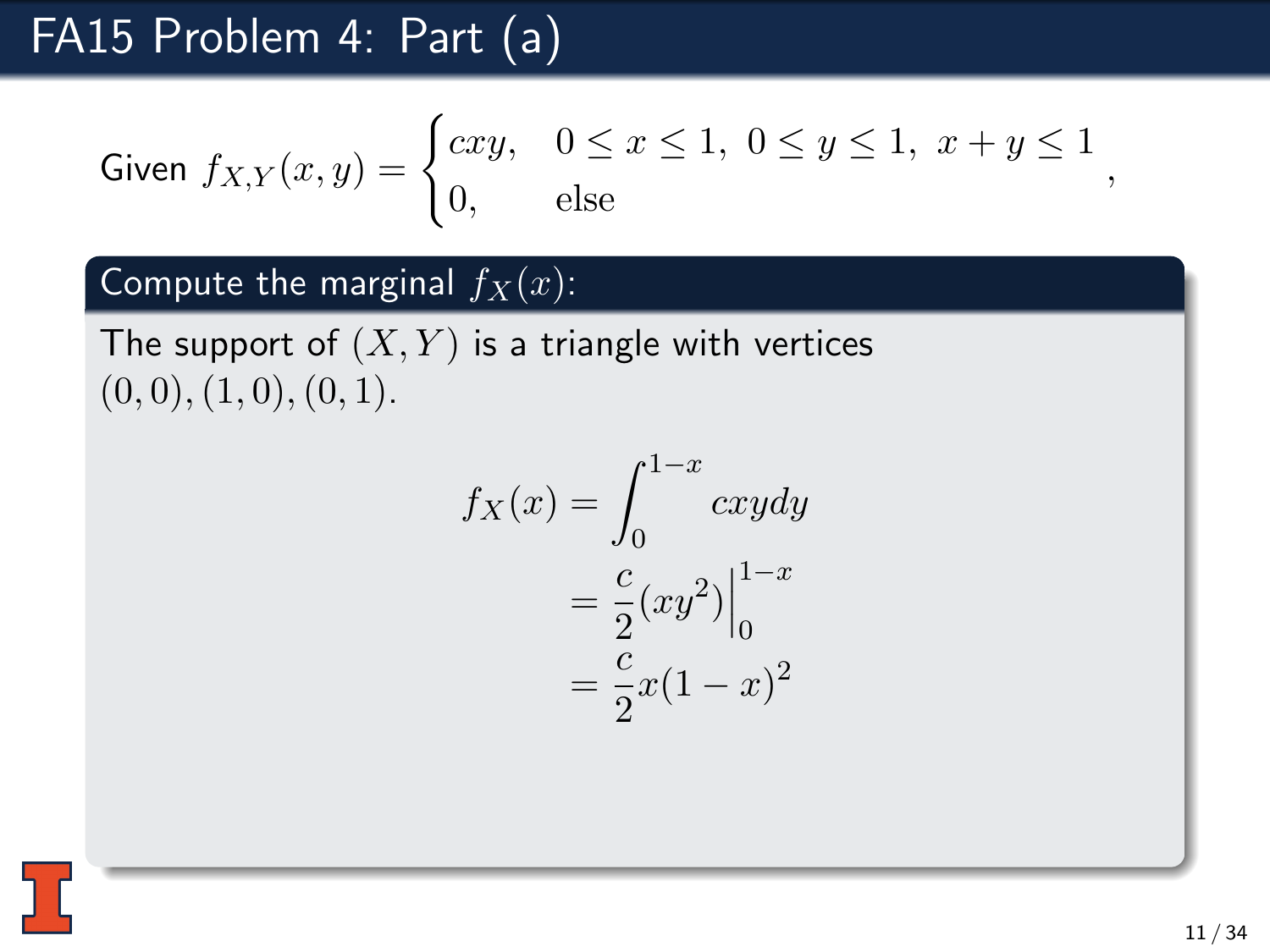Given 
$$
f_{X,Y}(x, y) = \begin{cases} cxy, & 0 \le x \le 1, \ 0 \le y \le 1, \ x + y \le 1 \\ 0, & \text{else} \end{cases}
$$

Compute  $c$  s.t.  $f_{X,Y}$  is a valid pdf:

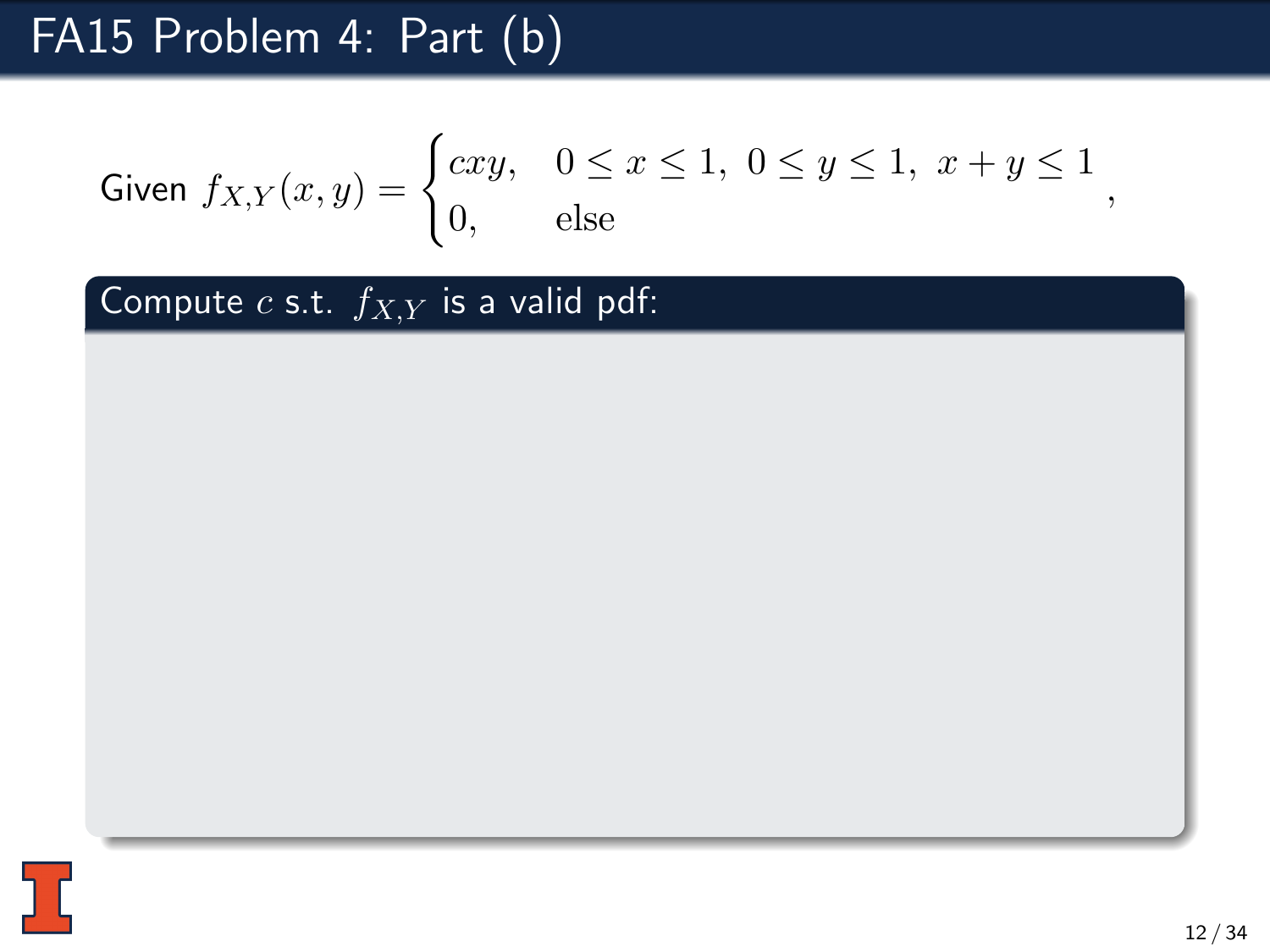Given 
$$
f_{X,Y}(x, y) = \begin{cases} cxy, & 0 \le x \le 1, \ 0 \le y \le 1, \ x + y \le 1 \\ 0, & \text{else} \end{cases}
$$

Compute  $c$  s.t.  $f_{X,Y}$  is a valid pdf:

Also works to make  $f_X(x)$  a valid marginal pdf.

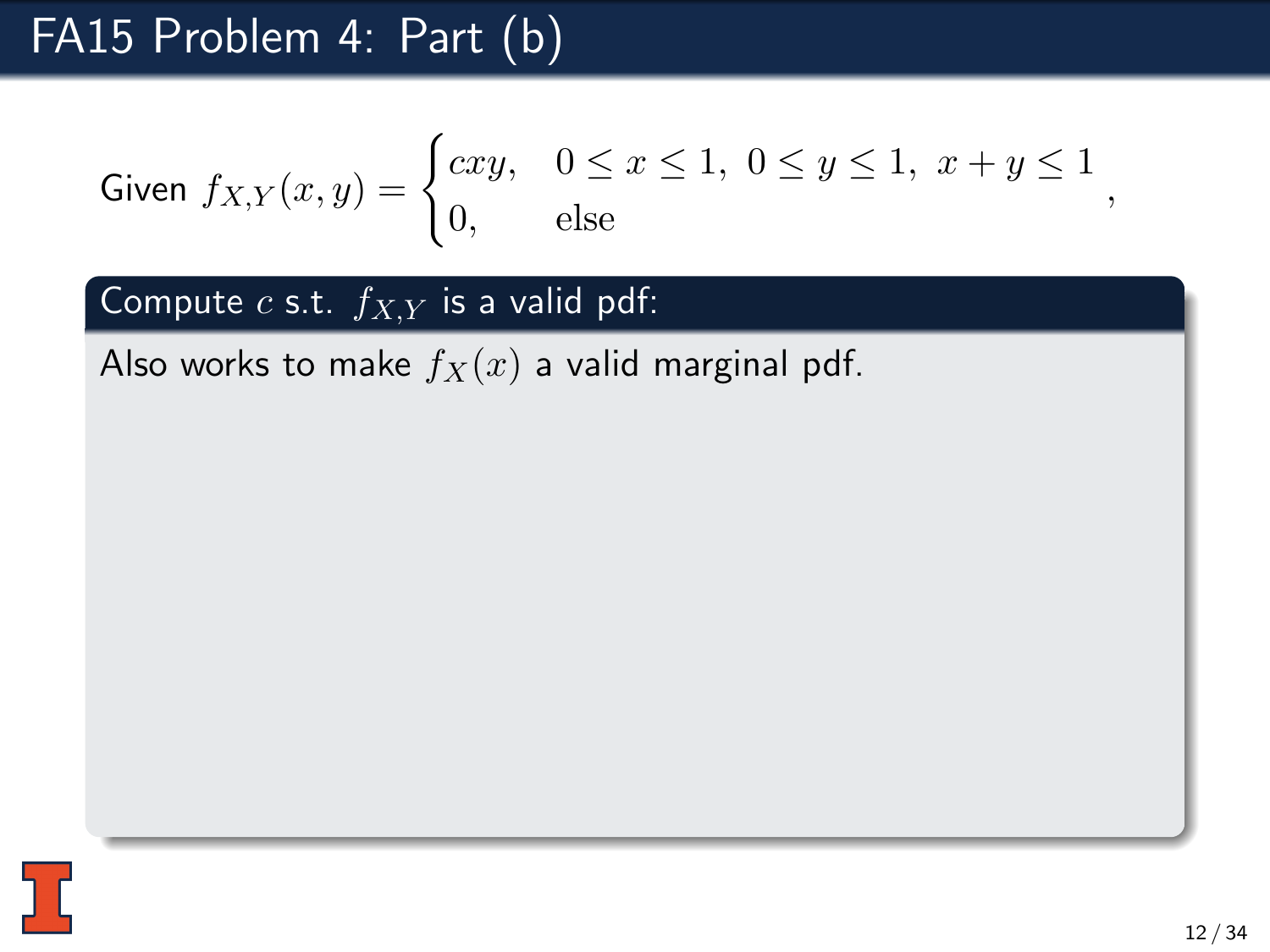Given 
$$
f_{X,Y}(x,y) = \begin{cases} cxy, & 0 \le x \le 1, \ 0 \le y \le 1, \ x+y \le 1 \\ 0, & \text{else} \end{cases}
$$

### Compute  $c$  s.t.  $f_{X,Y}$  is a valid pdf:

Also works to make  $f_X(x)$  a valid marginal pdf.

$$
\int_0^1 f_X(x) = \int_0^1 \frac{c}{2} (x^3 - 2x^2 + x) dx
$$

$$
= \frac{c}{2} \left( \frac{1}{4} x^4 - \frac{2}{3} x^3 + \frac{1}{2} x^2 \right) \Big|_0^1
$$

$$
= \frac{c}{24}
$$

$$
= 1
$$

$$
\implies c = 24.
$$

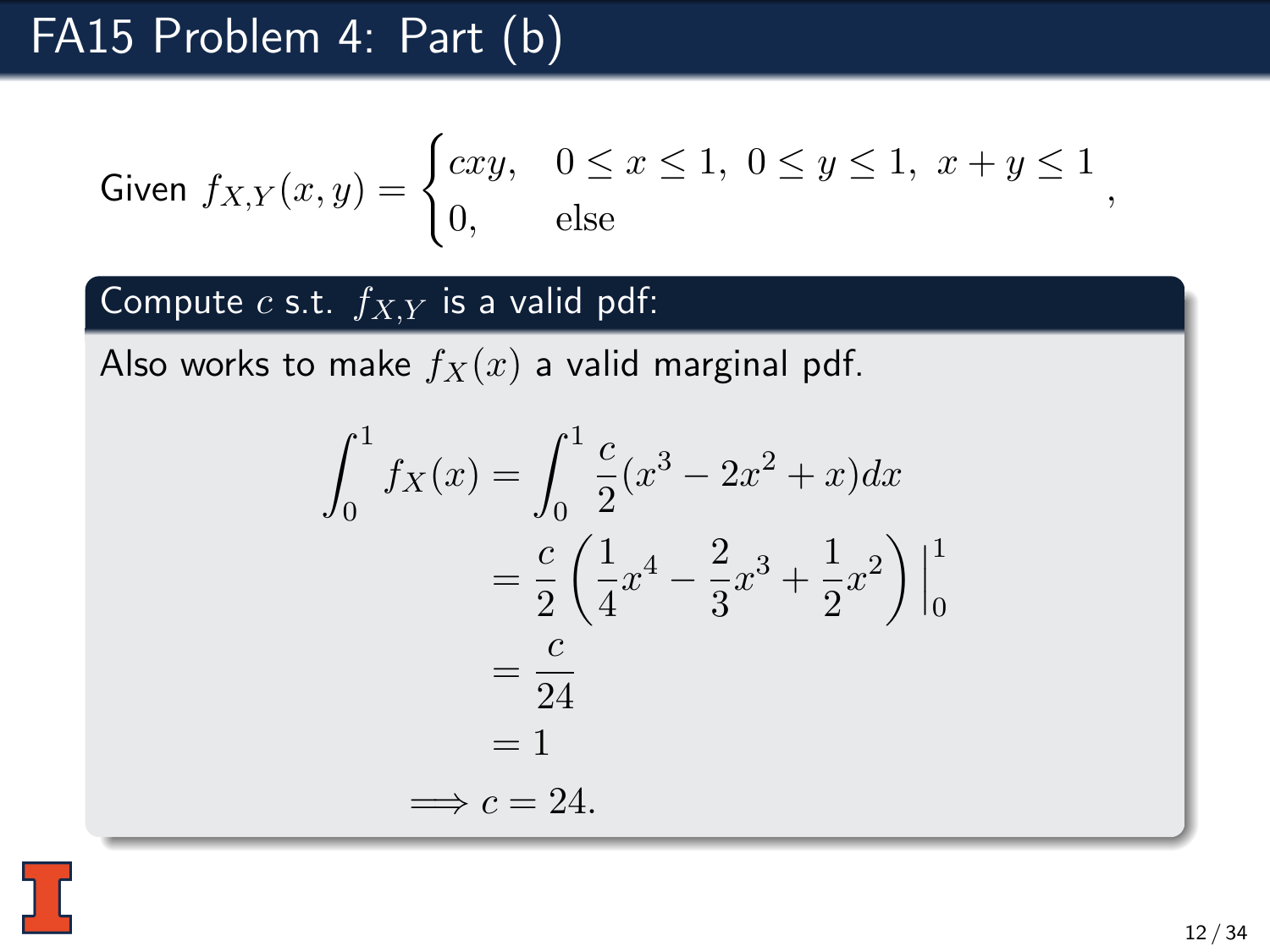Given 
$$
f_{X,Y}(x,y) = \begin{cases} cxy, & 0 \leq x \leq 1, \ 0 \leq y \leq 1, \ x + y \leq 1 \\ 0, & \text{else} \end{cases}
$$

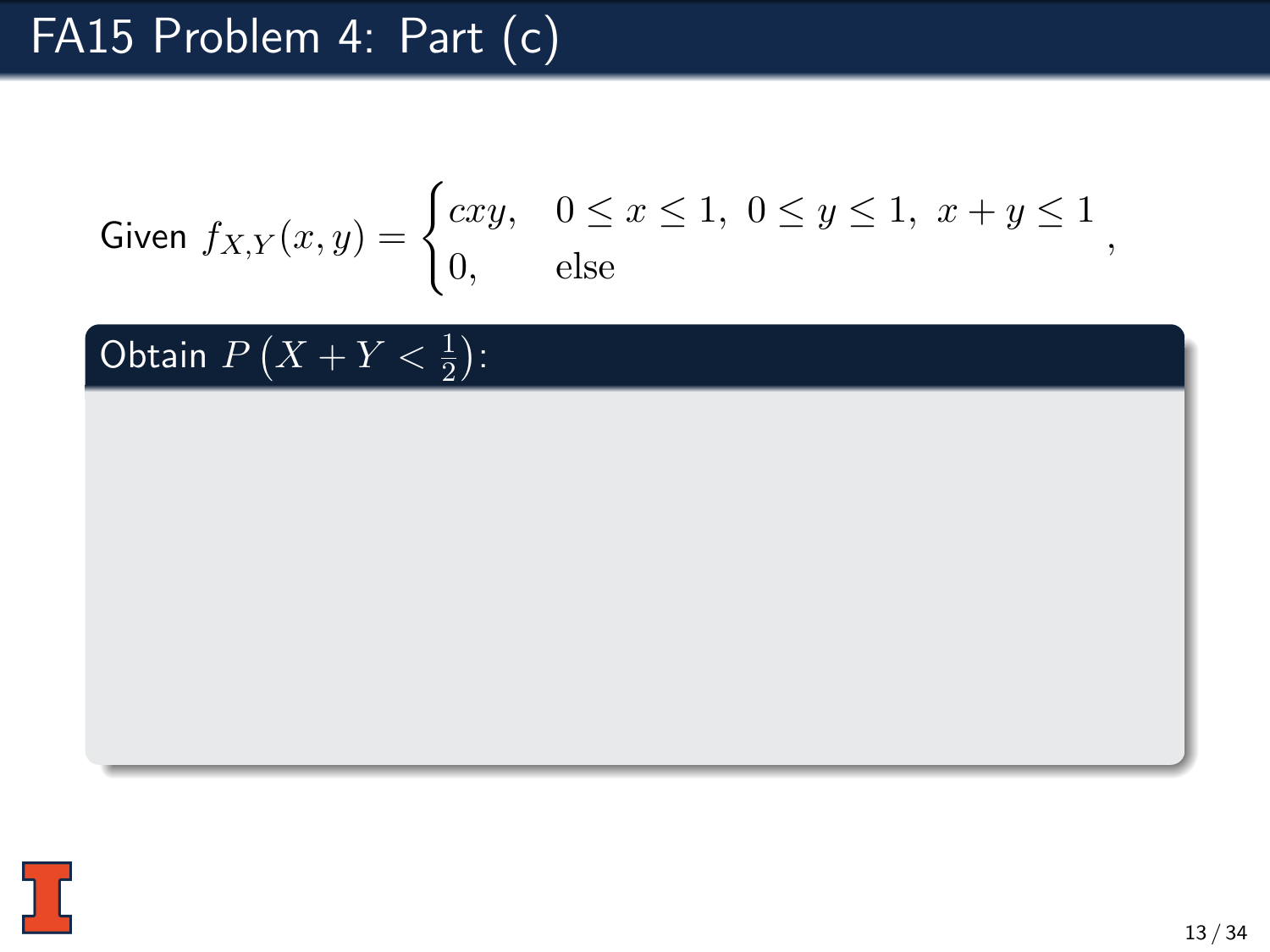Given 
$$
f_{X,Y}(x,y) = \begin{cases} cxy, & 0 \leq x \leq 1, \ 0 \leq y \leq 1, \ x + y \leq 1 \\ 0, & \text{else} \end{cases}
$$

$$
P\left(X+Y<\frac{1}{2}\right) = \int_0^{\frac{1}{2}} \int_0^{\frac{1}{2}-x} 24xy dy dx
$$

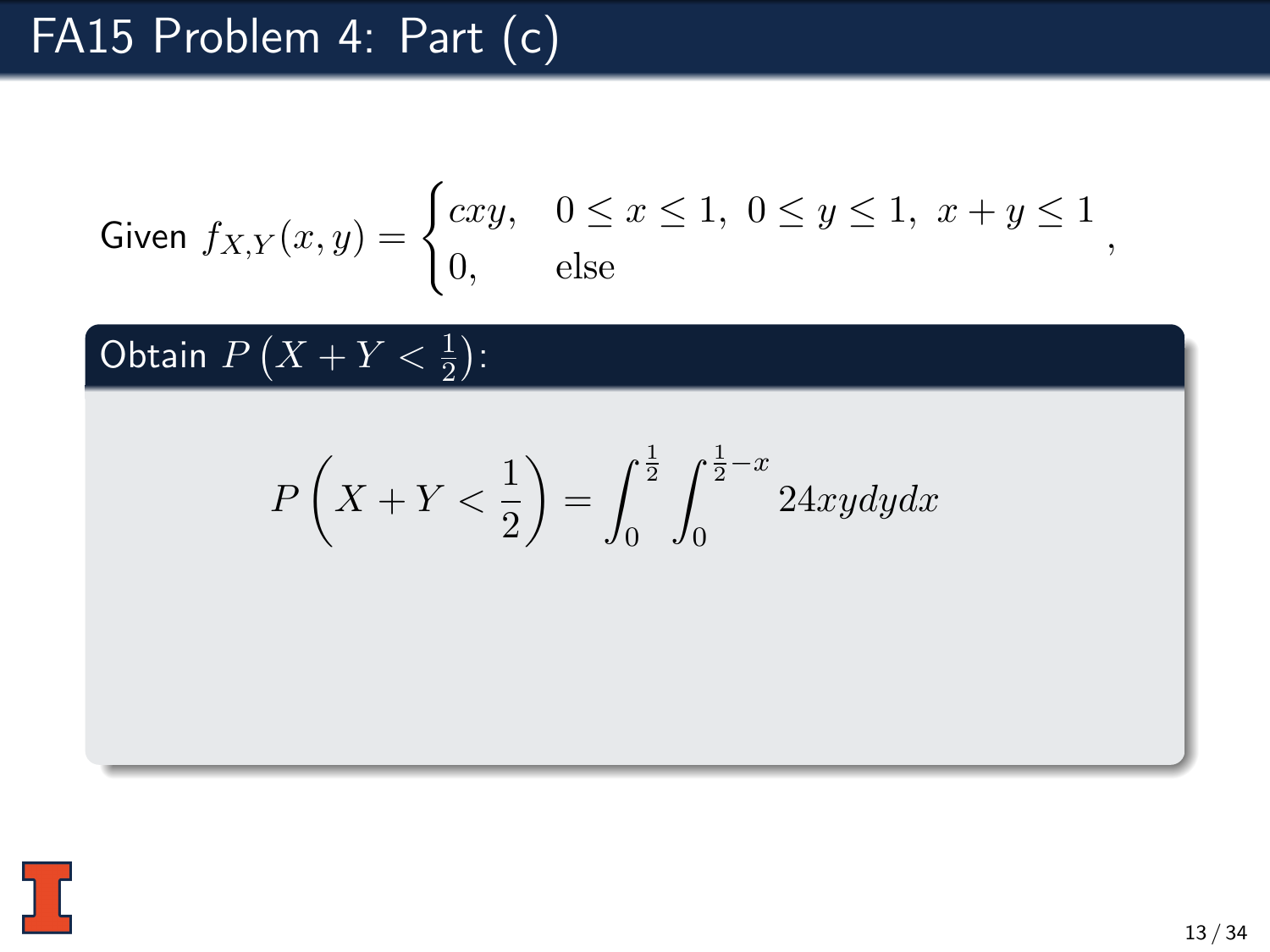Given 
$$
f_{X,Y}(x,y) = \begin{cases} cxy, & 0 \leq x \leq 1, \ 0 \leq y \leq 1, \ x + y \leq 1, \\ 0, & \text{else} \end{cases}
$$

$$
P\left(X+Y<\frac{1}{2}\right) = \int_0^{\frac{1}{2}} \int_0^{\frac{1}{2}-x} 24xy dy dx
$$

$$
= \int_0^{\frac{1}{2}} 12x^3 - 12x^2 + 3x dx
$$

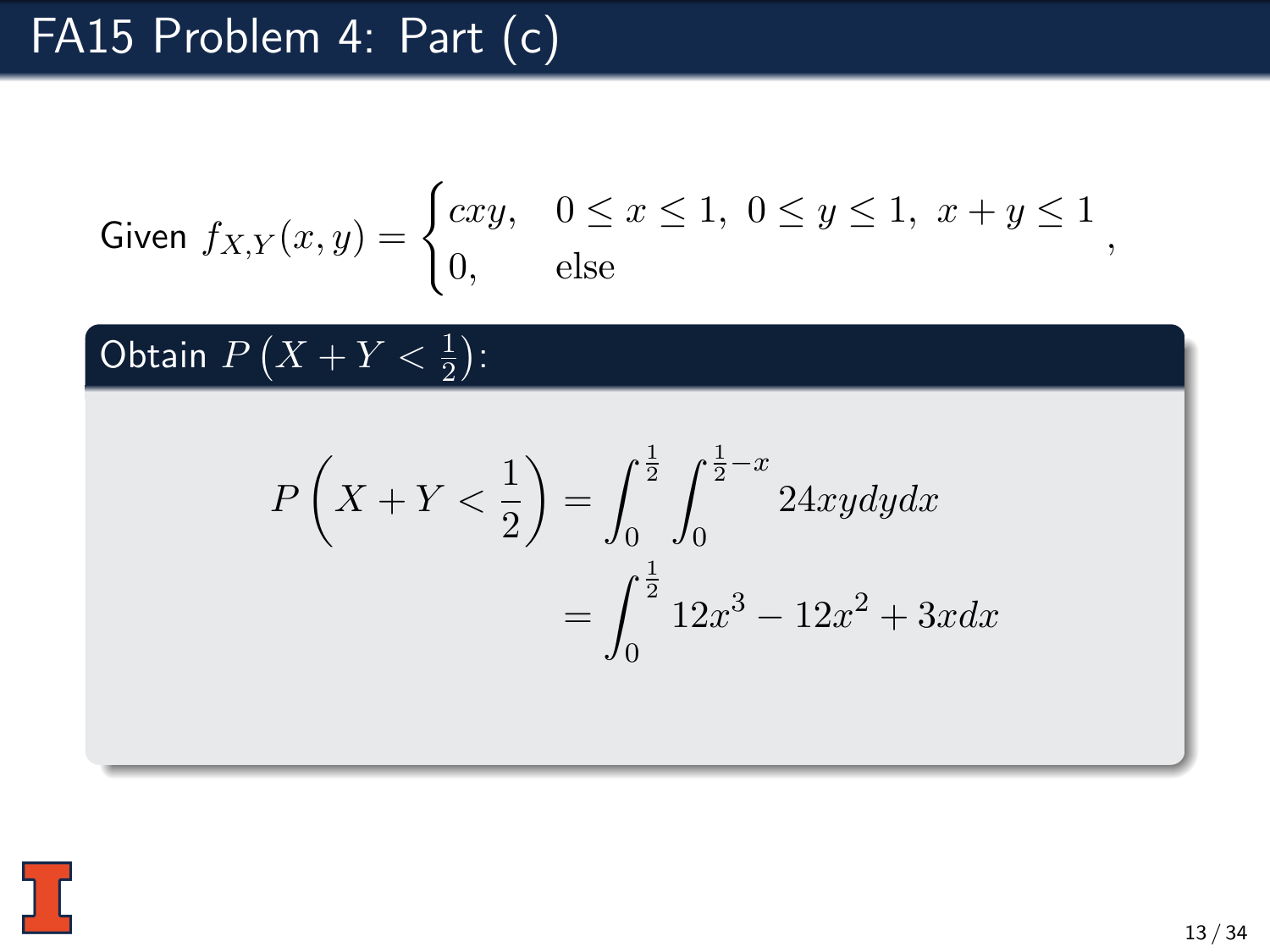Given 
$$
f_{X,Y}(x,y) = \begin{cases} cxy, & 0 \leq x \leq 1, \ 0 \leq y \leq 1, \ x + y \leq 1 \\ 0, & \text{else} \end{cases}
$$

$$
P\left(X+Y<\frac{1}{2}\right) = \int_0^{\frac{1}{2}} \int_0^{\frac{1}{2}-x} 24xy dy dx
$$
  
= 
$$
\int_0^{\frac{1}{2}} 12x^3 - 12x^2 + 3xdx
$$
  
= 
$$
\frac{1}{16}.
$$

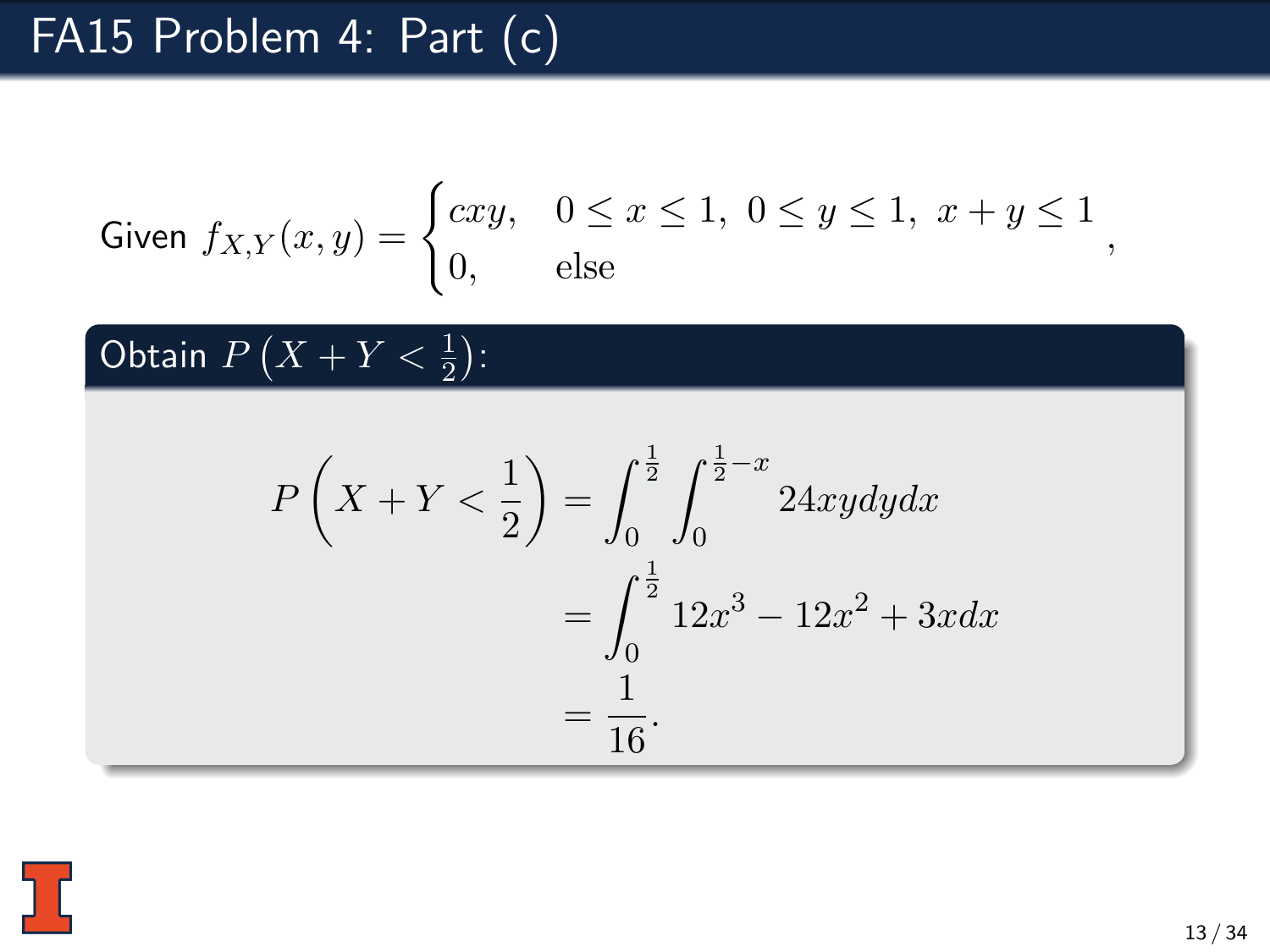Given 
$$
f_{X,Y}(x, y) = \begin{cases} cxy, & 0 \le x \le 1, \ 0 \le y \le 1, \ x + y \le 1 \\ 0, & \text{else} \end{cases}
$$

Are  $X$  and  $Y$  independent? Why or why not?

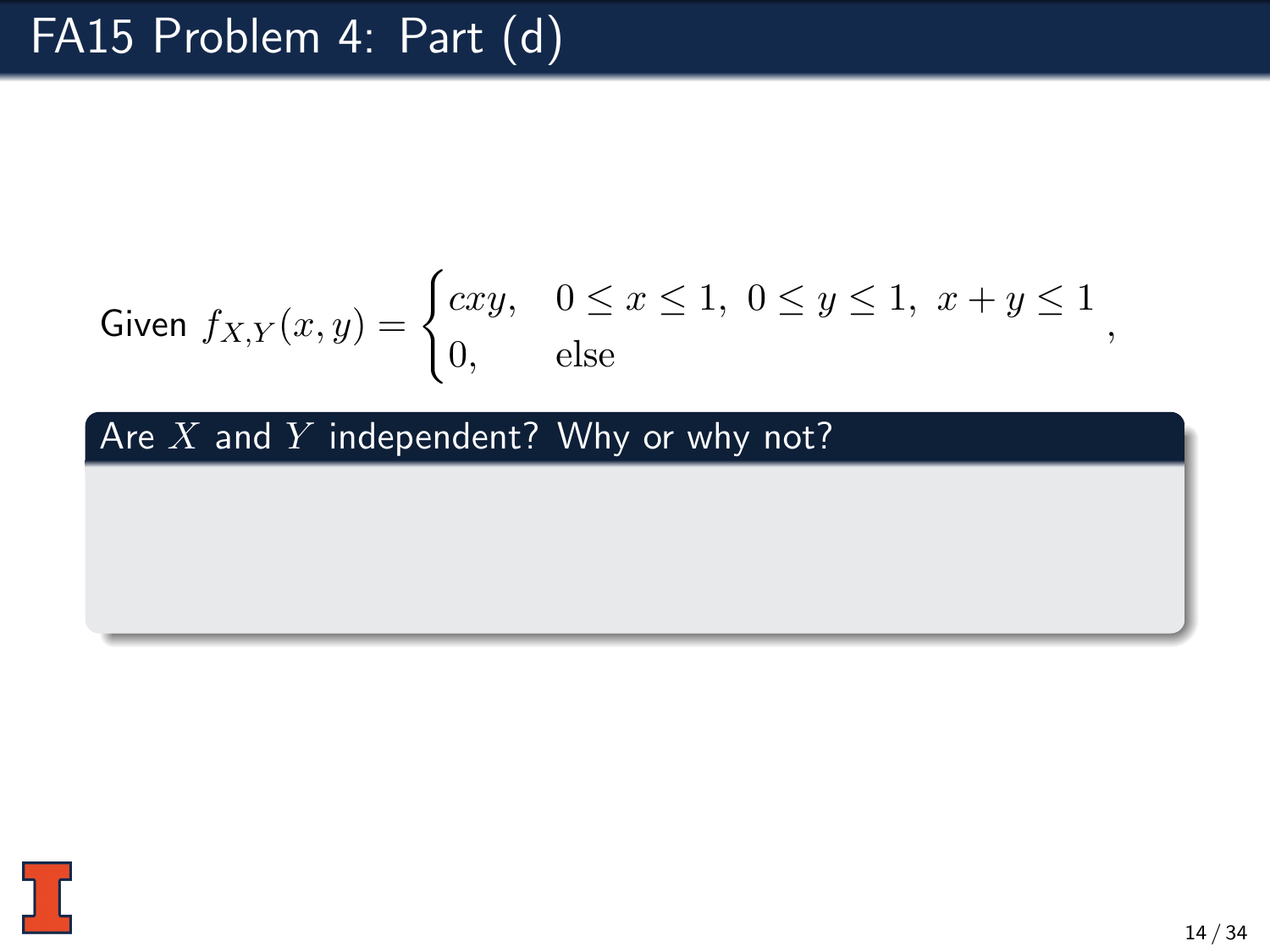Given 
$$
f_{X,Y}(x,y) = \begin{cases} cxy, & 0 \leq x \leq 1, \ 0 \leq y \leq 1, \ x + y \leq 1, \\ 0, & \text{else} \end{cases}
$$

#### Are  $X$  and  $Y$  independent? Why or why not?

X and Y are not independent since  $\frac{f_{X,Y}}{f_X}$  is clearly not solely a function of Y. Thus, we cannot have it that  $f_{X,Y} = f_X f_Y$  and X and  $Y$  cannot be independent.

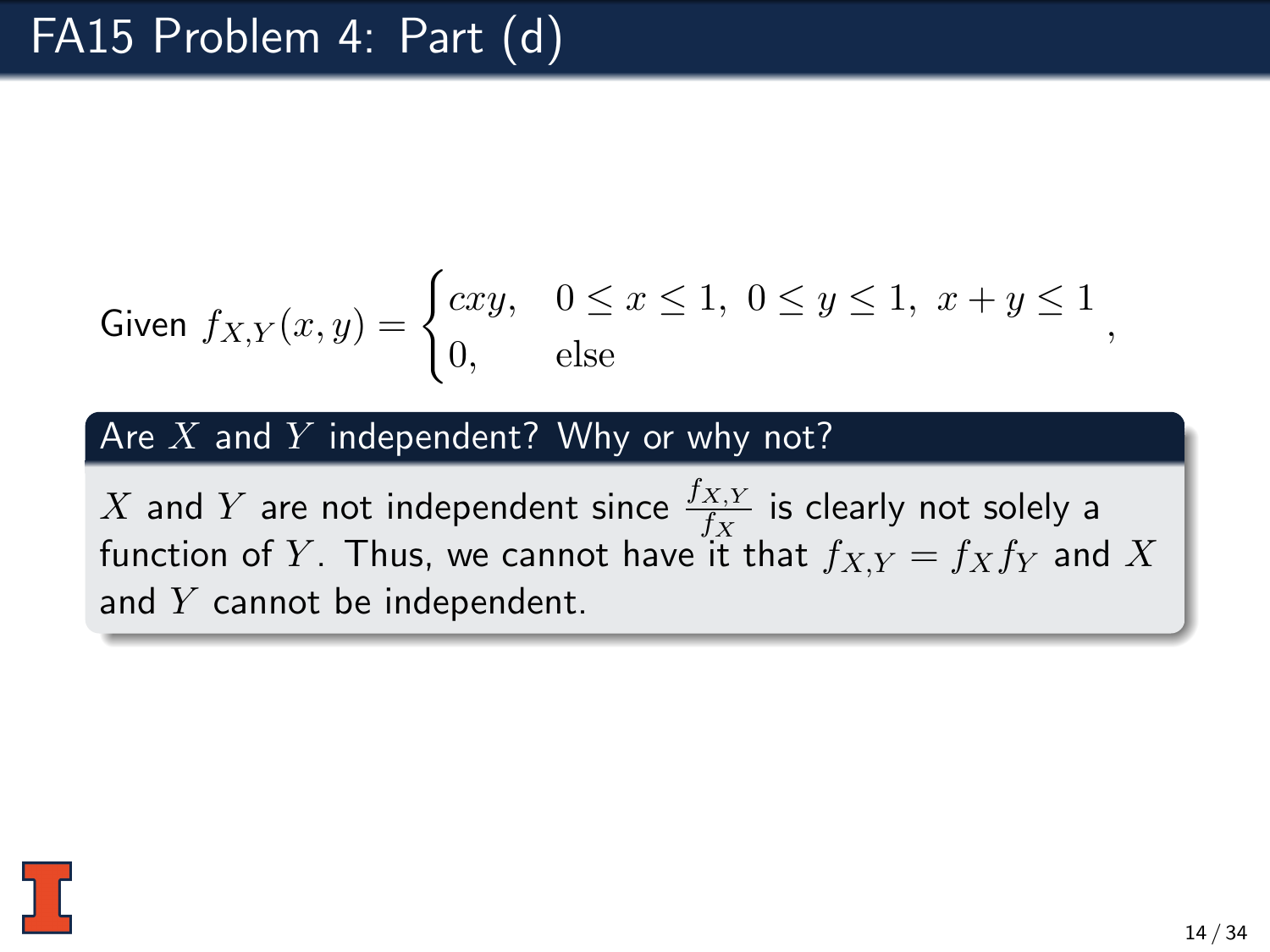#### <span id="page-37-0"></span>[SU16 Problem 3](#page-37-0)

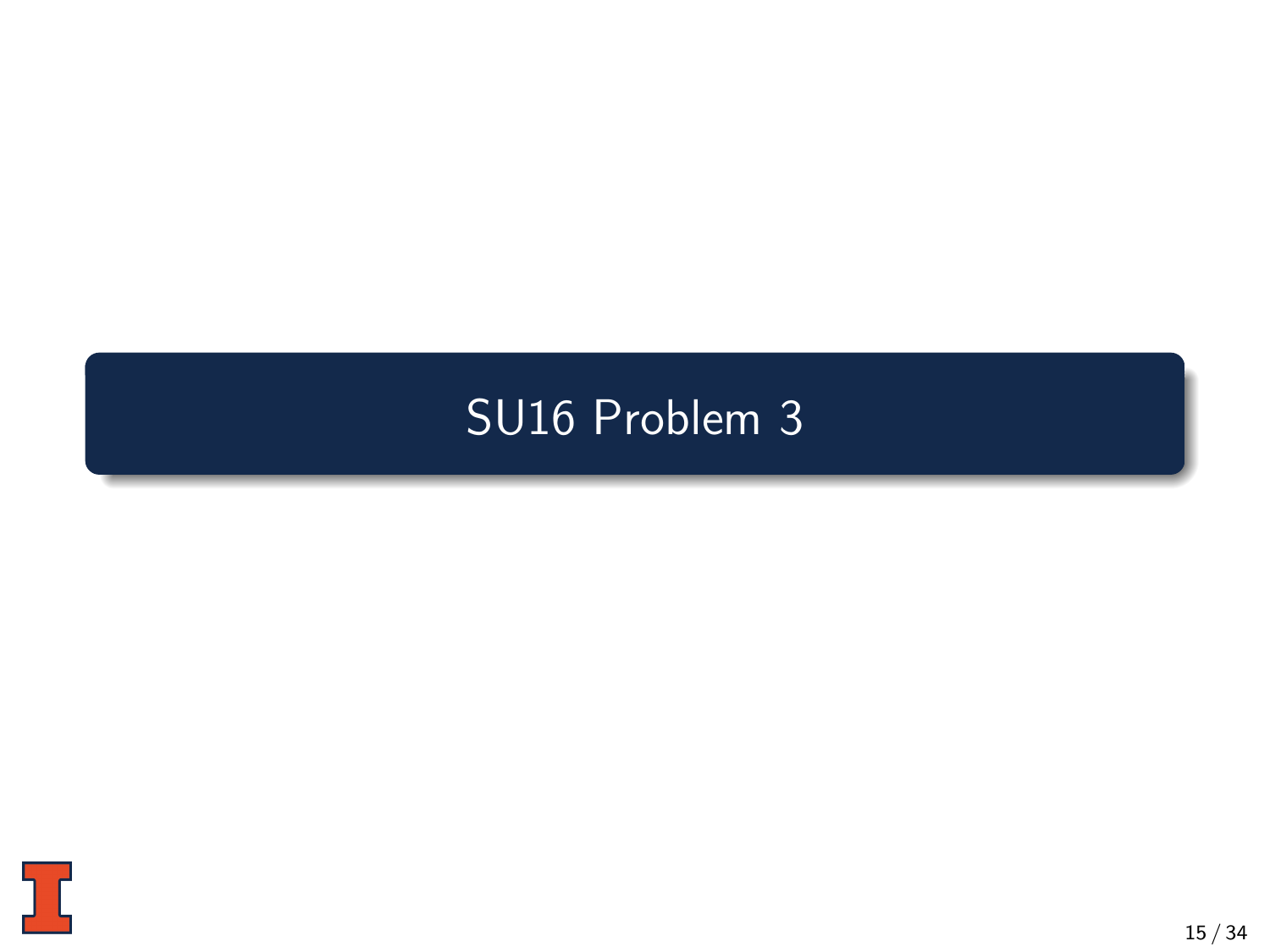Let  $X \sim \mathcal{N}(-1, 16)$ .

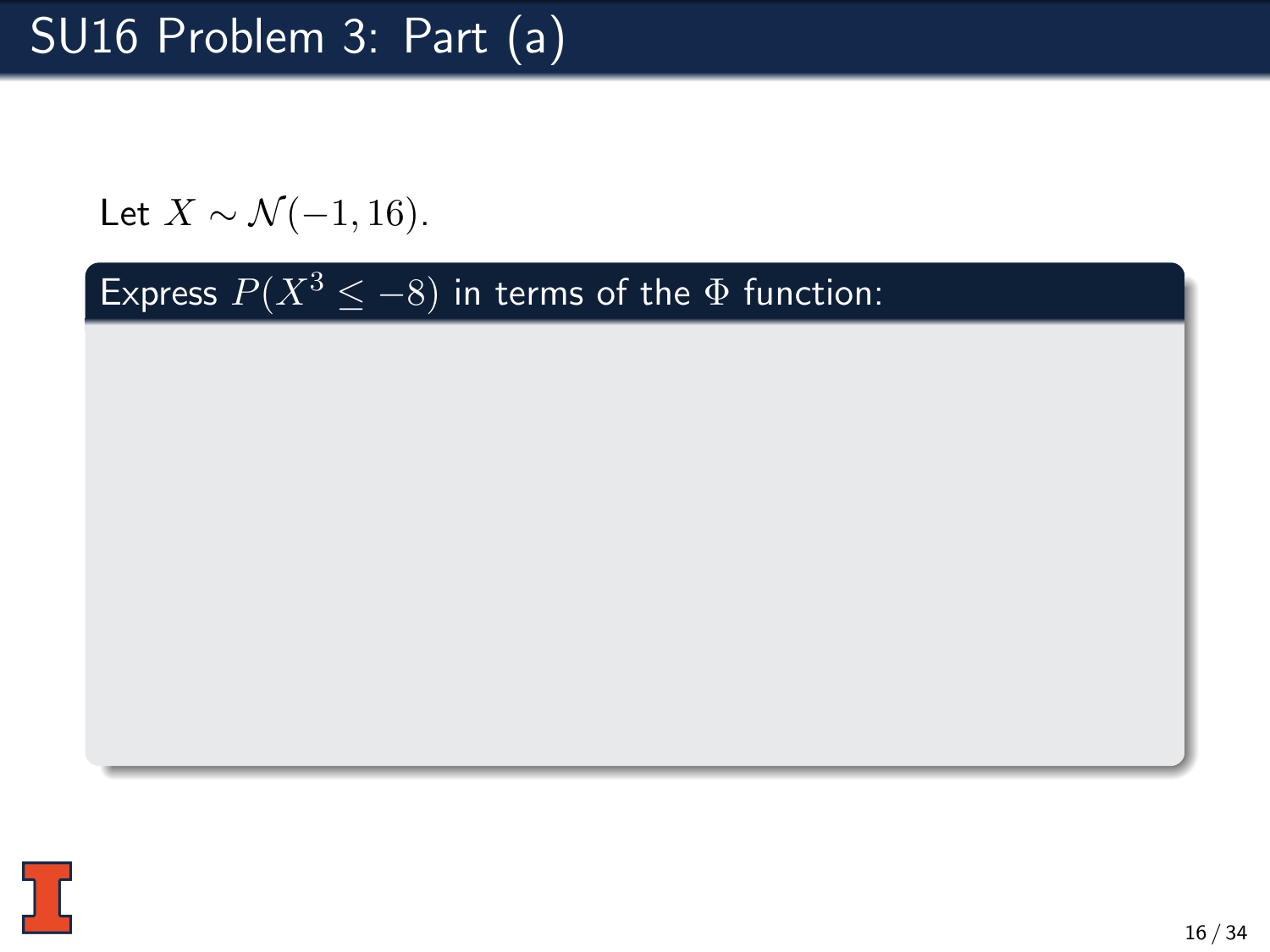Let  $X \sim \mathcal{N}(-1, 16)$ .

$$
P(X^3 \le -8) = P(X \le -2)
$$

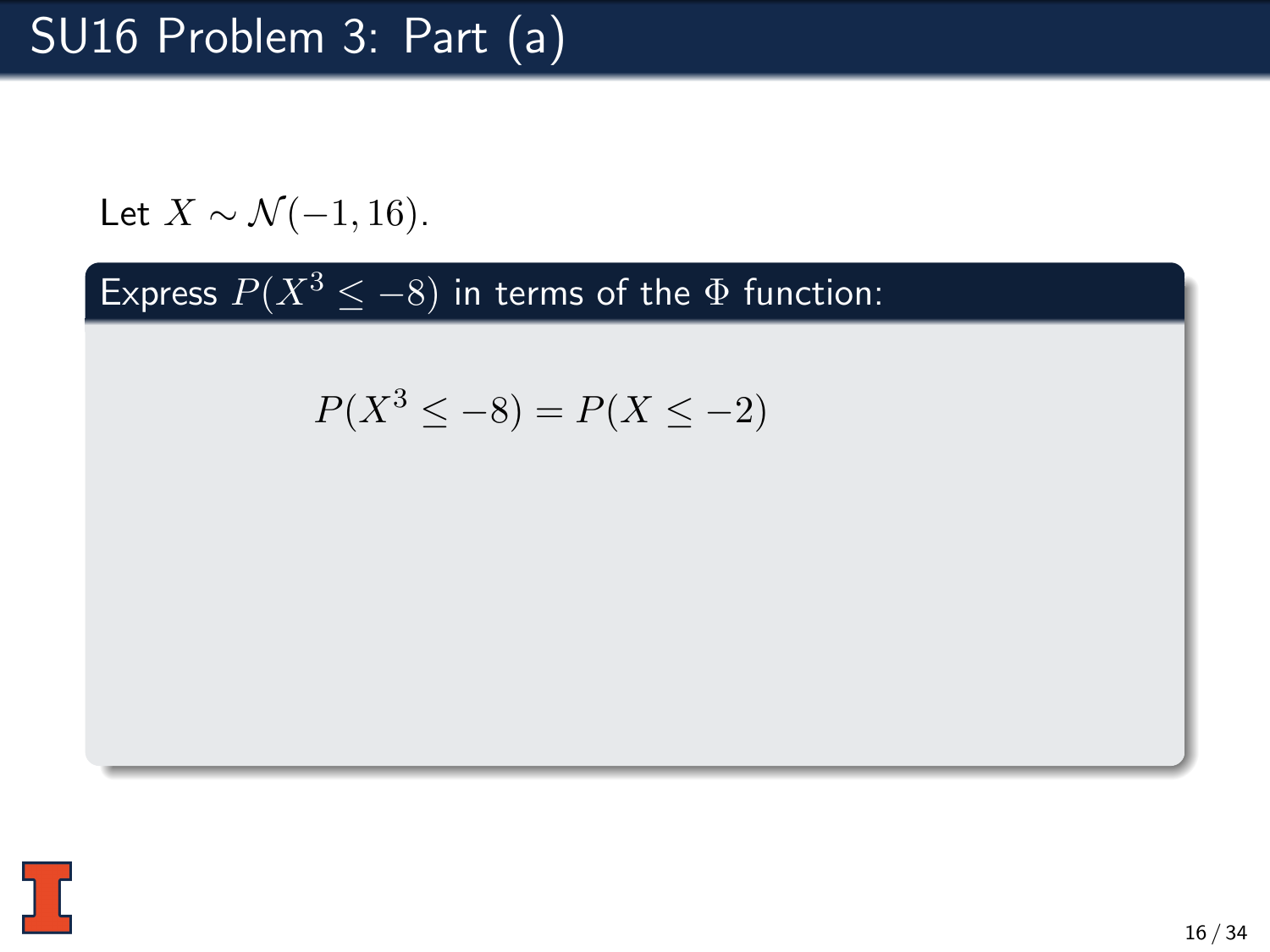Let  $X \sim \mathcal{N}(-1, 16)$ .

$$
P(X^3 \le -8) = P(X \le -2)
$$
  
= 
$$
P\left(\frac{X+1}{4} \le \frac{-2+1}{4}\right)
$$

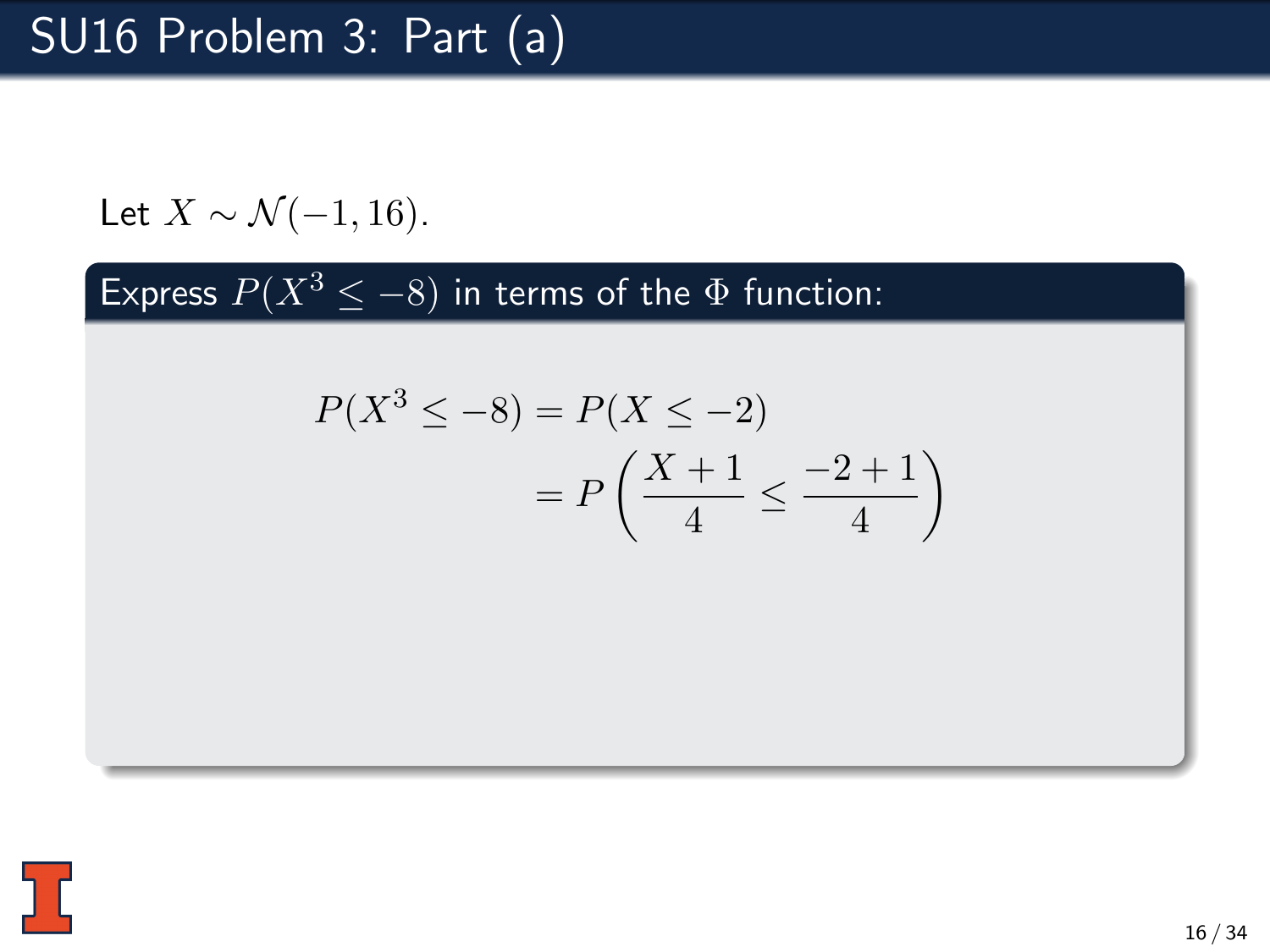Let  $X \sim \mathcal{N}(-1, 16)$ .

$$
P(X^3 \le -8) = P(X \le -2)
$$
  
= 
$$
P\left(\frac{X+1}{4} \le \frac{-2+1}{4}\right)
$$
  
= 
$$
P\left(\hat{X} \le -\frac{1}{4}\right)
$$
  
= 
$$
\Phi\left(-\frac{1}{4}\right)
$$

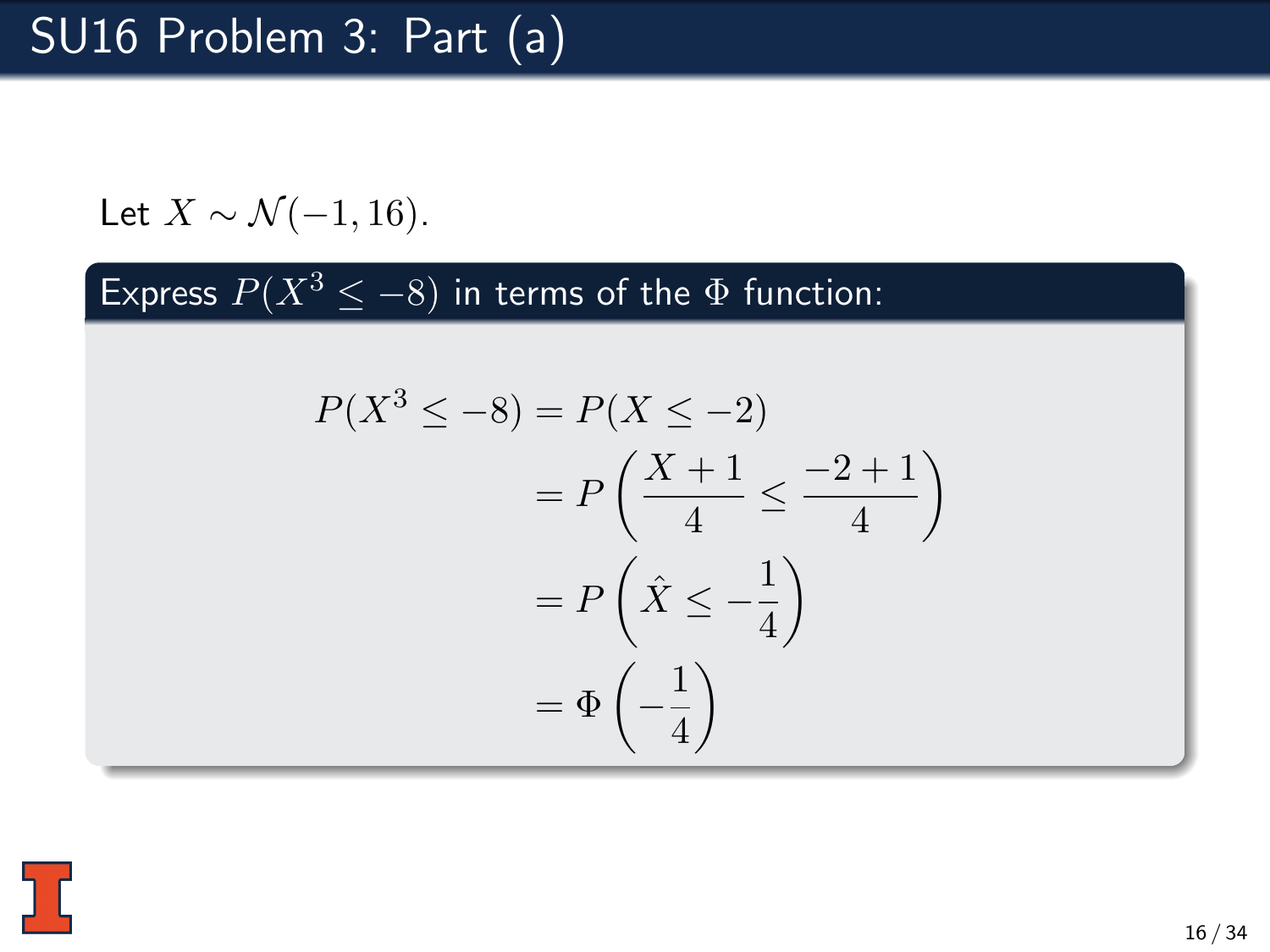Let  $X \sim \mathcal{N}(-1, 16)$ .

#### Let  $Y = \frac{1}{2}X + \frac{3}{2}$  $\frac{3}{2}$ . Sketch  $f_{Y}(v)$ , mark important points:

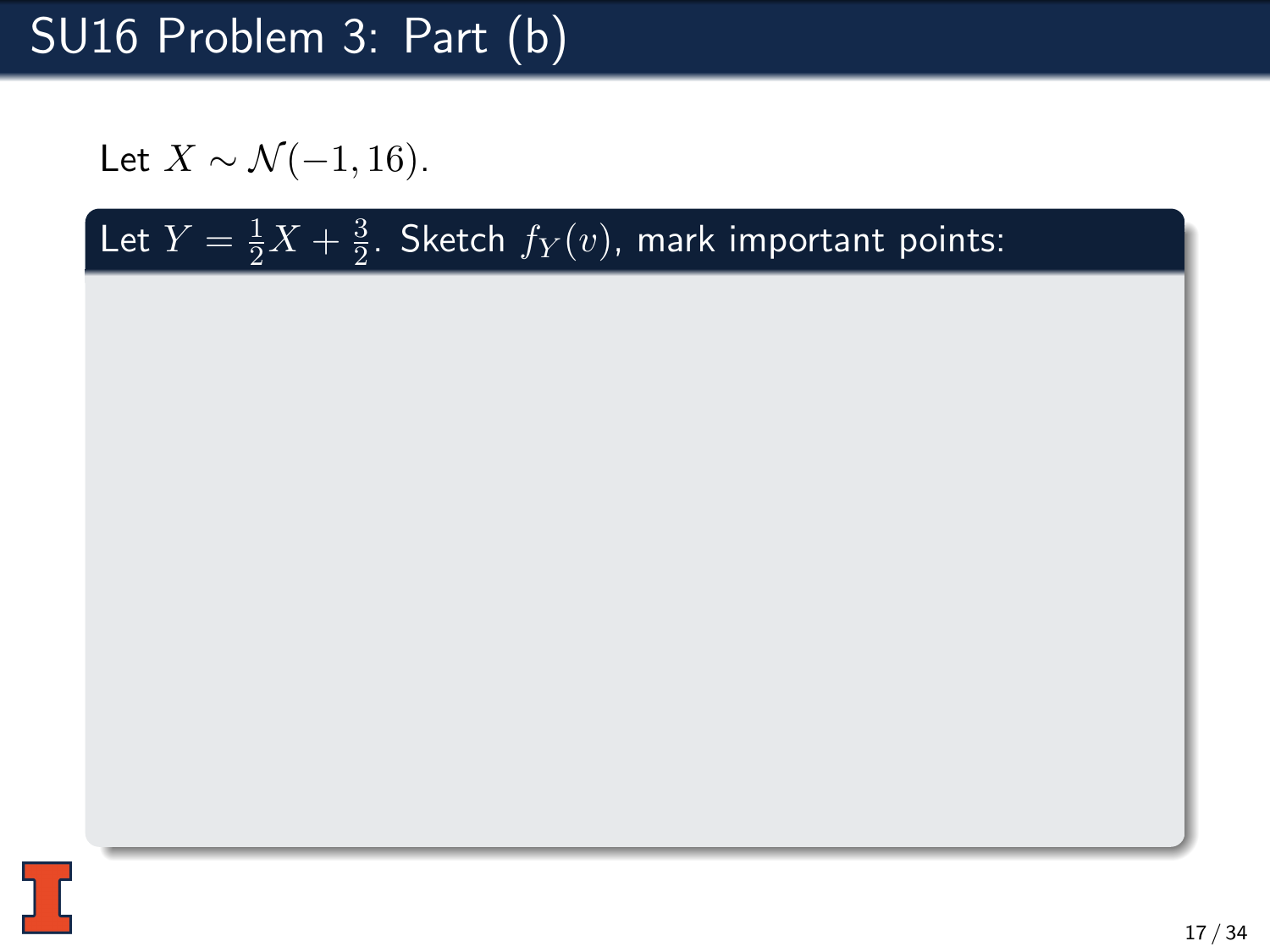Let  $X \sim \mathcal{N}(-1, 16)$ .

#### Let  $Y = \frac{1}{2}X + \frac{3}{2}$  $\frac{3}{2}$ . Sketch  $f_{Y}(v)$ , mark important points:

- The key piece here is to mark important points.
- Recall that a Gaussian is fully explained by its  $\mu$  and  $\sigma^2.$

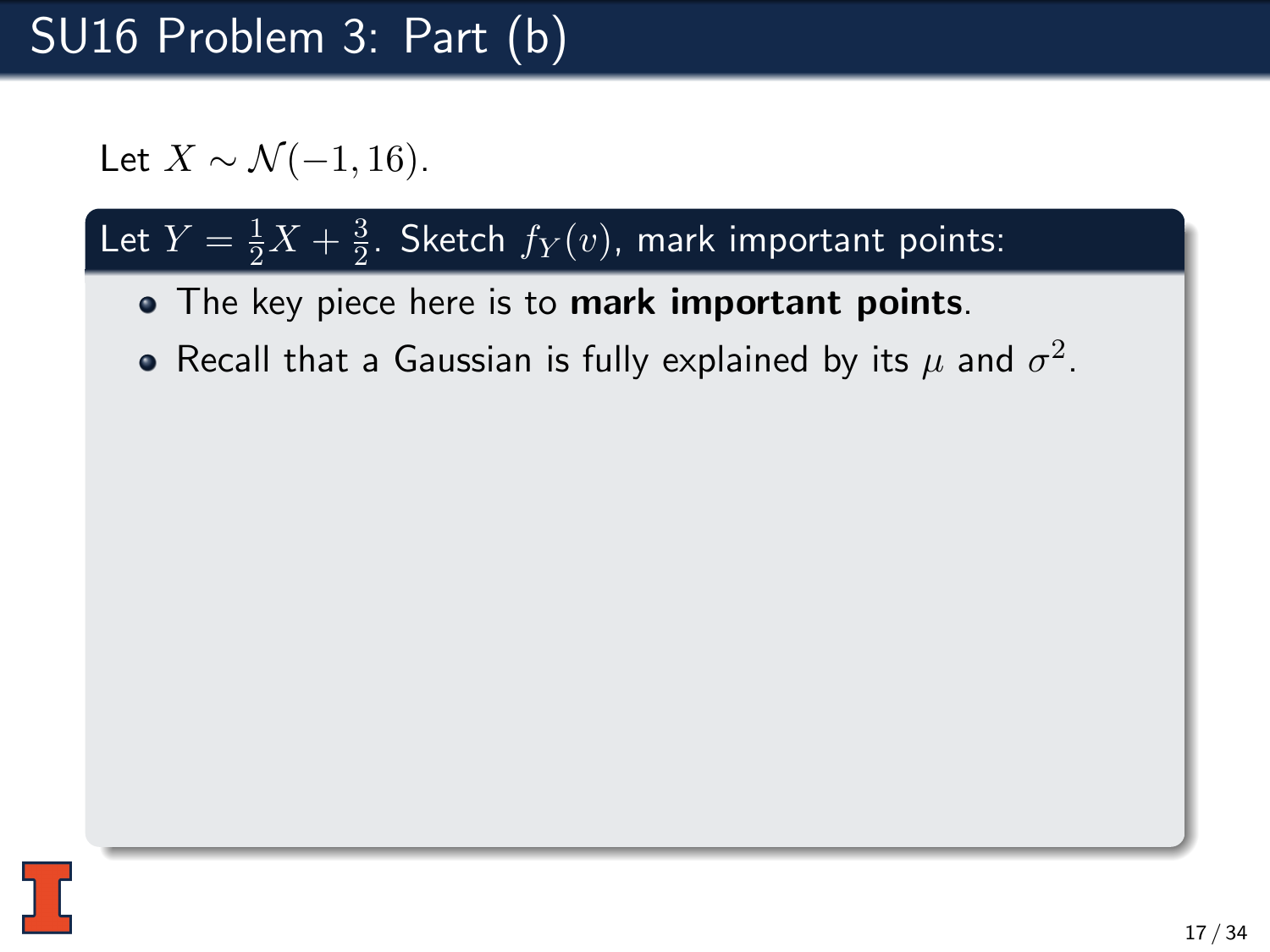Let  $X \sim \mathcal{N}(-1, 16)$ .

#### Let  $Y = \frac{1}{2}X + \frac{3}{2}$  $\frac{3}{2}$ . Sketch  $f_{Y}(v)$ , mark important points:

- The key piece here is to mark important points.
- Recall that a Gaussian is fully explained by its  $\mu$  and  $\sigma^2.$
- $\bullet$   $\mu$  locates the mean.
- $\sigma^2$  determines the height of the Gaussian

• height = 
$$
\frac{1}{\sqrt{2\pi\sigma^2}}
$$
.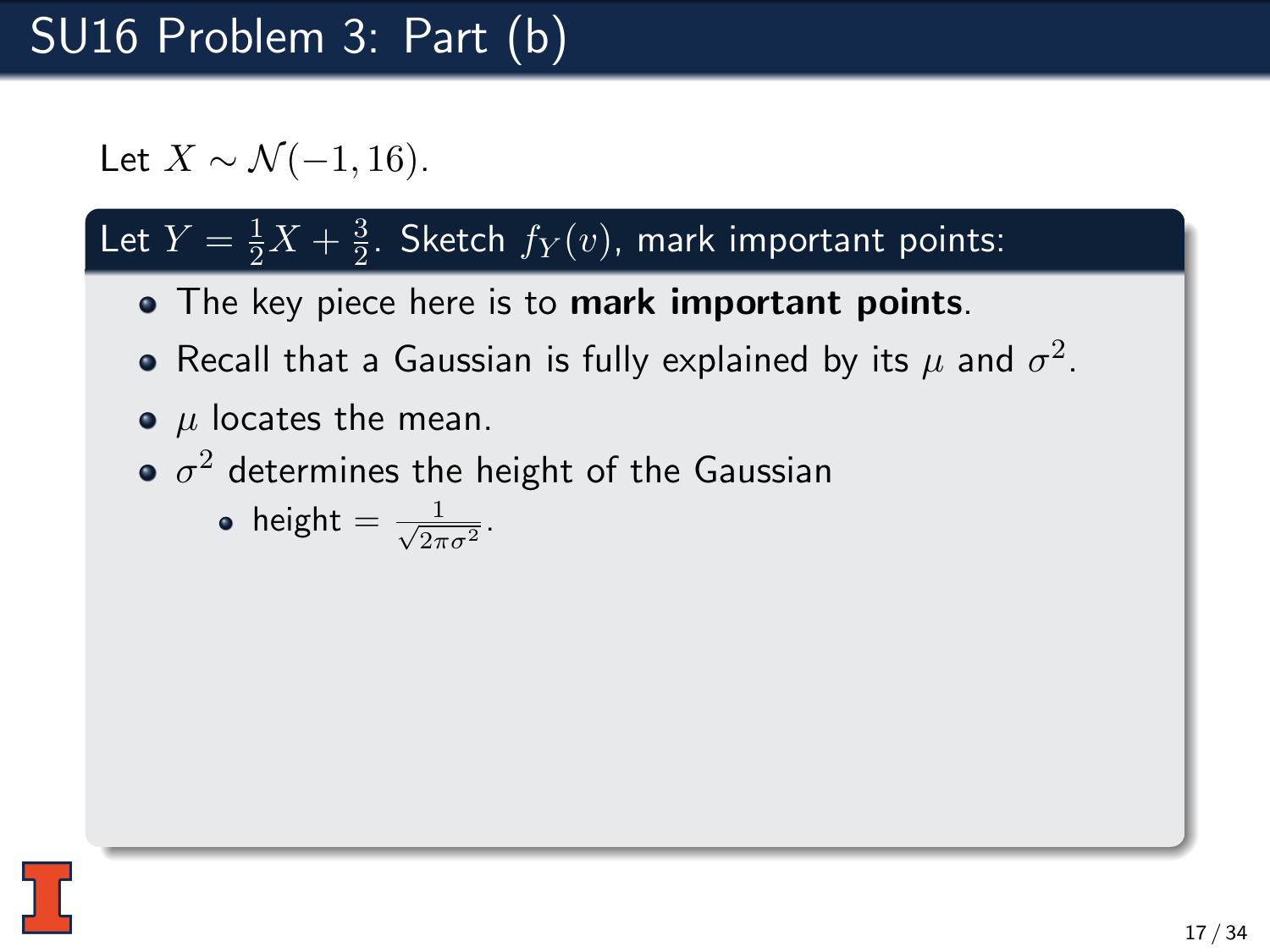Let  $X \sim \mathcal{N}(-1, 16)$ .

#### Let  $Y = \frac{1}{2}X + \frac{3}{2}$  $\frac{3}{2}$ . Sketch  $f_{Y}(v)$ , mark important points:

- The key piece here is to mark important points.
- Recall that a Gaussian is fully explained by its  $\mu$  and  $\sigma^2.$
- $\bullet$   $\mu$  locates the mean.
- $\sigma^2$  determines the height of the Gaussian

• height 
$$
=
$$
  $\frac{1}{\sqrt{2\pi\sigma^2}}$ .

By our linear transformation formulas:  $Y \sim \mathcal{N}(\mu_Y, \sigma_Y^2)$ 

• 
$$
\mu_Y = \frac{1}{2}\mu_X + \frac{3}{2} = 1
$$
  
\n•  $\sigma_Y^2 = \left(\frac{1}{2}\right)^2 \sigma_X^2 = 4$ 

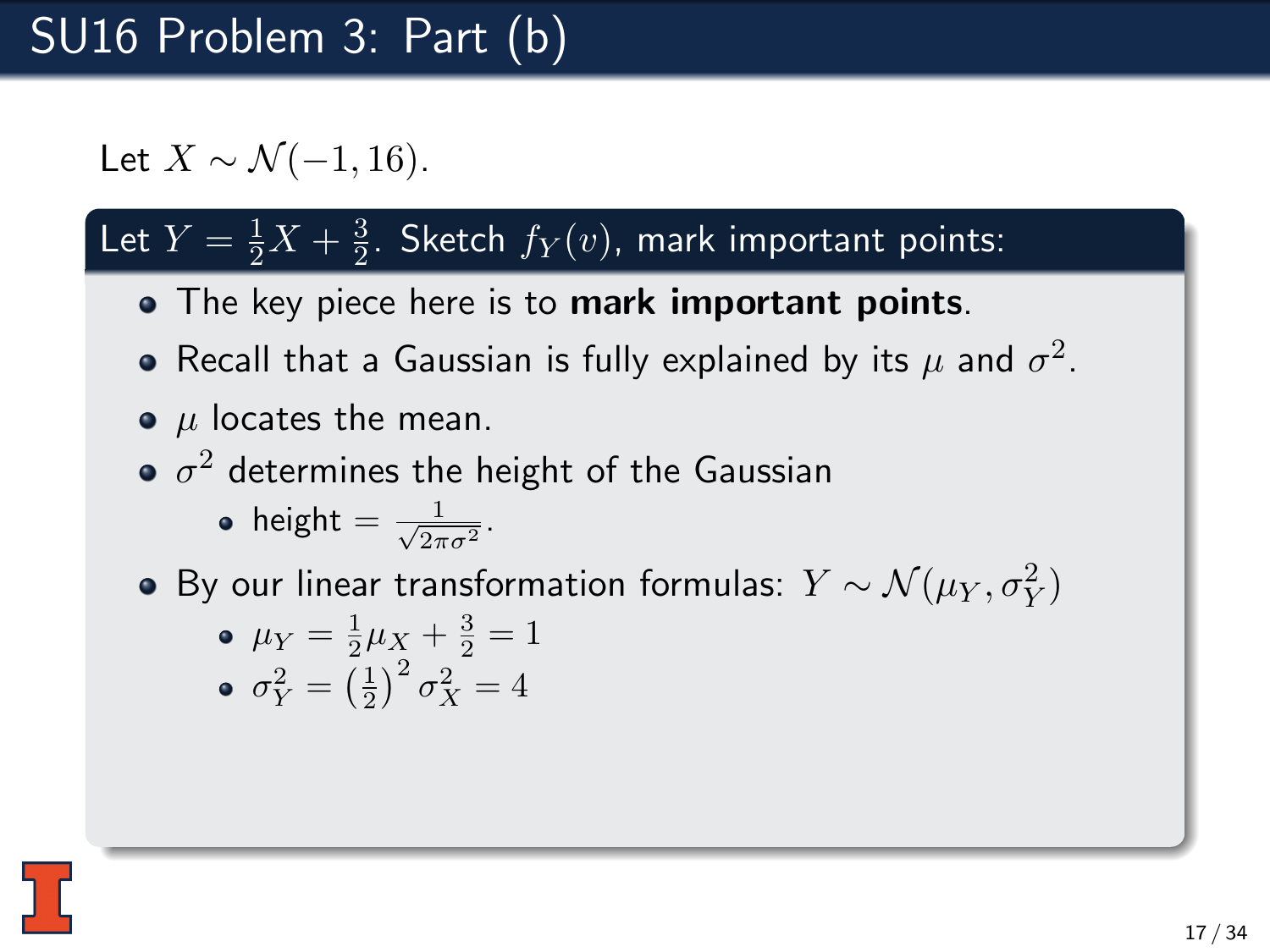Let  $X \sim \mathcal{N}(-1, 16)$ .

#### Let  $Y = \frac{1}{2}X + \frac{3}{2}$  $\frac{3}{2}$ . Sketch  $f_{Y}(v)$ , mark important points:

- The key piece here is to mark important points.
- Recall that a Gaussian is fully explained by its  $\mu$  and  $\sigma^2.$
- $\bullet$   $\mu$  locates the mean.
- $\sigma^2$  determines the height of the Gaussian

• height 
$$
=
$$
  $\frac{1}{\sqrt{2\pi\sigma^2}}$ .

By our linear transformation formulas:  $Y \sim \mathcal{N}(\mu_Y, \sigma_Y^2)$ 

• 
$$
\mu_Y = \frac{1}{2}\mu_X + \frac{3}{2} = 1
$$
  
\n•  $\sigma_Y^2 = \left(\frac{1}{2}\right)^2 \sigma_X^2 = 4$ 

• Draw a Gaussian centered at  $\mu_Y$ , indicate the height is  $\frac{1}{\sqrt{2}}$  $\frac{1}{2\pi\sigma_Y^2}$  and you're all good!

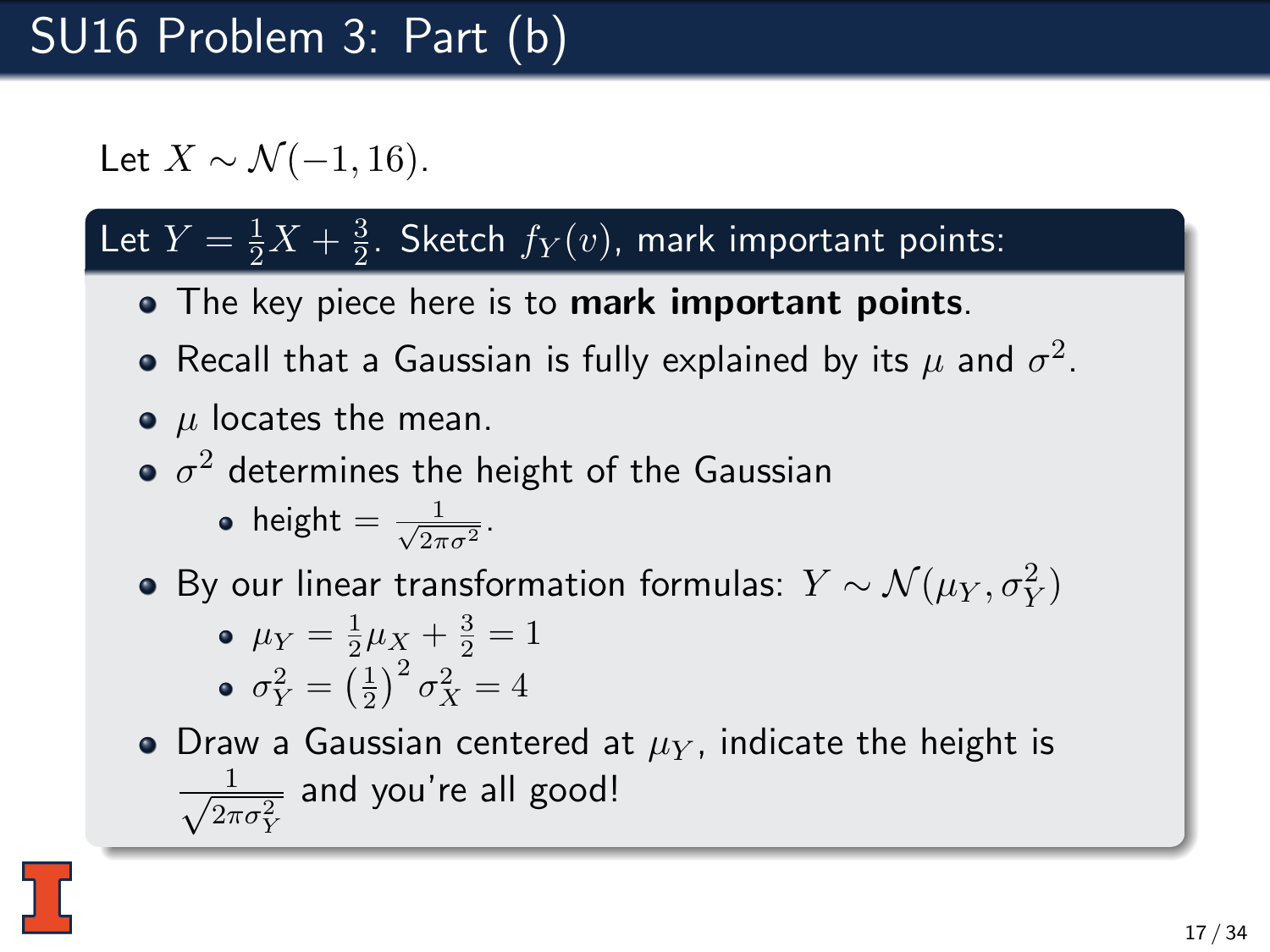Let  $X \sim \mathcal{N}(-1, 16)$ .

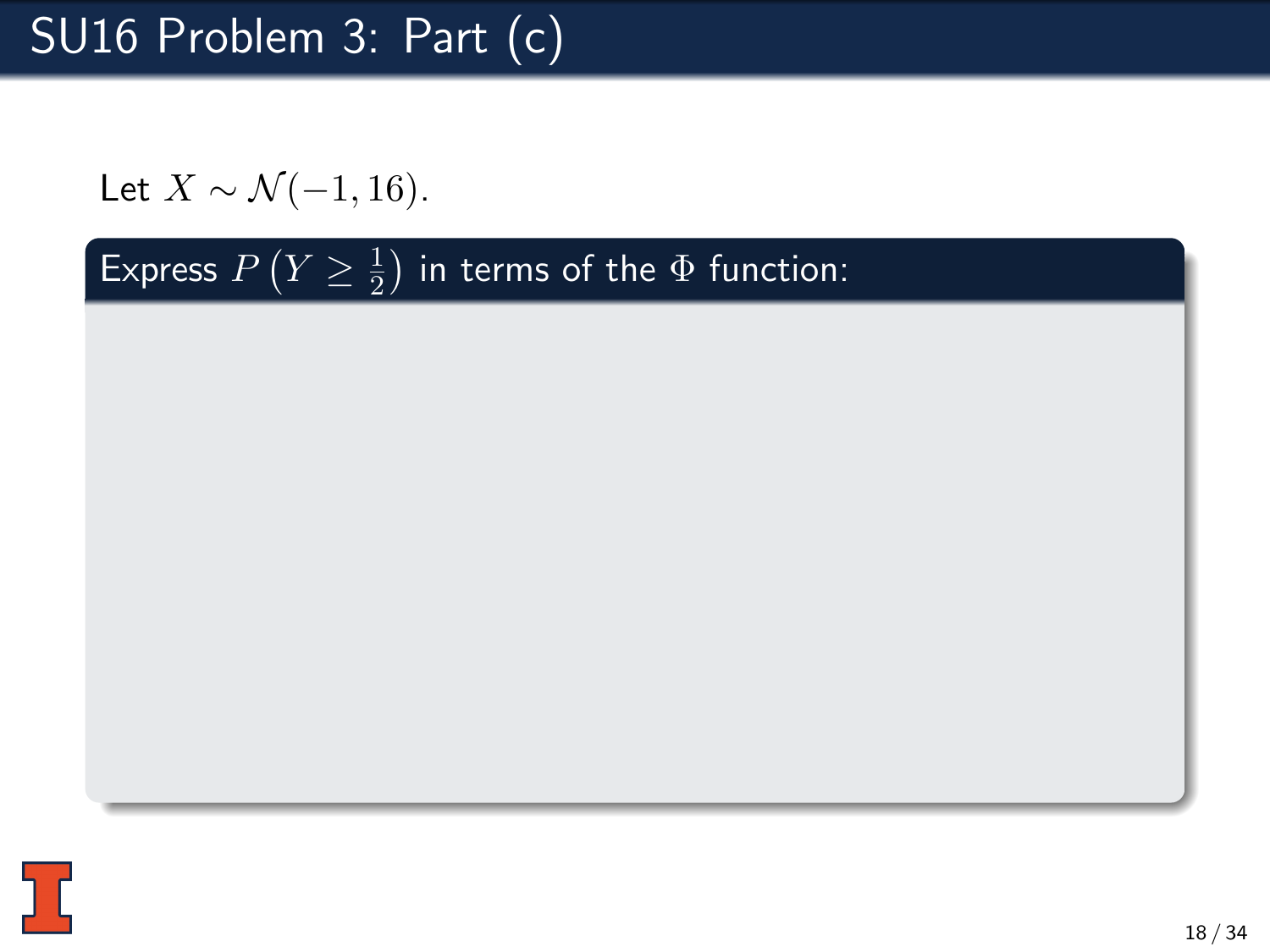Let 
$$
X \sim \mathcal{N}(-1, 16)
$$
.

$$
P\left(Y \ge \frac{1}{2}\right) = P\left(\frac{Y-1}{2} \ge \frac{\frac{1}{2}-1}{2}\right)
$$

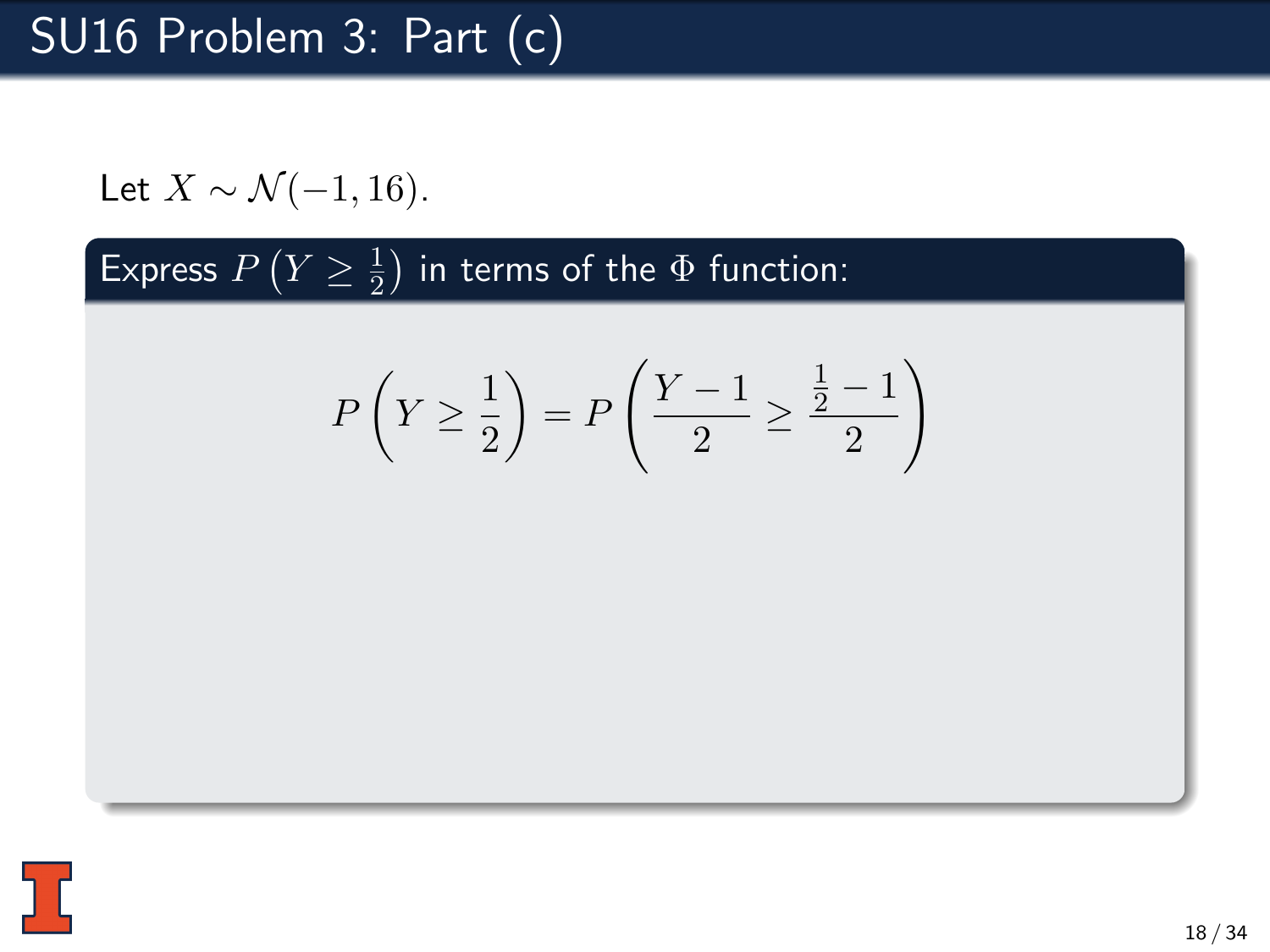Let 
$$
X \sim \mathcal{N}(-1, 16)
$$
.

$$
P\left(Y \ge \frac{1}{2}\right) = P\left(\frac{Y-1}{2} \ge \frac{\frac{1}{2}-1}{2}\right)
$$

$$
= P\left(\hat{Y} \ge -\frac{1}{4}\right)
$$

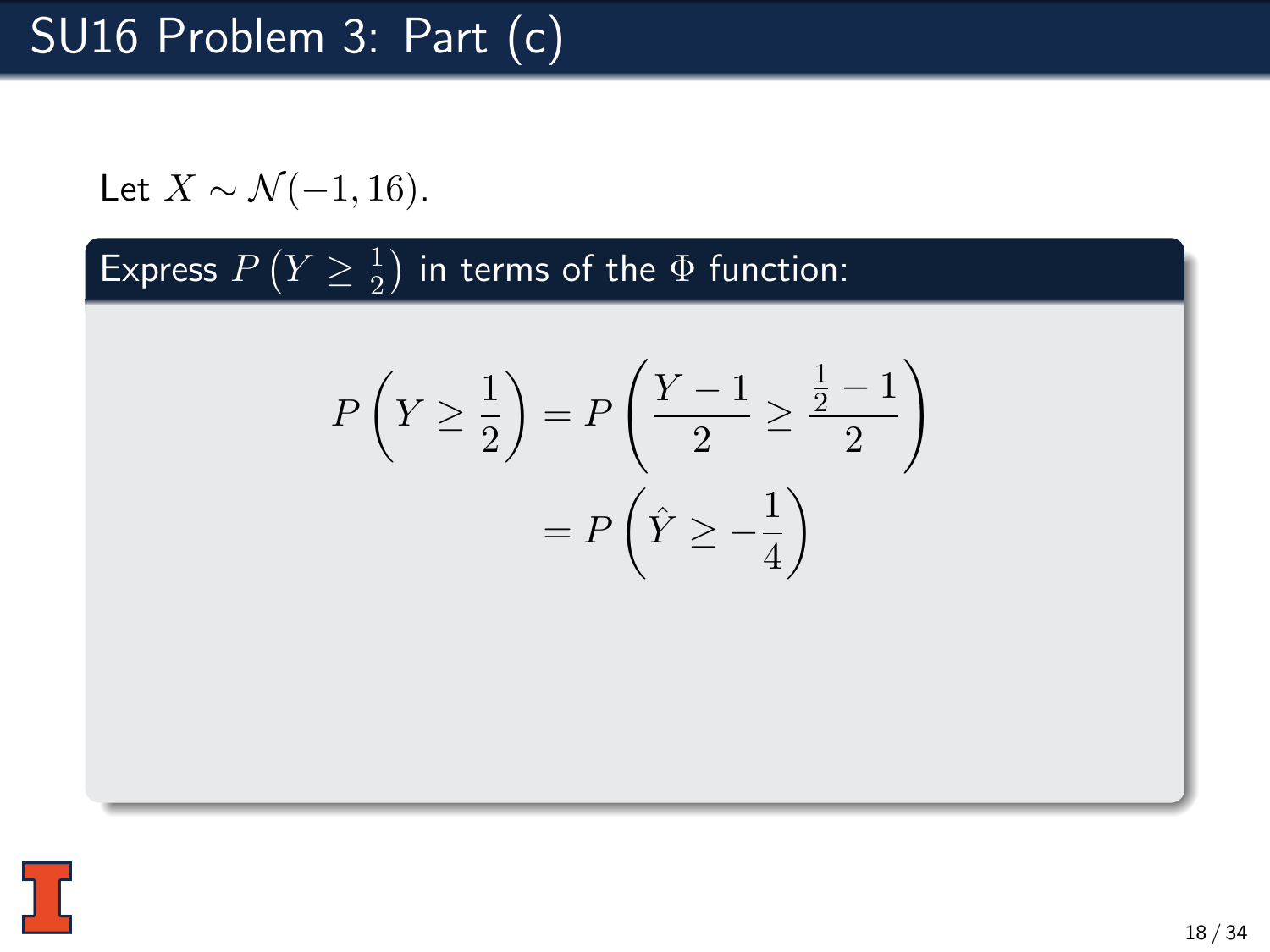Let 
$$
X \sim \mathcal{N}(-1, 16)
$$
.

$$
P\left(Y \ge \frac{1}{2}\right) = P\left(\frac{Y-1}{2} \ge \frac{\frac{1}{2}-1}{2}\right)
$$

$$
= P\left(\hat{Y} \ge -\frac{1}{4}\right)
$$

$$
= Q\left(-\frac{1}{4}\right)
$$

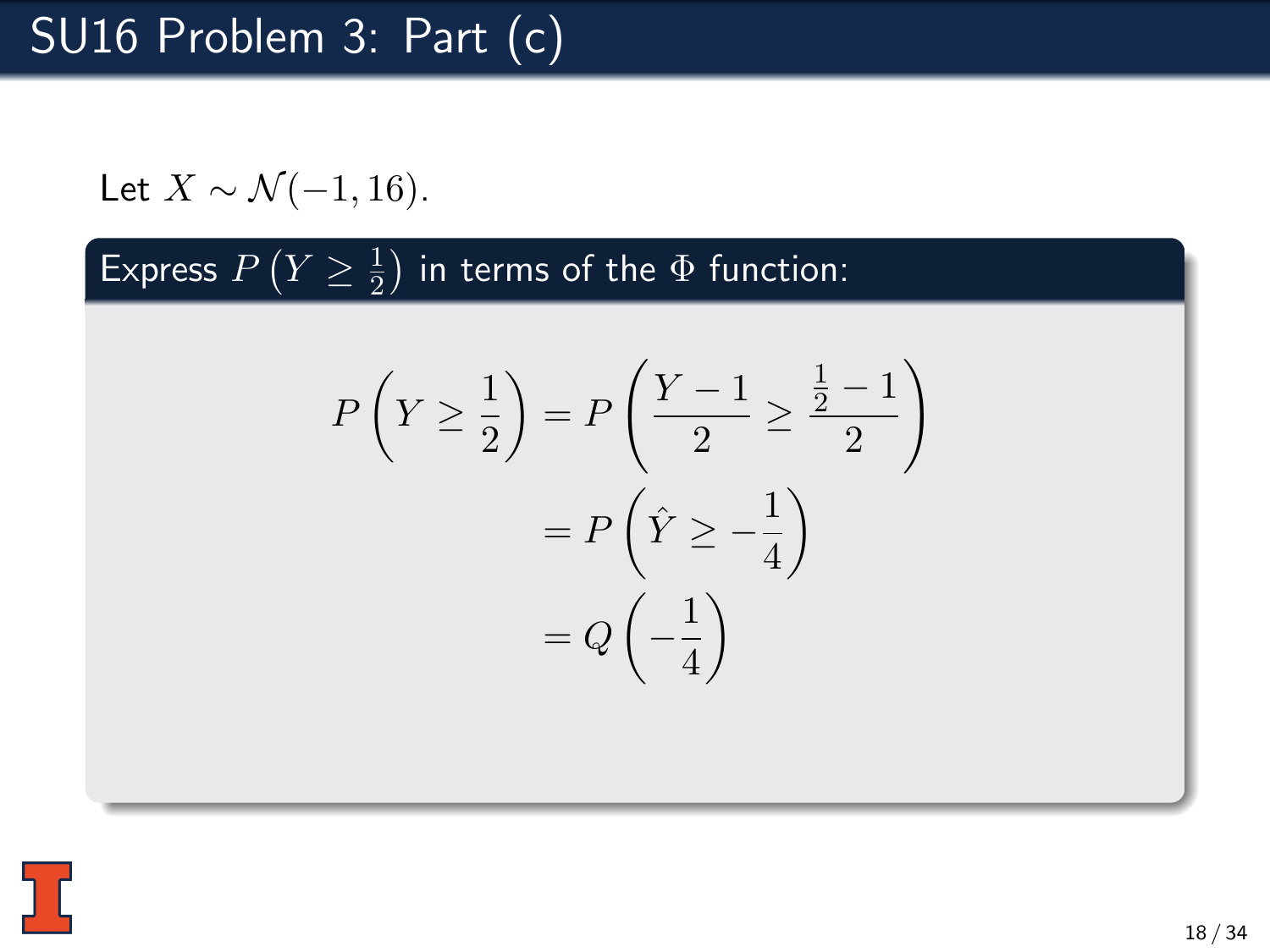Let 
$$
X \sim \mathcal{N}(-1, 16)
$$
.

$$
P\left(Y \ge \frac{1}{2}\right) = P\left(\frac{Y-1}{2} \ge \frac{\frac{1}{2}-1}{2}\right)
$$

$$
= P\left(\hat{Y} \ge -\frac{1}{4}\right)
$$

$$
= Q\left(-\frac{1}{4}\right)
$$

$$
= \Phi\left(\frac{1}{4}\right)
$$

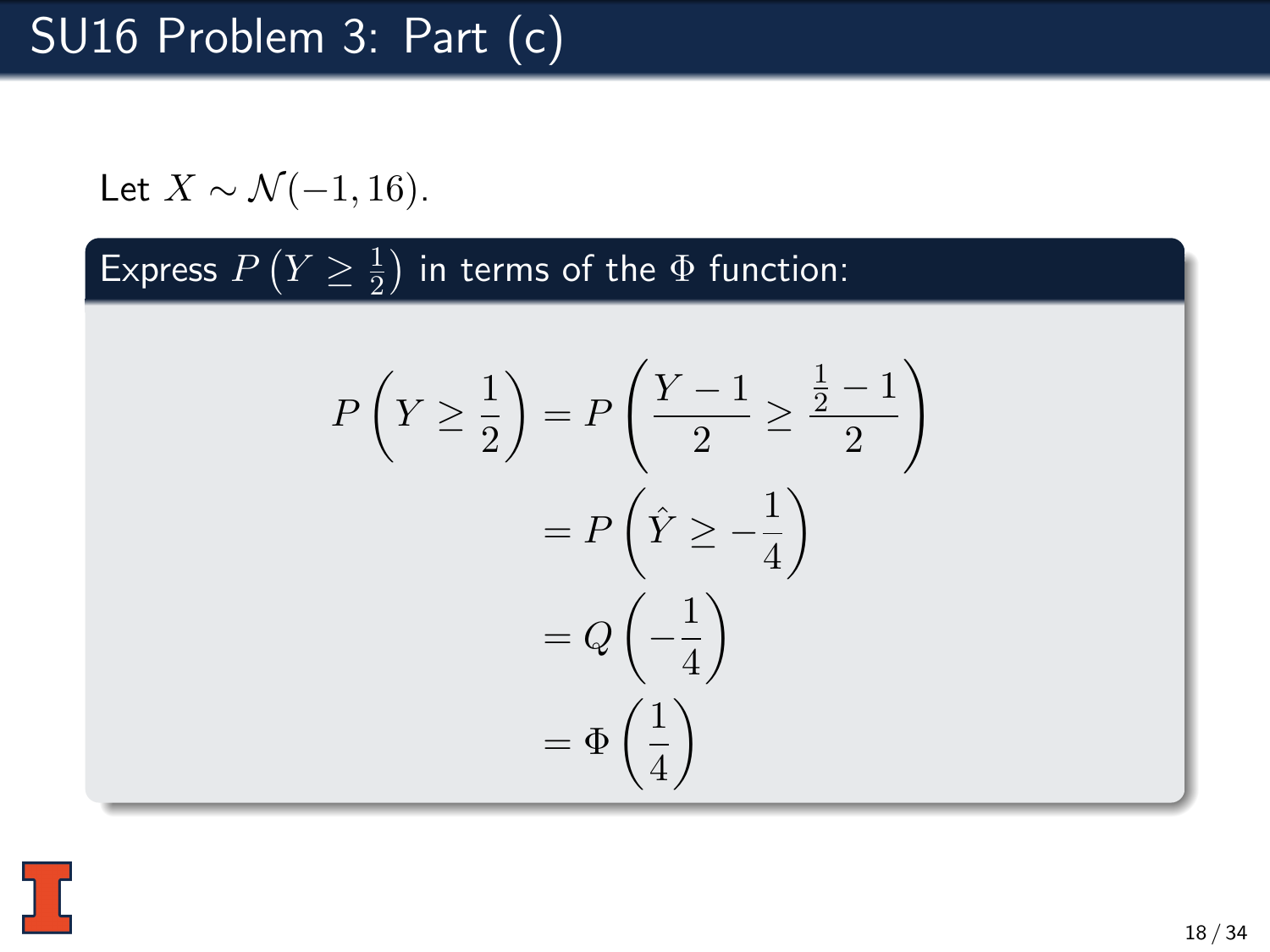#### <span id="page-52-0"></span>[SP15 Problem 4](#page-52-0)

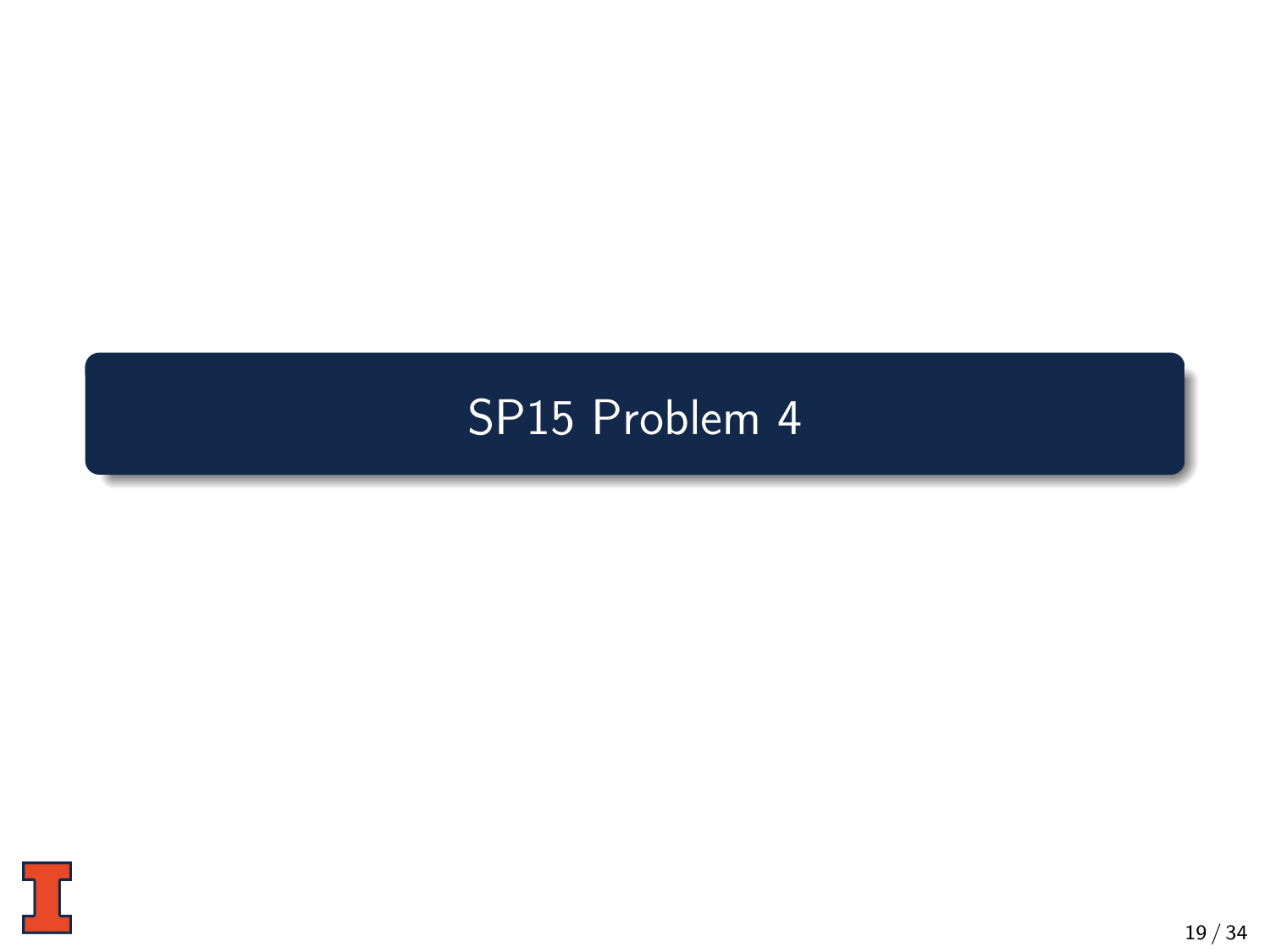#### SP15 Problem 4: Step 1

Identify support of X and Y, sketch  $f_X(x)$  and  $g(Y)$ 

- $X \in [0,1]$
- $Y \in [0, 1]$
- $\bullet$  Y is continuous.

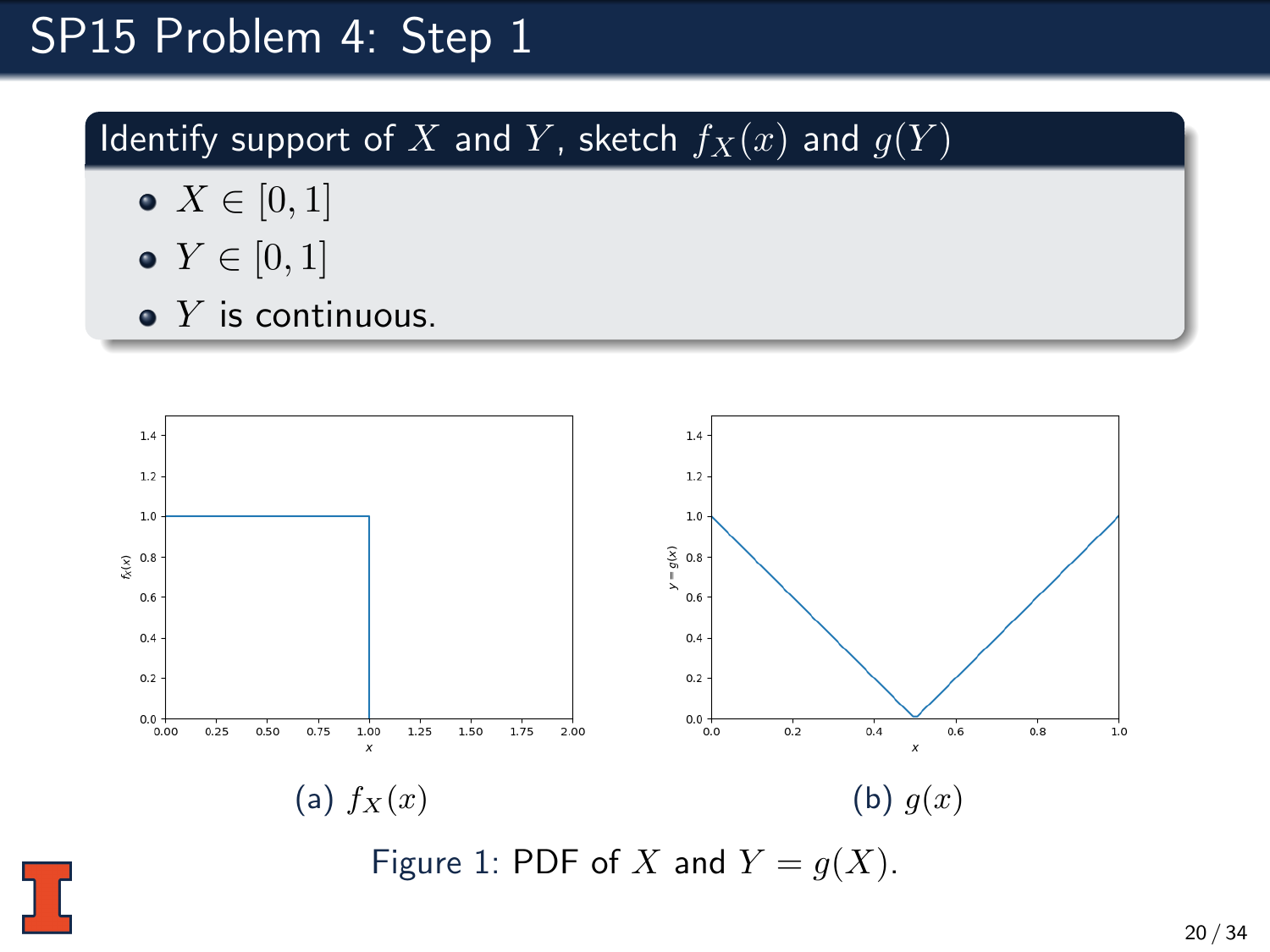# SP15 Problem 4: Step 1(b)

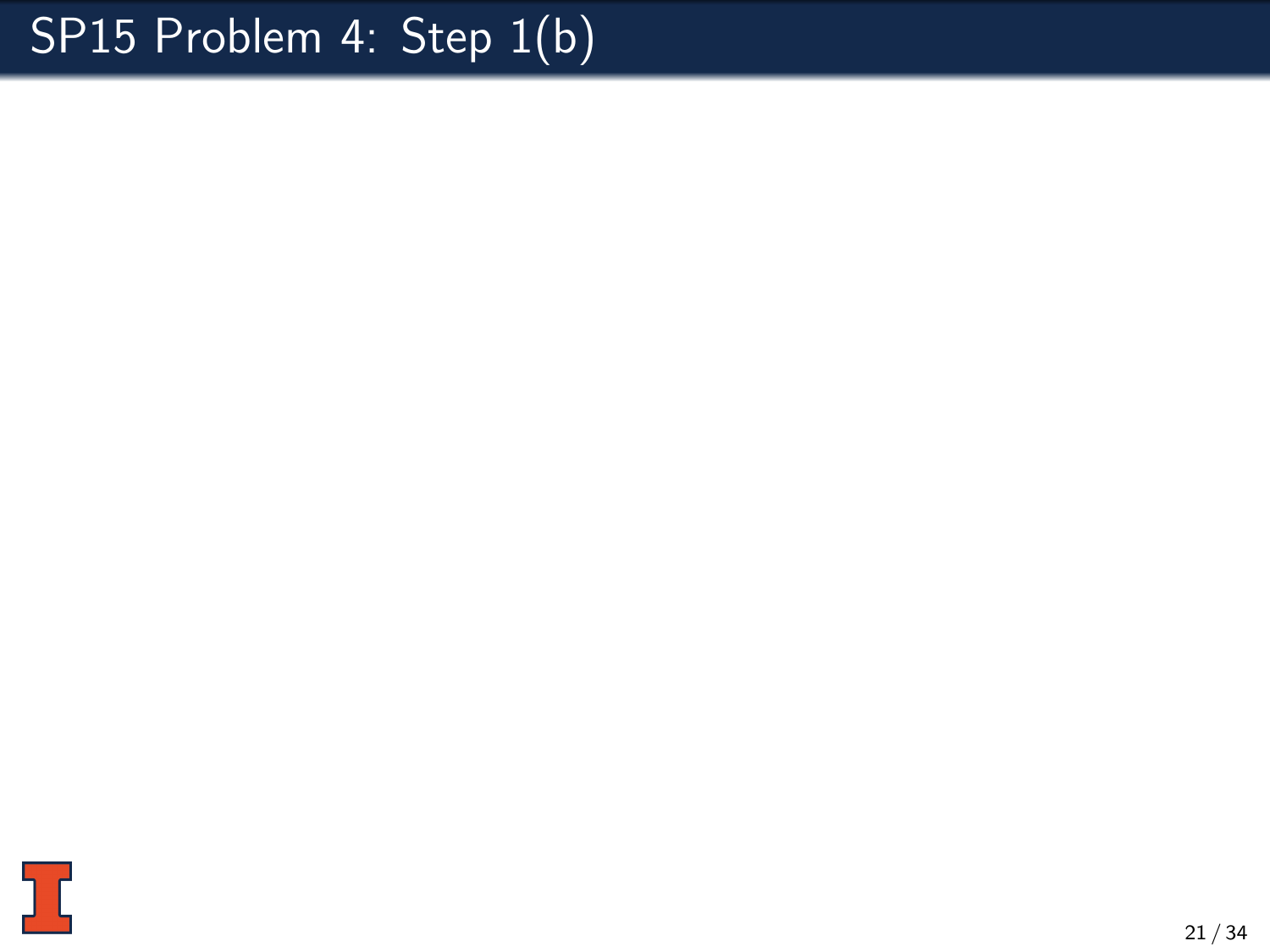# Take a deep breath!

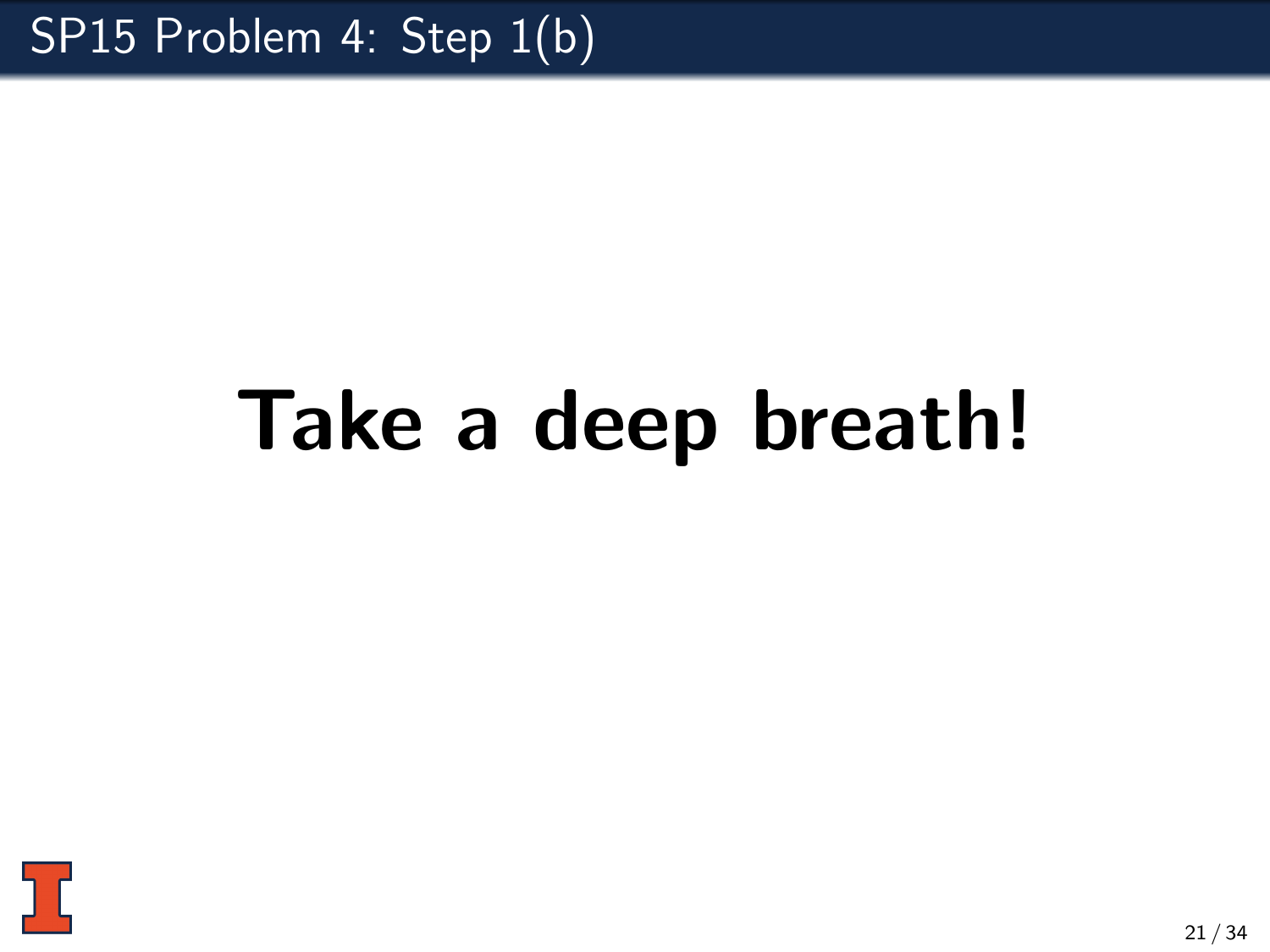# SP15 Problem 4: Step 2

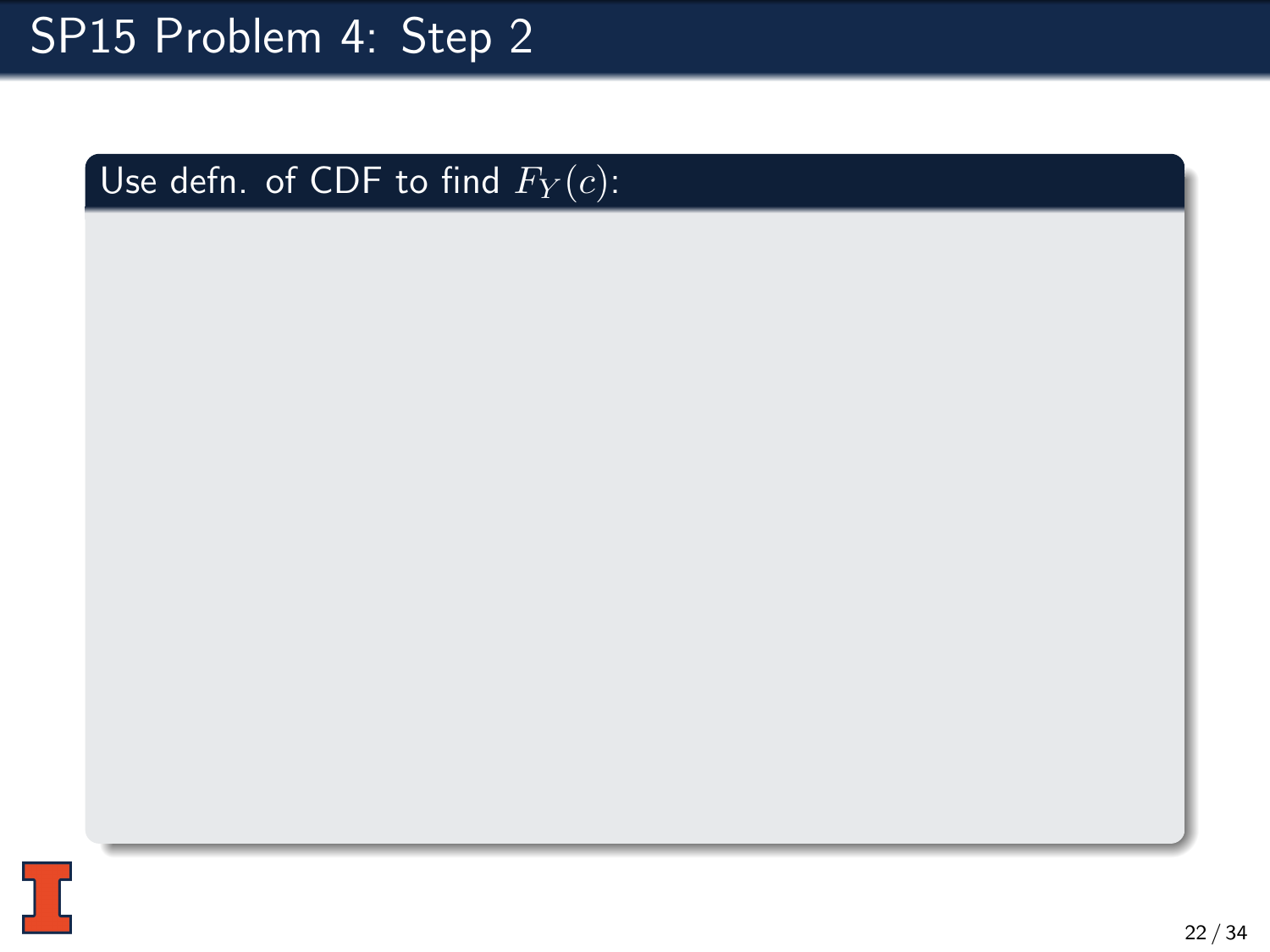# SP15 Problem 4: Step 2

$$
F_Y(c) = P(Y \le c)
$$

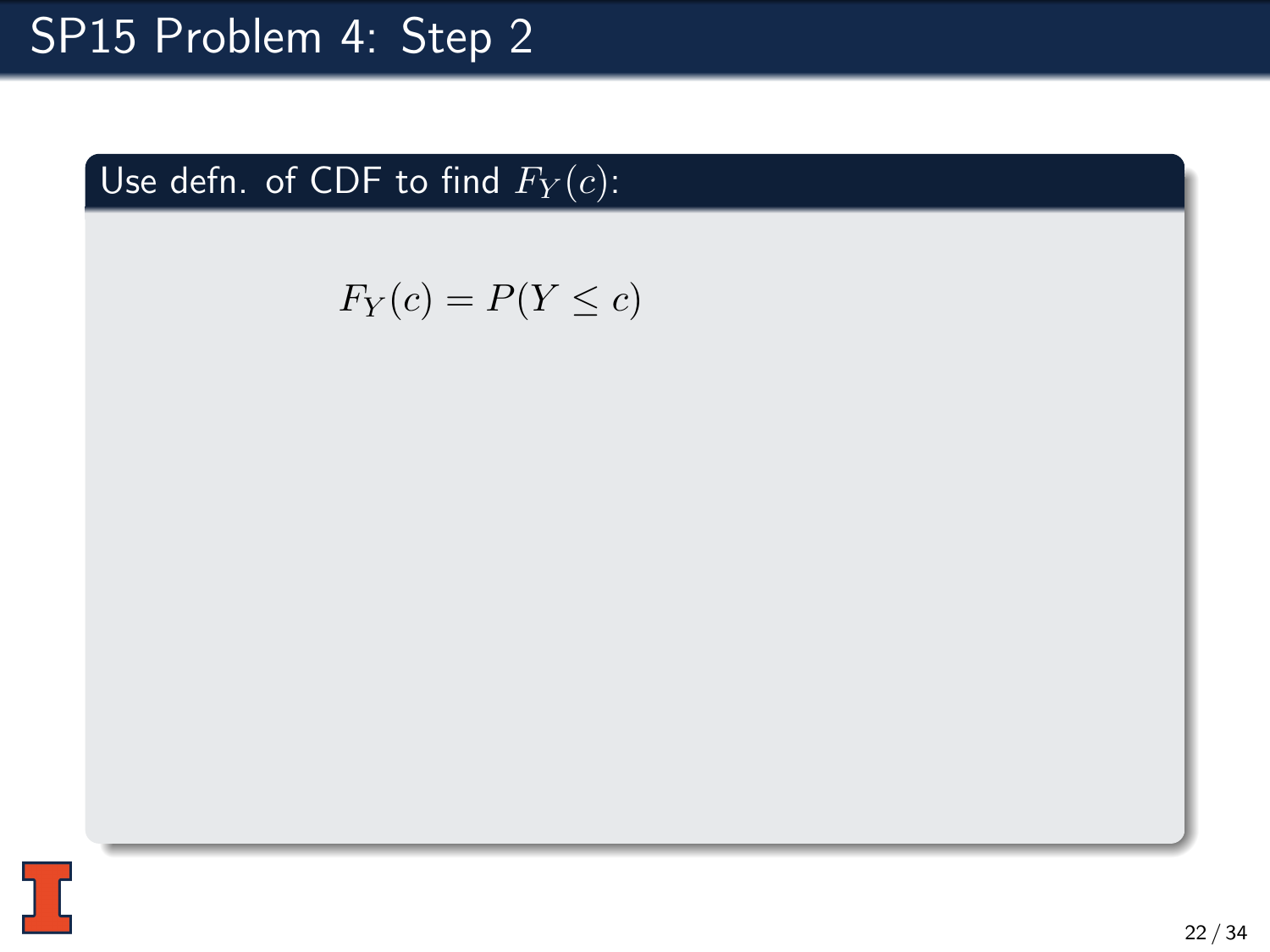$$
F_Y(c) = P(Y \le c)
$$
  
=  $P(2|X - \frac{1}{2}| \le c)$   
=  $P\left(\frac{-c+1}{2} \le X \le \frac{c+1}{2}\right)$ 

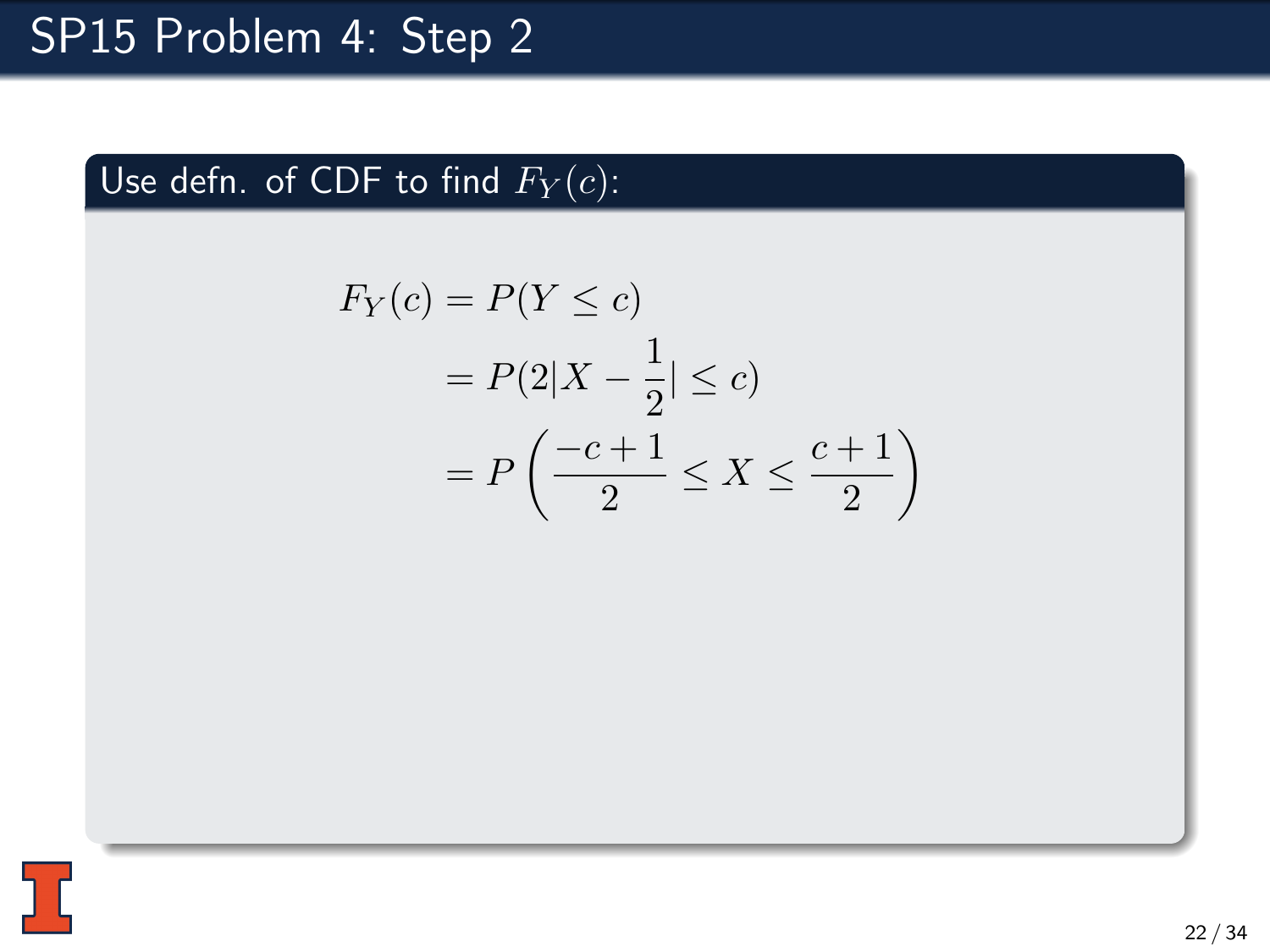$$
F_Y(c) = P(Y \le c)
$$
  
=  $P(2|X - \frac{1}{2}| \le c)$   
=  $P\left(\frac{-c+1}{2} \le X \le \frac{c+1}{2}\right)$   
=  $\int_{\frac{-c+1}{2}}^{\frac{c+1}{2}} f_X(x) dx$   
=  $\begin{cases} 0, & c < 0 \\ c, & 0 \le c < 1 \\ 1, & c \ge 1 \end{cases}$ 

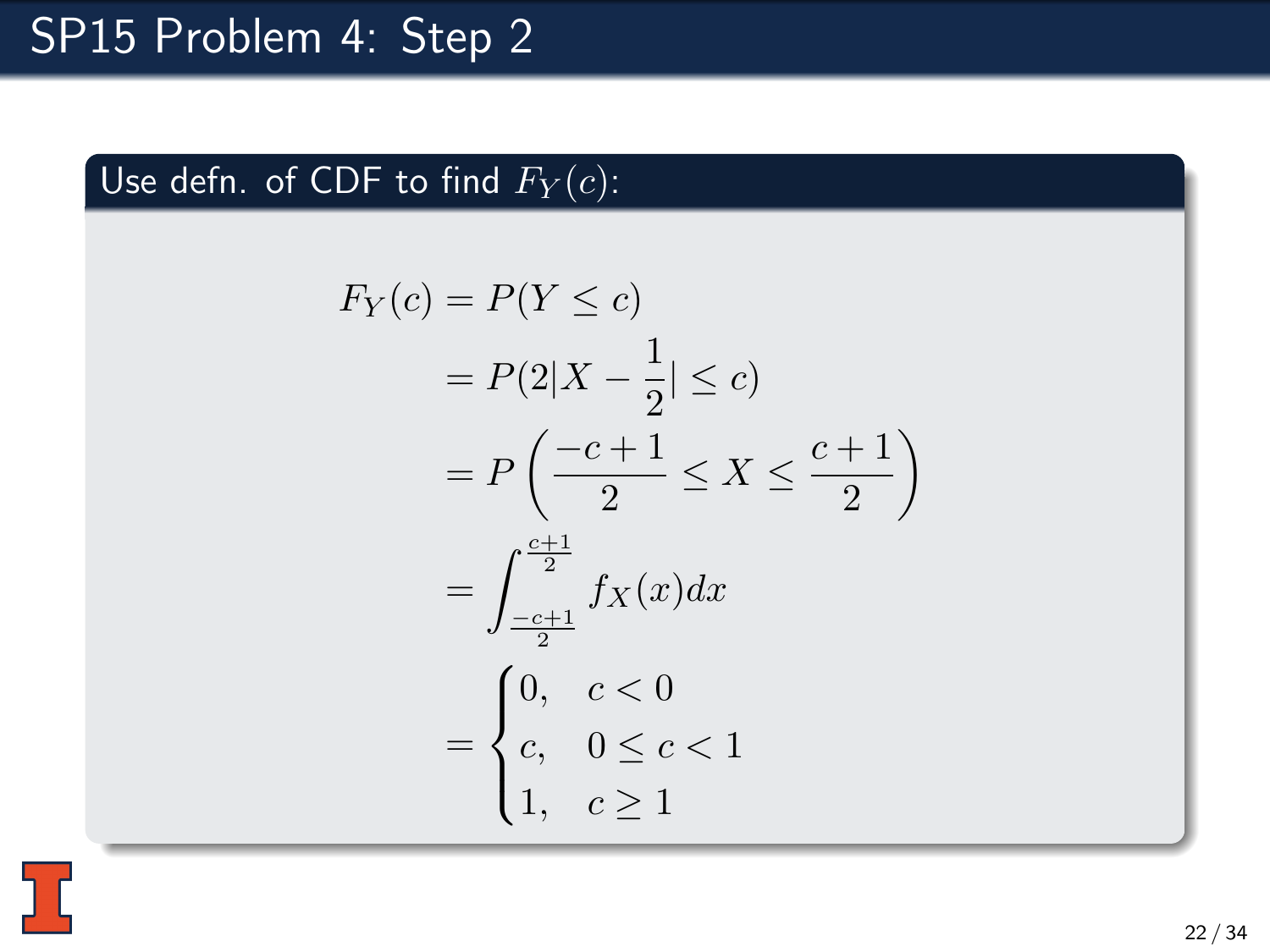#### Differentiate the CDF of  $Y$  to find the PDF:

$$
f_Y(c) = \frac{dF_Y(c)}{dc}
$$
  
= 
$$
\begin{cases} 1, & 0 \le c \le 1 \\ 0, & \text{else} \end{cases}
$$
  

$$
Y \sim \text{Uni}(0, 1)!
$$

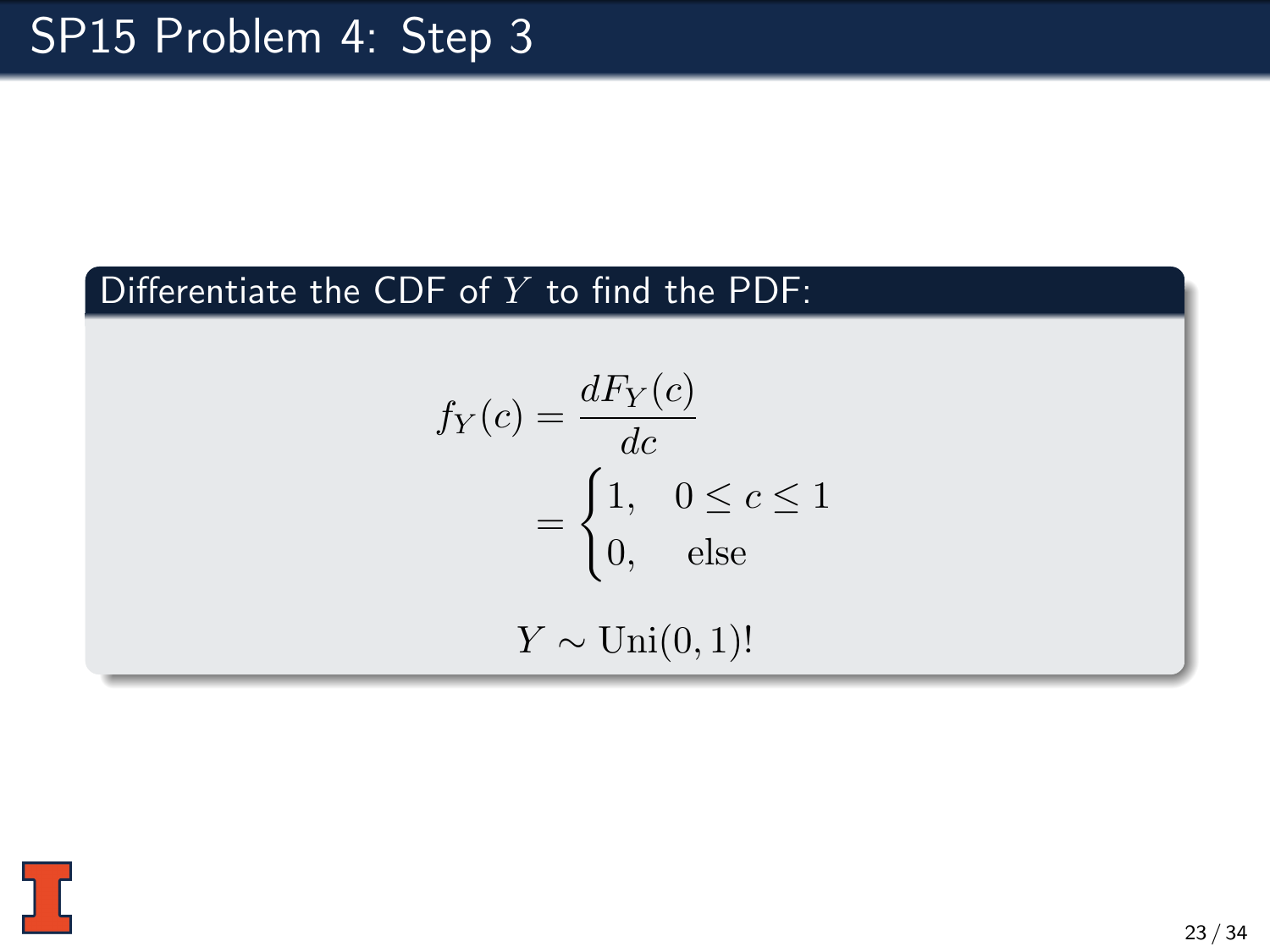#### <span id="page-61-0"></span>[FA15 Problem 3](#page-61-0)

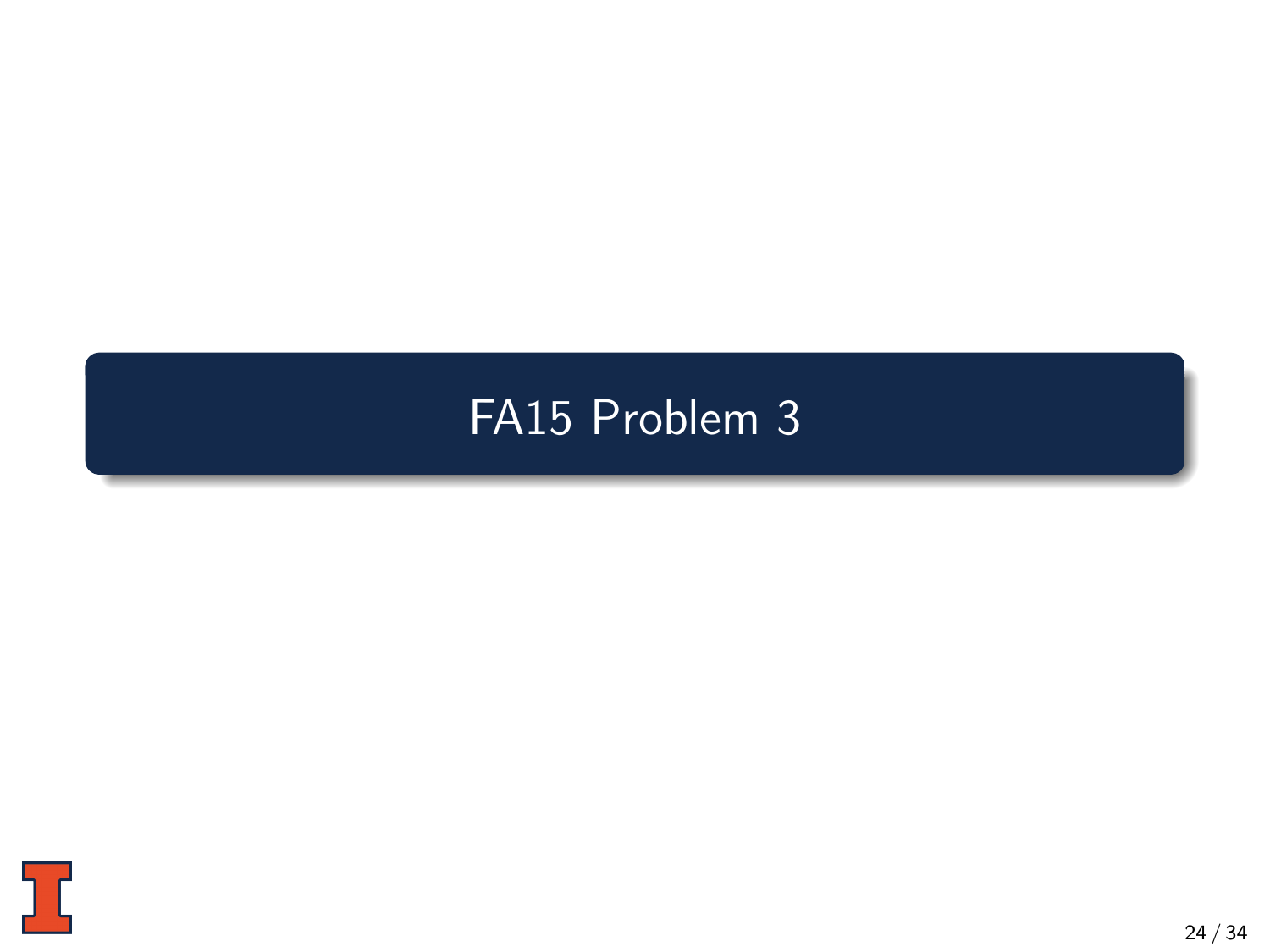#### Find the value of  $c$ .

$$
\int_0^1 f_0(x)dx = \int_0^1 cxdx
$$

$$
= \frac{1}{2}cx^2\Big|_0^1
$$

$$
= \frac{1}{2}c
$$

$$
= 1
$$

$$
\implies c = 2
$$

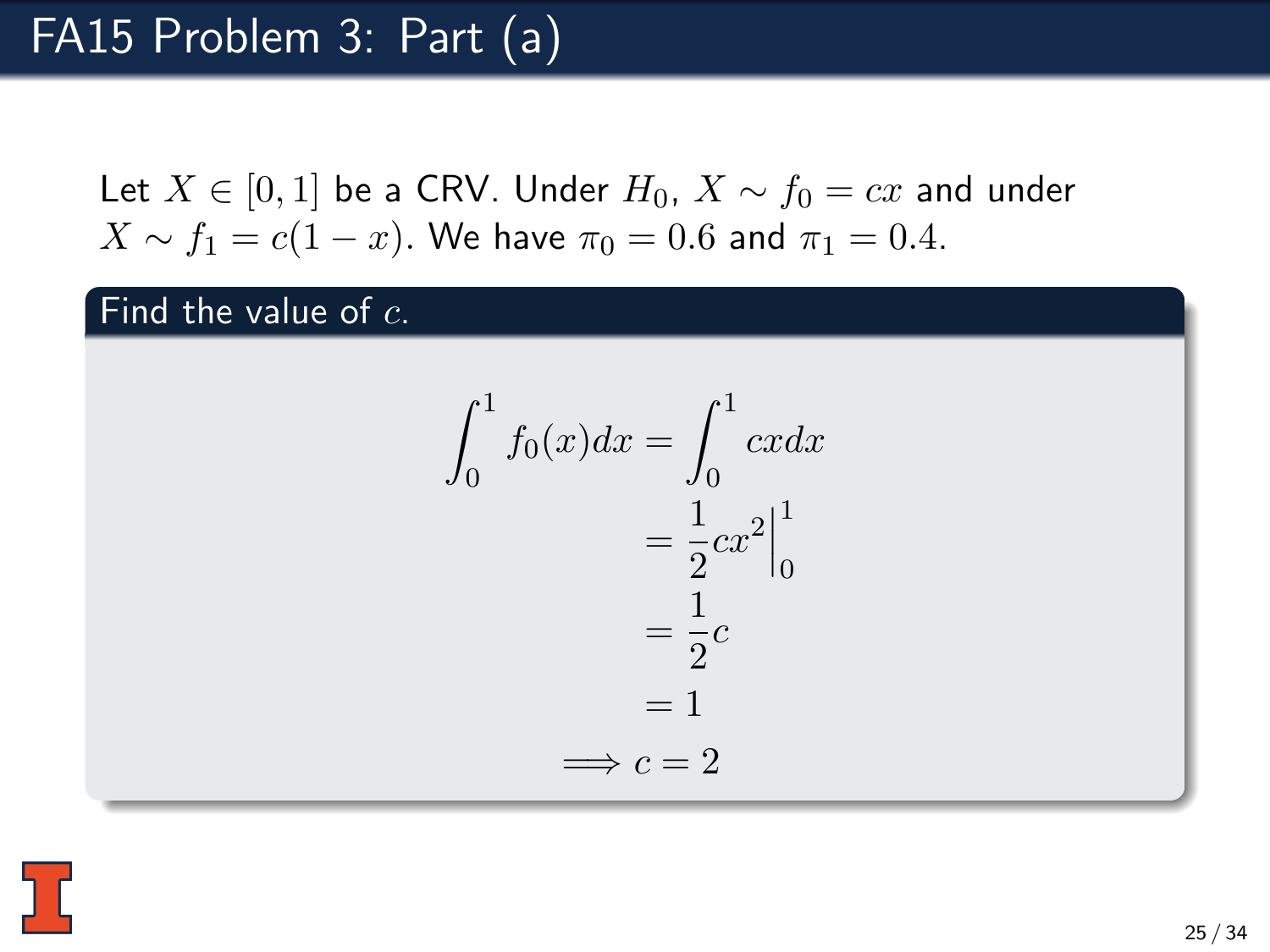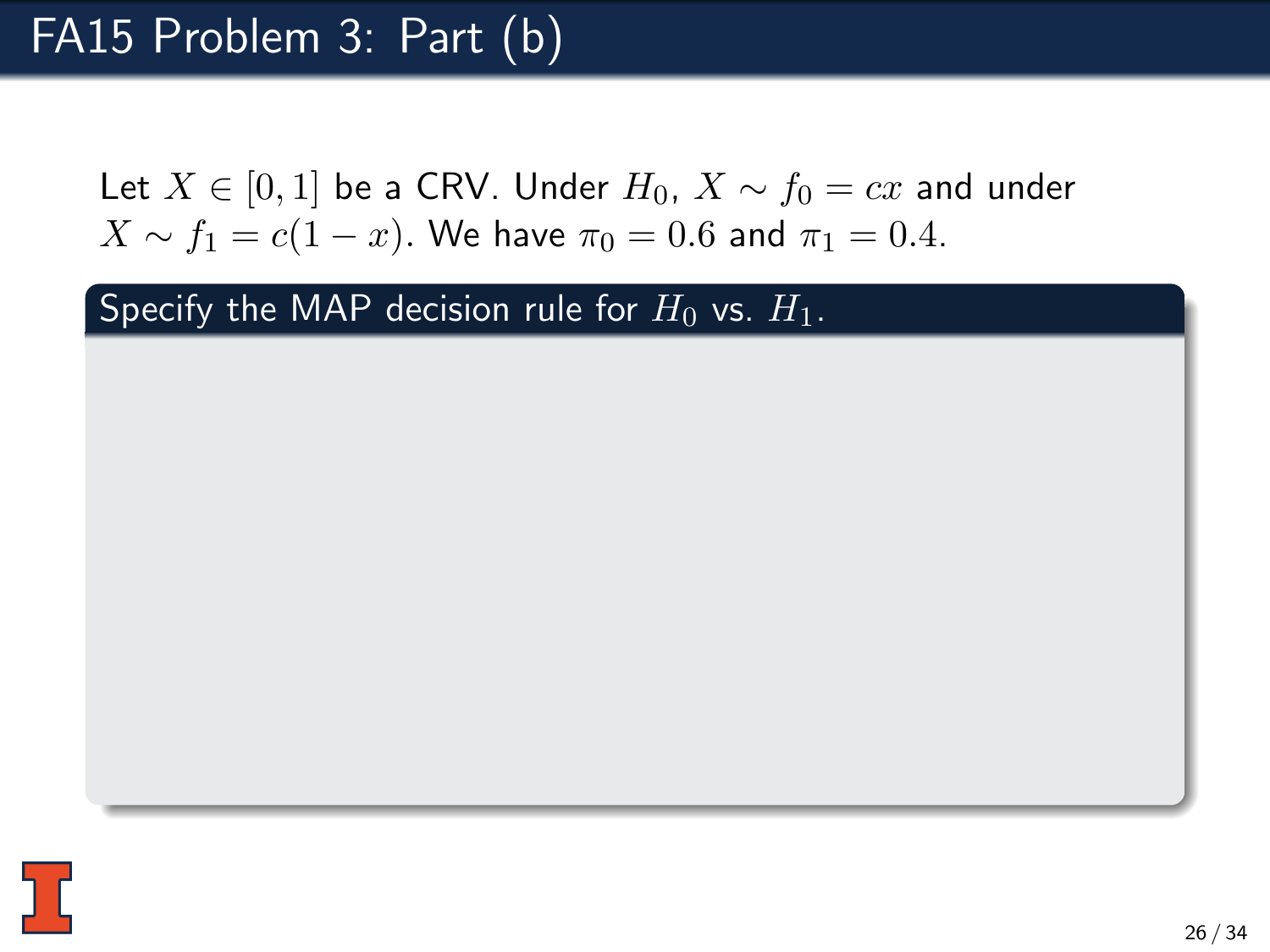$$
\Lambda(k) \mathop{\geq}_{H_0}^{H_1} \tau
$$

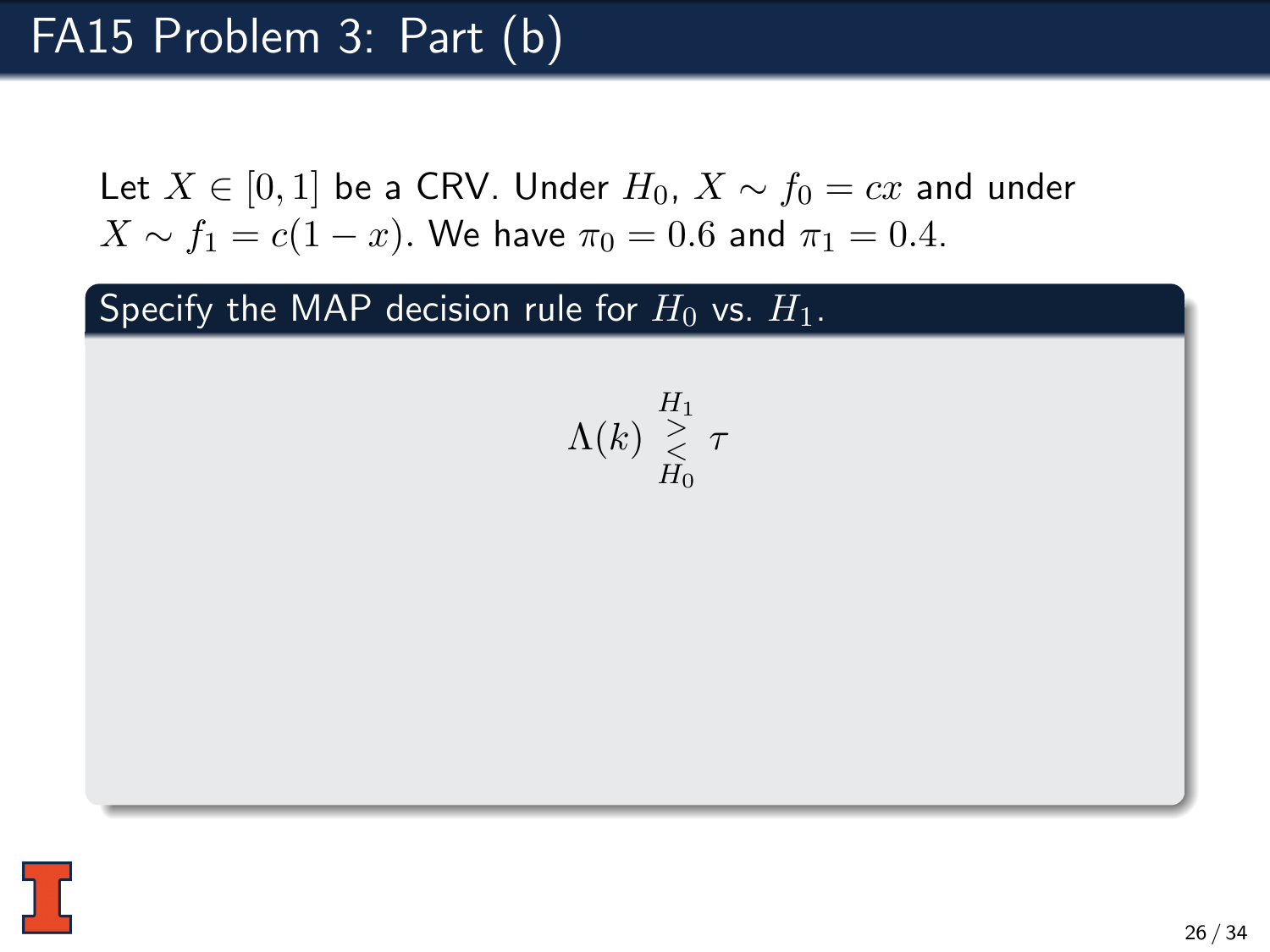$$
\Lambda(k) \underset{H_0}{\geq} \tau
$$
  

$$
\frac{f_1(k)}{f_0(k)} \geq \frac{\pi_0}{\pi_1}
$$

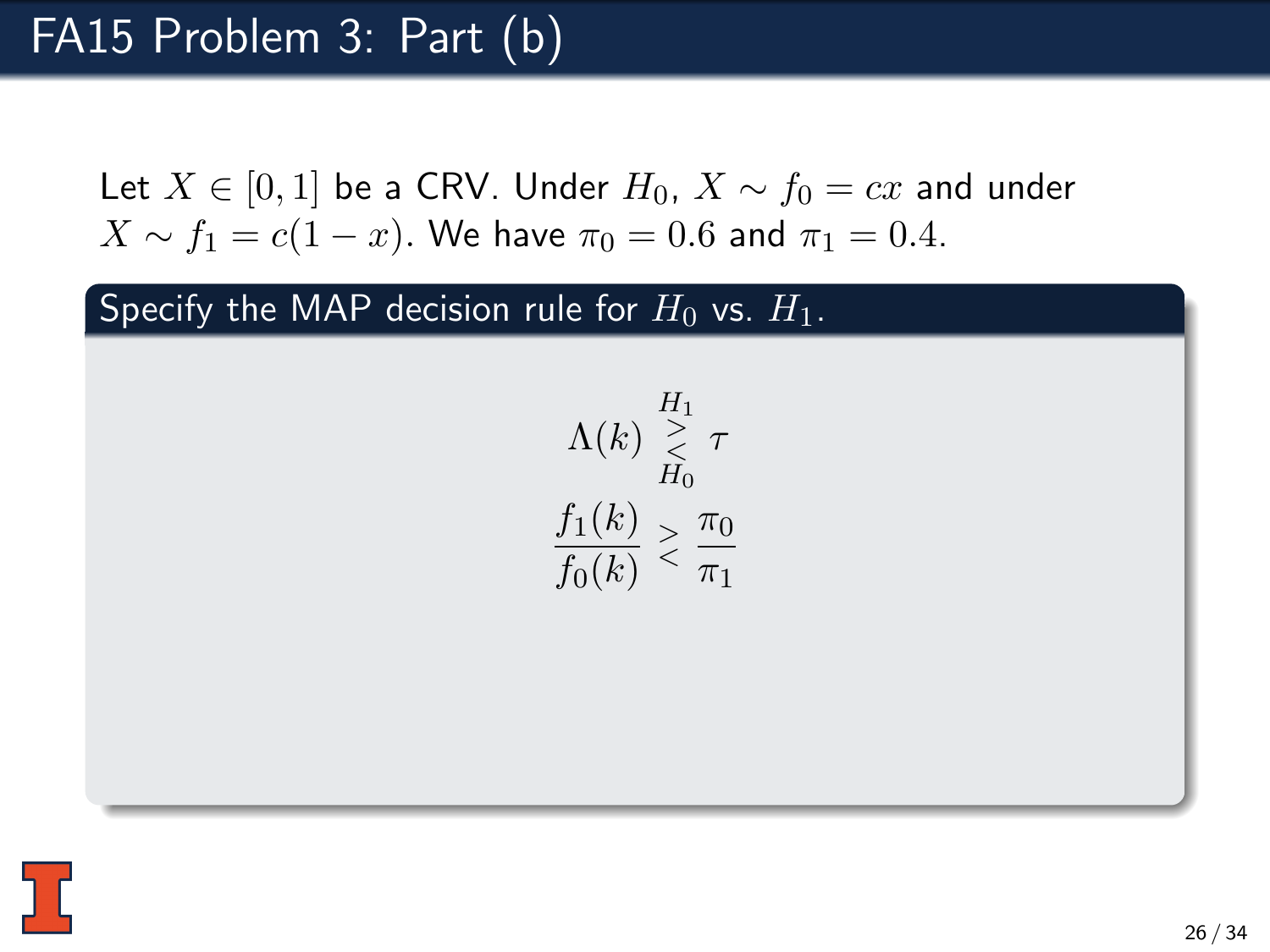$$
\begin{array}{c} \Lambda(k) \stackrel{H_1}{\underset{H_0}{<}} \tau \\ \frac{f_1(k)}{f_0(k)} > \frac{\pi_0}{\pi_1} \\ \frac{2-2k}{2k} > \frac{3}{2} \\ k \stackrel{H_0}{\underset{H_1}{<}} \frac{2}{5} \end{array}
$$

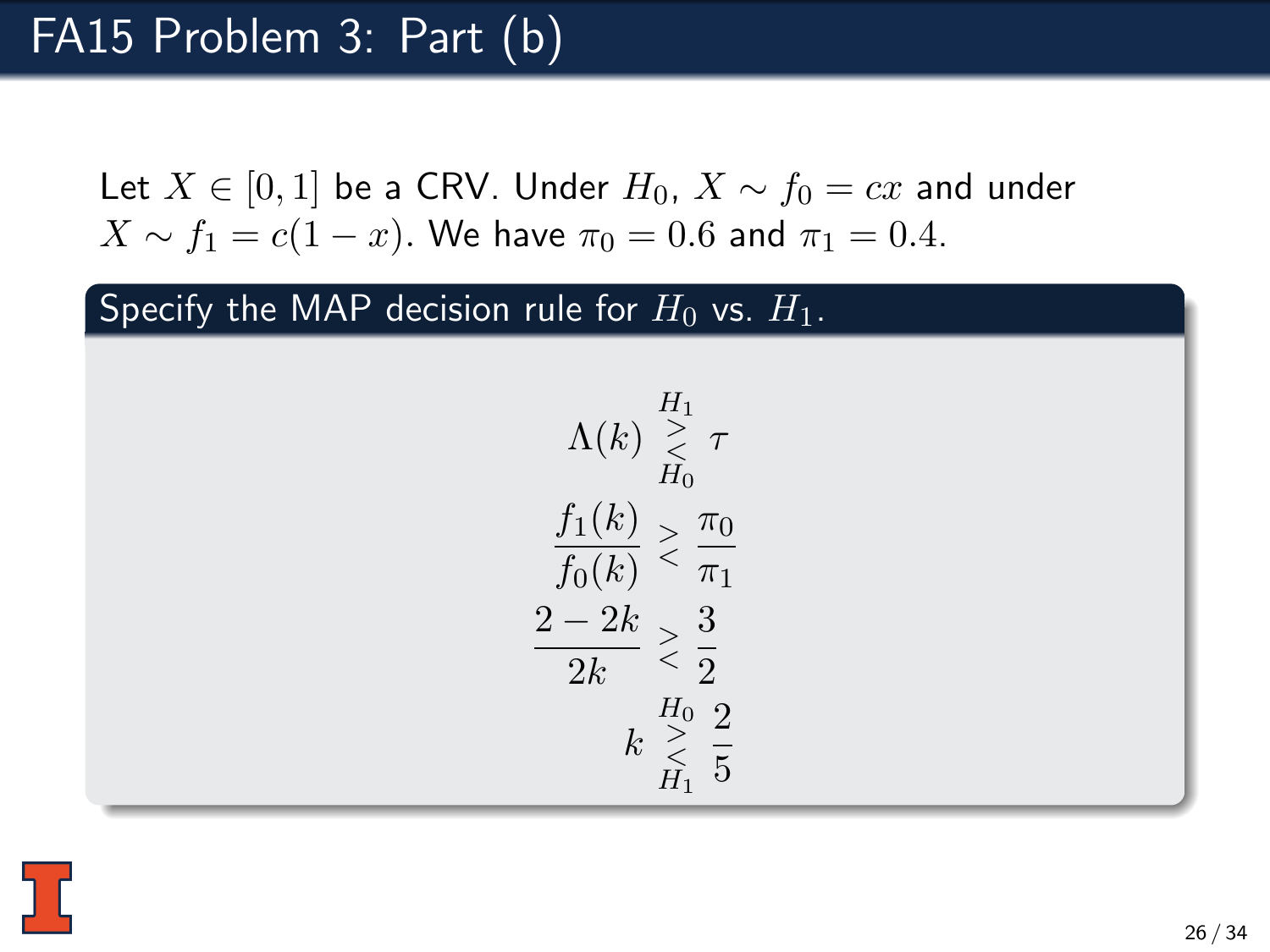Let  $X \in [0, 1]$  be a CRV. Under  $H_0$ ,  $X \sim f_0 = cx$  and under  $X \sim f_1 = c(1-x)$ . We have  $\pi_0 = 0.6$  and  $\pi_1 = 0.4$ .

27 / 34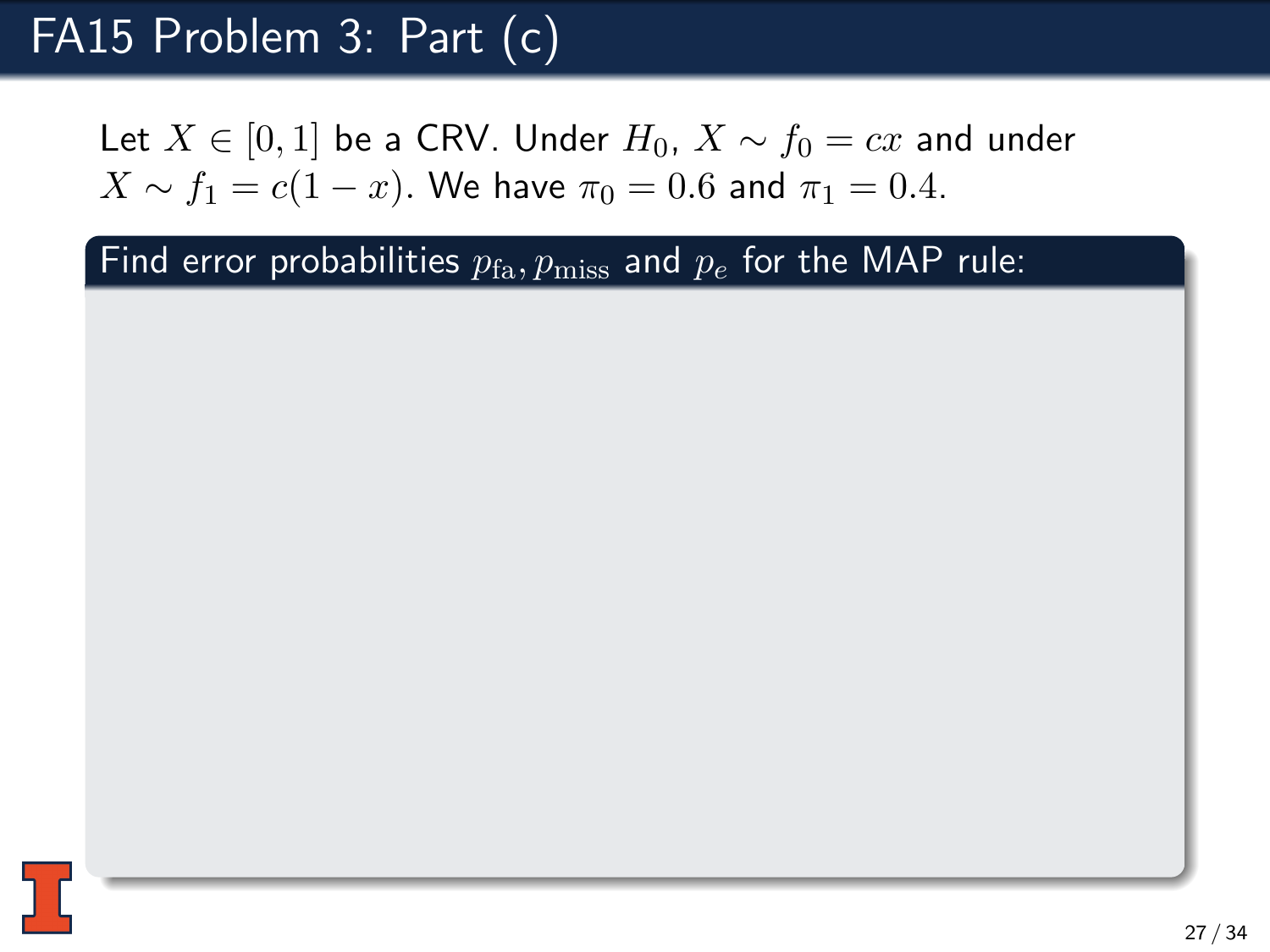Let  $X \in [0, 1]$  be a CRV. Under  $H_0$ ,  $X \sim f_0 = cx$  and under  $X \sim f_1 = c(1-x)$ . We have  $\pi_0 = 0.6$  and  $\pi_1 = 0.4$ .

$$
p_{\text{fa}} = P(\text{Say } H_1 | H_0 \text{ true}) = P_{H_0} \left( X \le \frac{2}{5} \right)
$$

$$
= \int_0^{\frac{2}{5}} 2x dx = \frac{4}{25}
$$

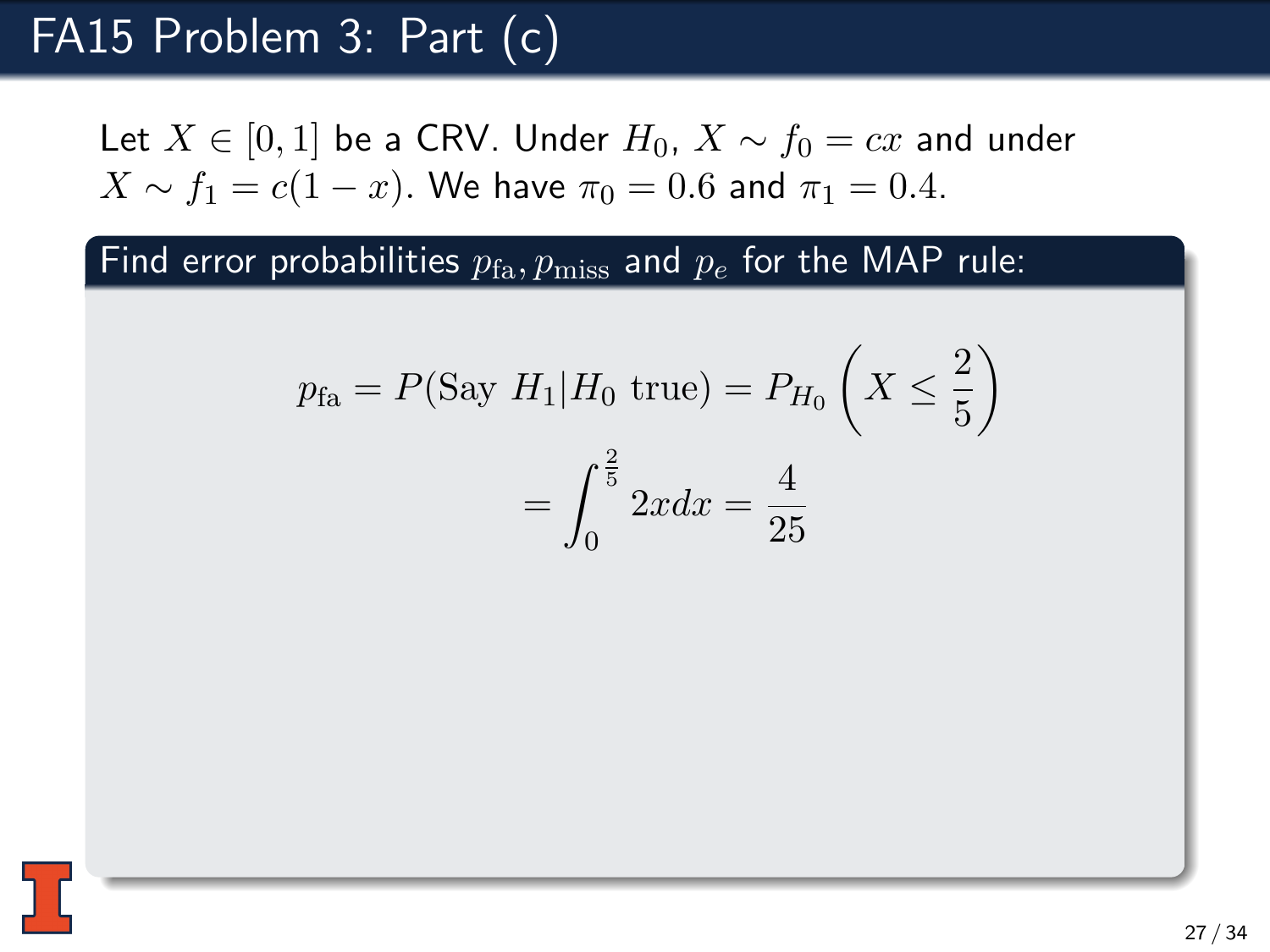Let  $X \in [0, 1]$  be a CRV. Under  $H_0$ ,  $X \sim f_0 = cx$  and under  $X \sim f_1 = c(1-x)$ . We have  $\pi_0 = 0.6$  and  $\pi_1 = 0.4$ .

$$
p_{\text{fa}} = P(\text{Say } H_1 | H_0 \text{ true}) = P_{H_0} \left( X \le \frac{2}{5} \right)
$$

$$
= \int_0^{\frac{2}{5}} 2x dx = \frac{4}{25}
$$

$$
p_{\text{miss}} = P(\text{Say } H_0 | H_1 \text{ true}) = P_{H_1} \left( X > \frac{2}{5} \right)
$$

$$
= \int_{\frac{2}{5}}^1 2 - 2x dx = \frac{9}{25}
$$

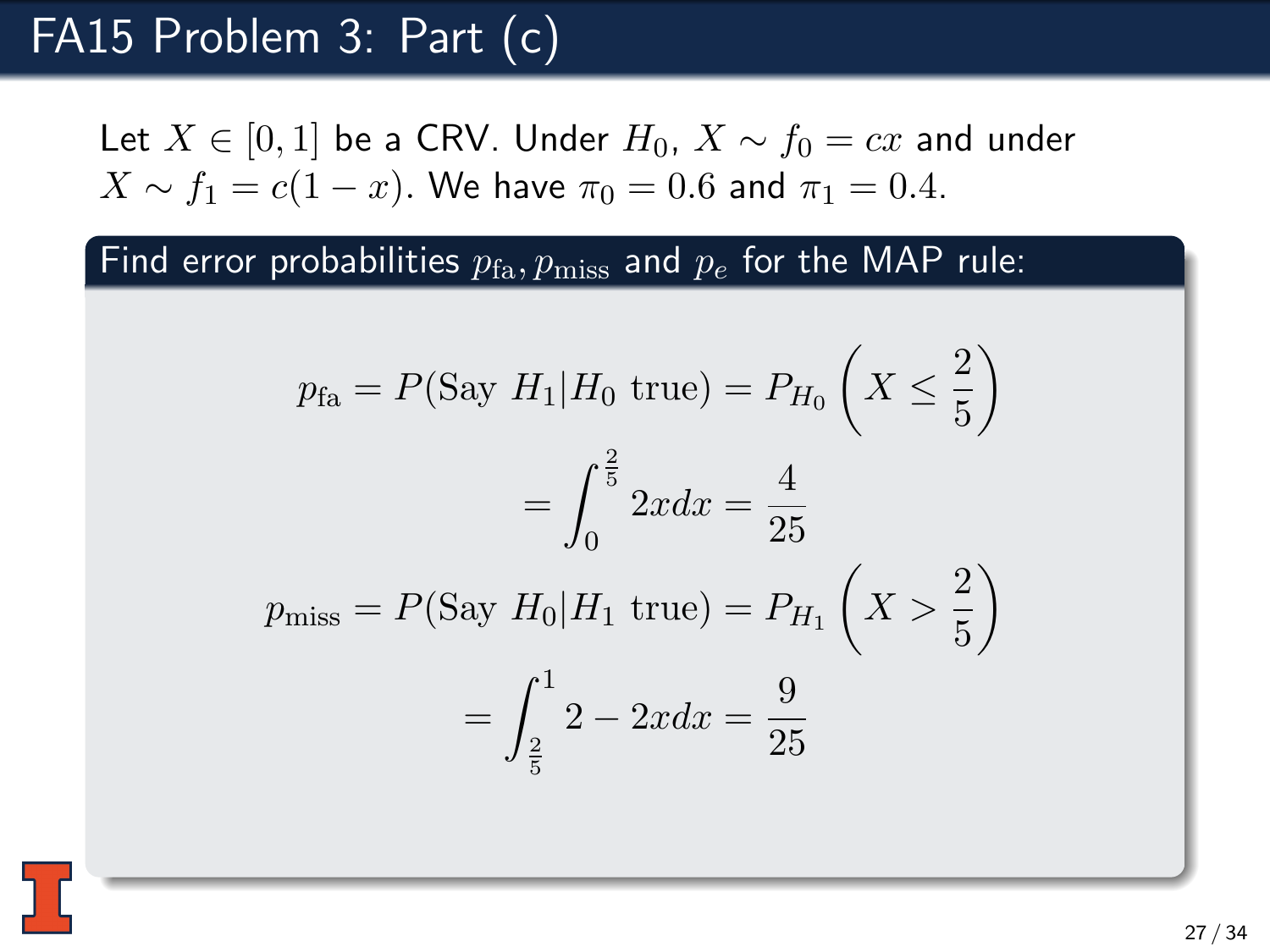Let  $X \in [0, 1]$  be a CRV. Under  $H_0$ ,  $X \sim f_0 = cx$  and under  $X \sim f_1 = c(1-x)$ . We have  $\pi_0 = 0.6$  and  $\pi_1 = 0.4$ .

$$
p_{\text{fa}} = P(\text{Say } H_1 | H_0 \text{ true}) = P_{H_0} \left( X \le \frac{2}{5} \right)
$$

$$
= \int_0^{\frac{2}{5}} 2x dx = \frac{4}{25}
$$

$$
p_{\text{miss}} = P(\text{Say } H_0 | H_1 \text{ true}) = P_{H_1} \left( X > \frac{2}{5} \right)
$$

$$
= \int_{\frac{2}{5}}^1 2 - 2x dx = \frac{9}{25}
$$

$$
p_e = \pi_0 p_{\text{fa}} + \pi_1 p_{\text{miss}} = \frac{6}{25}
$$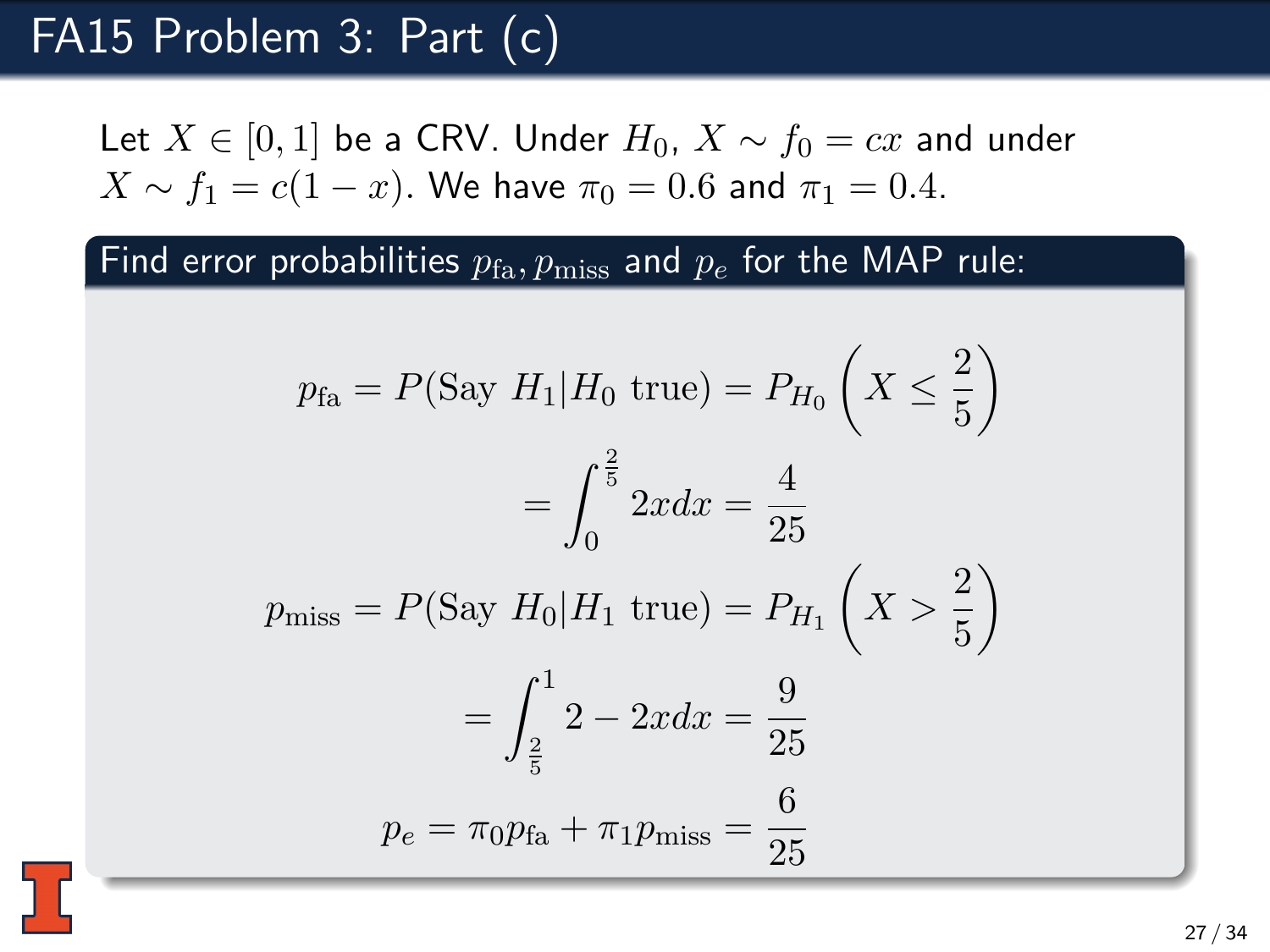#### <span id="page-71-0"></span>[FA12 Problem 6](#page-71-0)

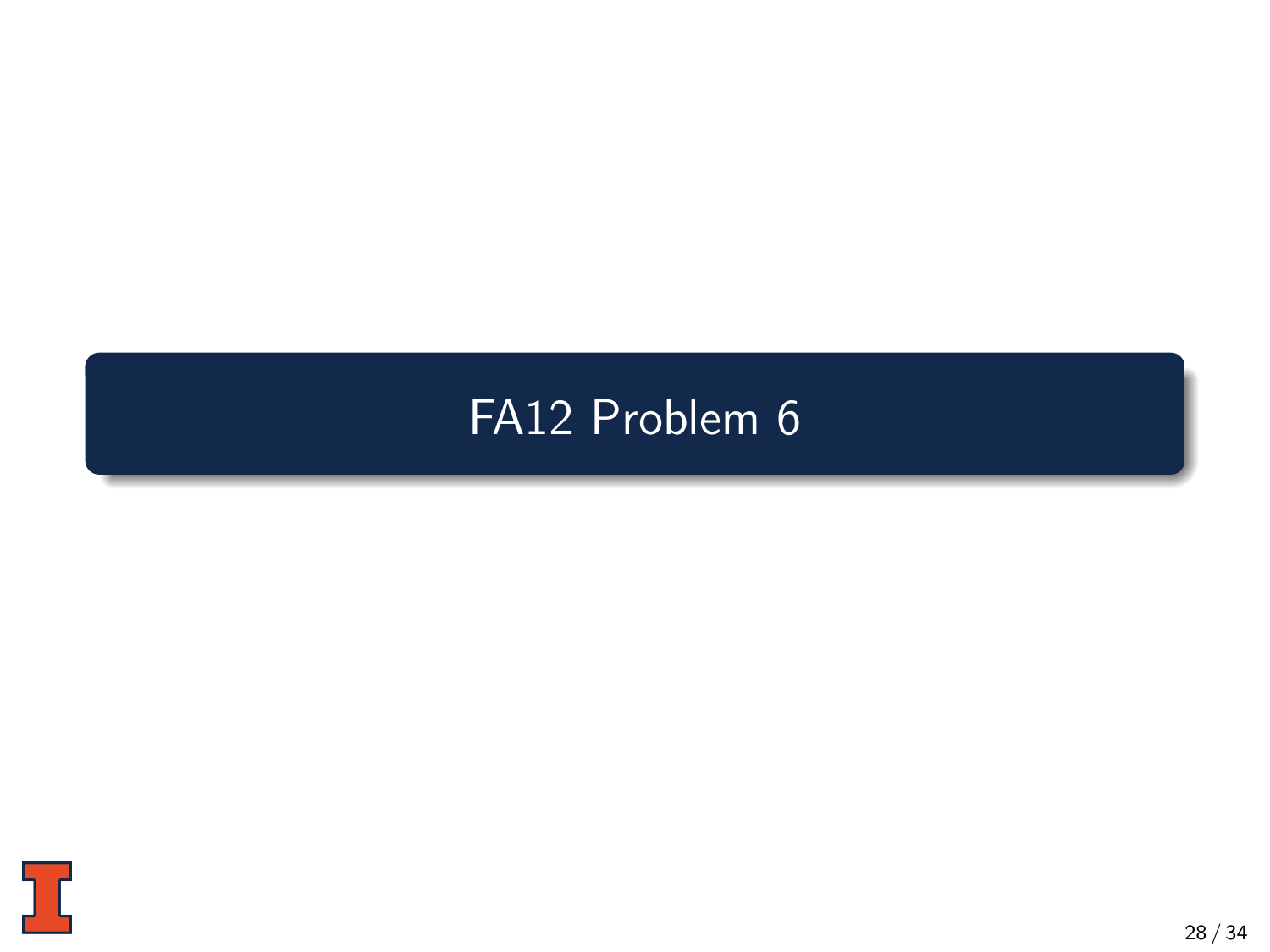$$
\text{Given } f_{X,Y}(u,v) = \begin{cases} \frac{3}{2}, & u > 0, \ u^2 < v < 1 \\ 0, & \text{else} \end{cases}
$$



#### Are  $X$  and  $\overline{Y}$  independent? Explain your answer:

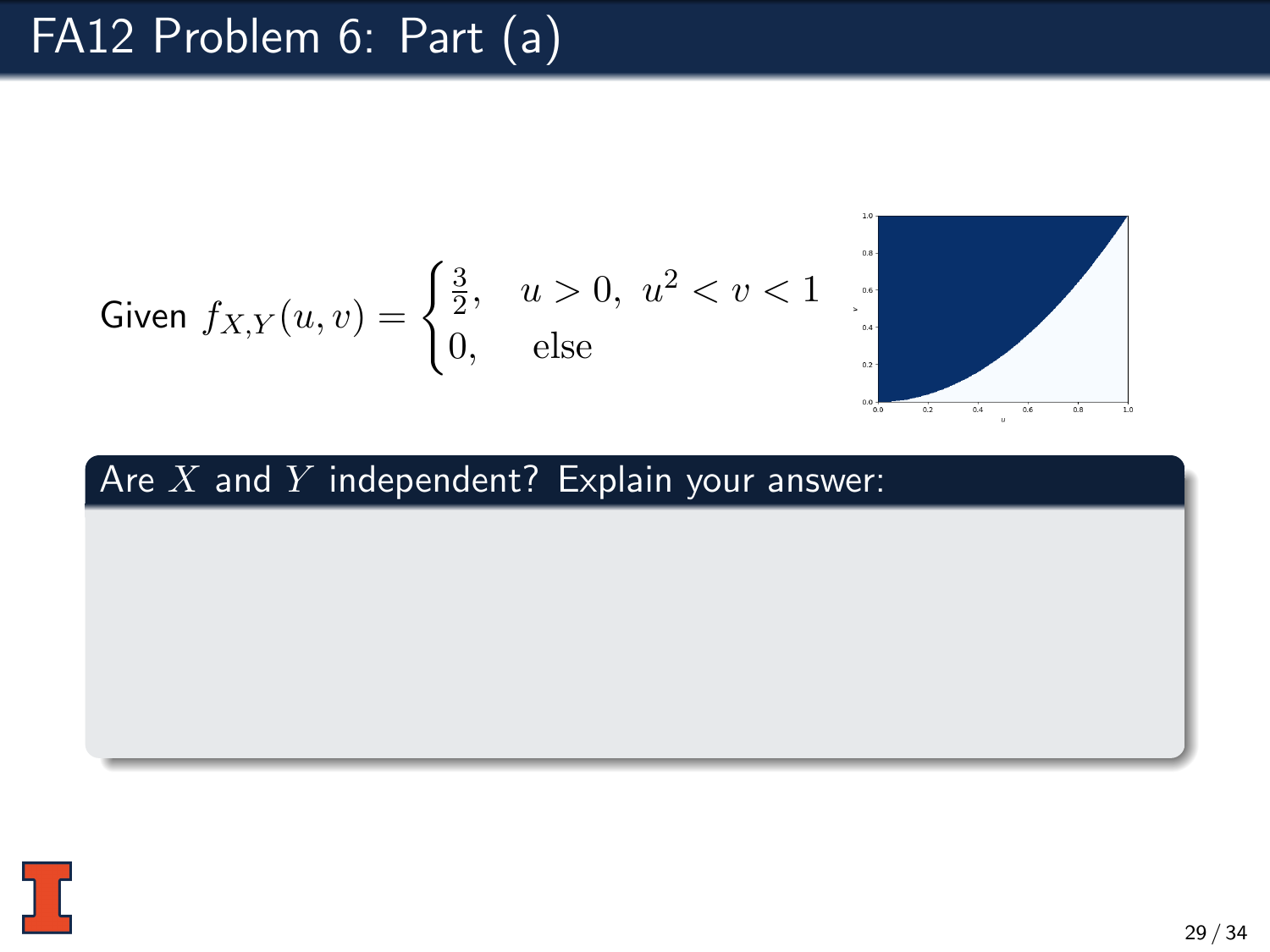Given 
$$
f_{X,Y}(u, v) = \begin{cases} \frac{3}{2}, & u > 0, u^2 < v < 1 \\ 0, & \text{else} \end{cases}
$$



#### Are  $X$  and  $Y$  independent? Explain your answer:

X and Y are **not independent** since their support does not form a product set. We can prove this with  $(a, b) = (1, 1)$  and  $(c, d) = (0, 0)$  that lie in the support of  $(X, Y)$ . These points fail the swap property since  $(a, d) = (1, 0) \notin \text{supp}(X, Y)$ , thus X and Y are dependent.

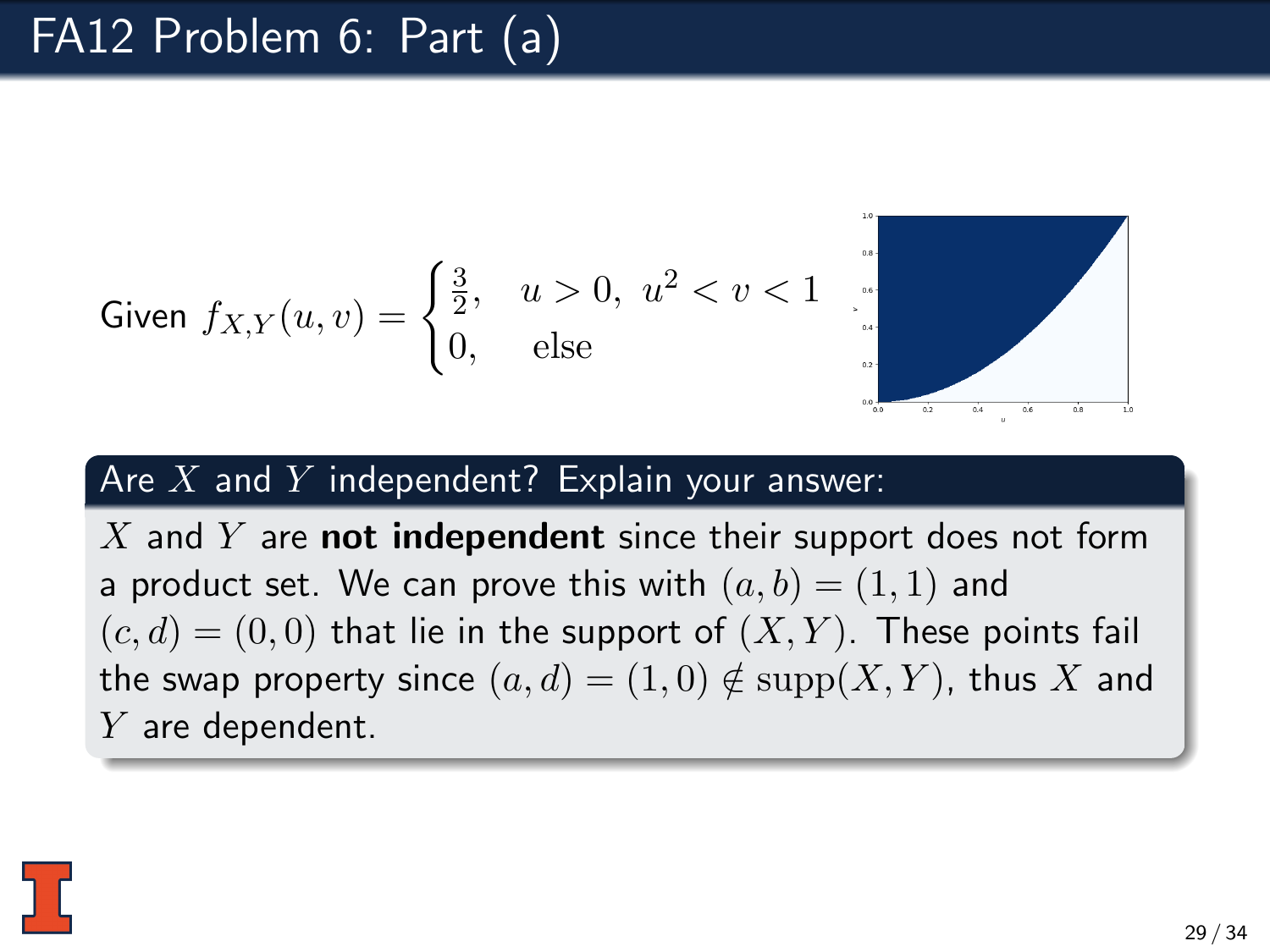Given 
$$
f_{X,Y}(u, v) = \begin{cases} \frac{3}{2}, & u > 0, u^2 < v < 1 \\ 0, & \text{else} \end{cases}
$$



#### Determine  $f_X(u)$ :

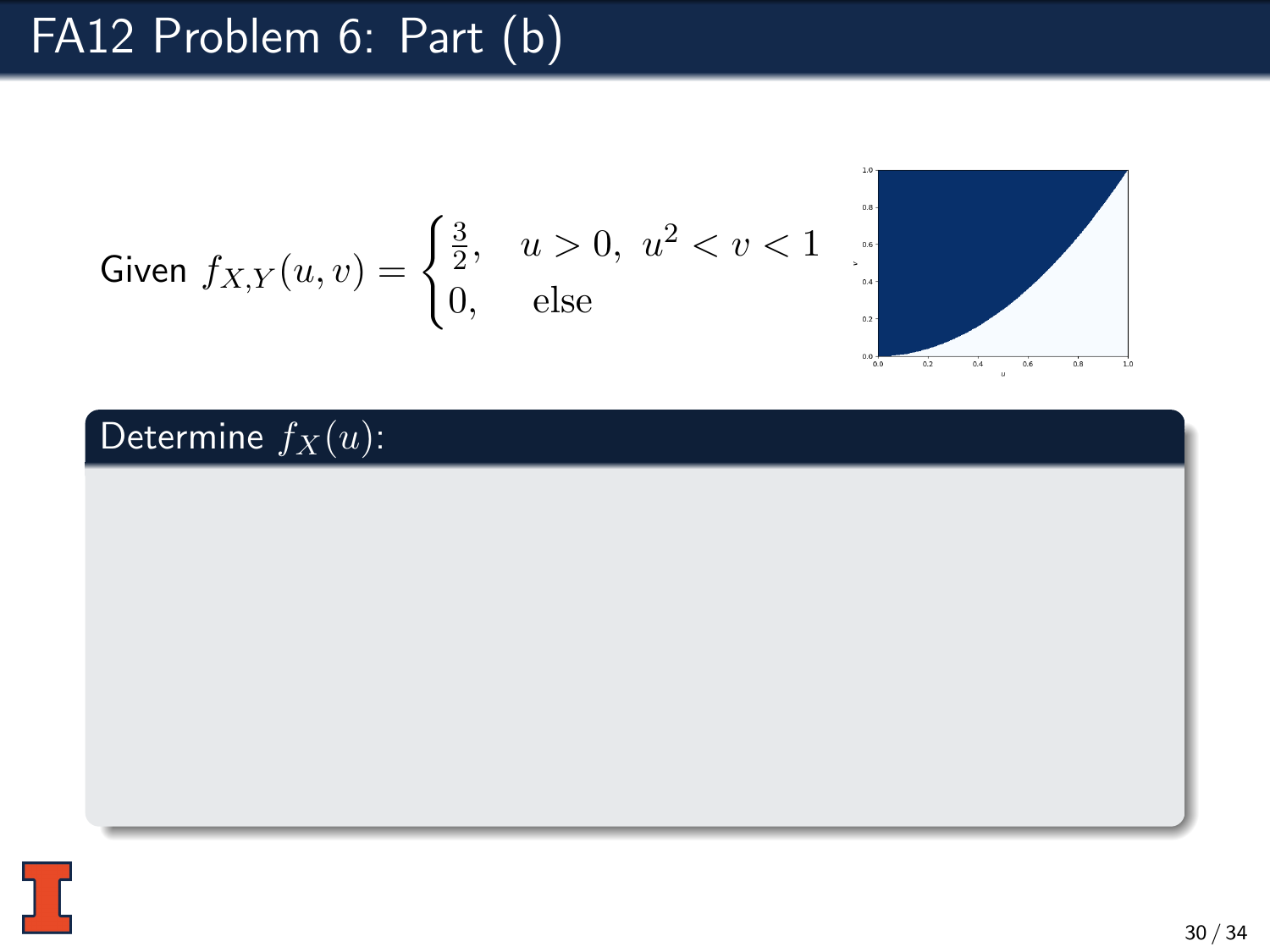Given 
$$
f_{X,Y}(u, v) = \begin{cases} \frac{3}{2}, & u > 0, u^2 < v < 1 \\ 0, & \text{else} \end{cases}
$$



#### Determine  $f_X(u)$ :

$$
f_X(u) = \int_{u^2}^1 f_{X,Y}(u,v) dv
$$

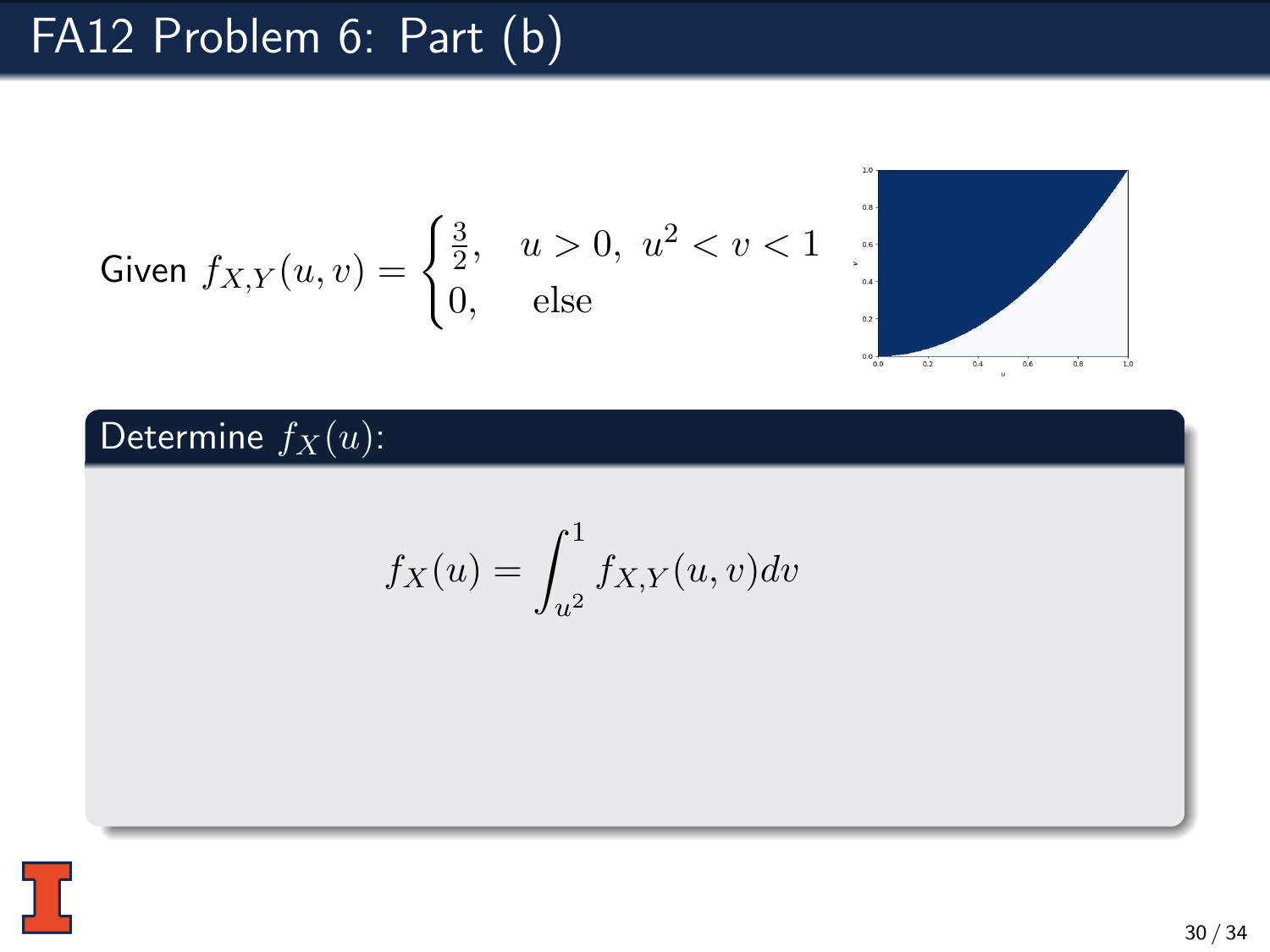Given 
$$
f_{X,Y}(u, v) = \begin{cases} \frac{3}{2}, & u > 0, u^2 < v < 1 \\ 0, & \text{else} \end{cases}
$$



#### Determine  $f_X(u)$ :

$$
f_X(u) = \int_{u^2}^{1} f_{X,Y}(u, v) dv
$$
  
= 
$$
\int_{u^2}^{1} \frac{3}{2} dv
$$
  
= 
$$
\frac{3}{2} (1 - u^2), \ 0 < u < 1
$$

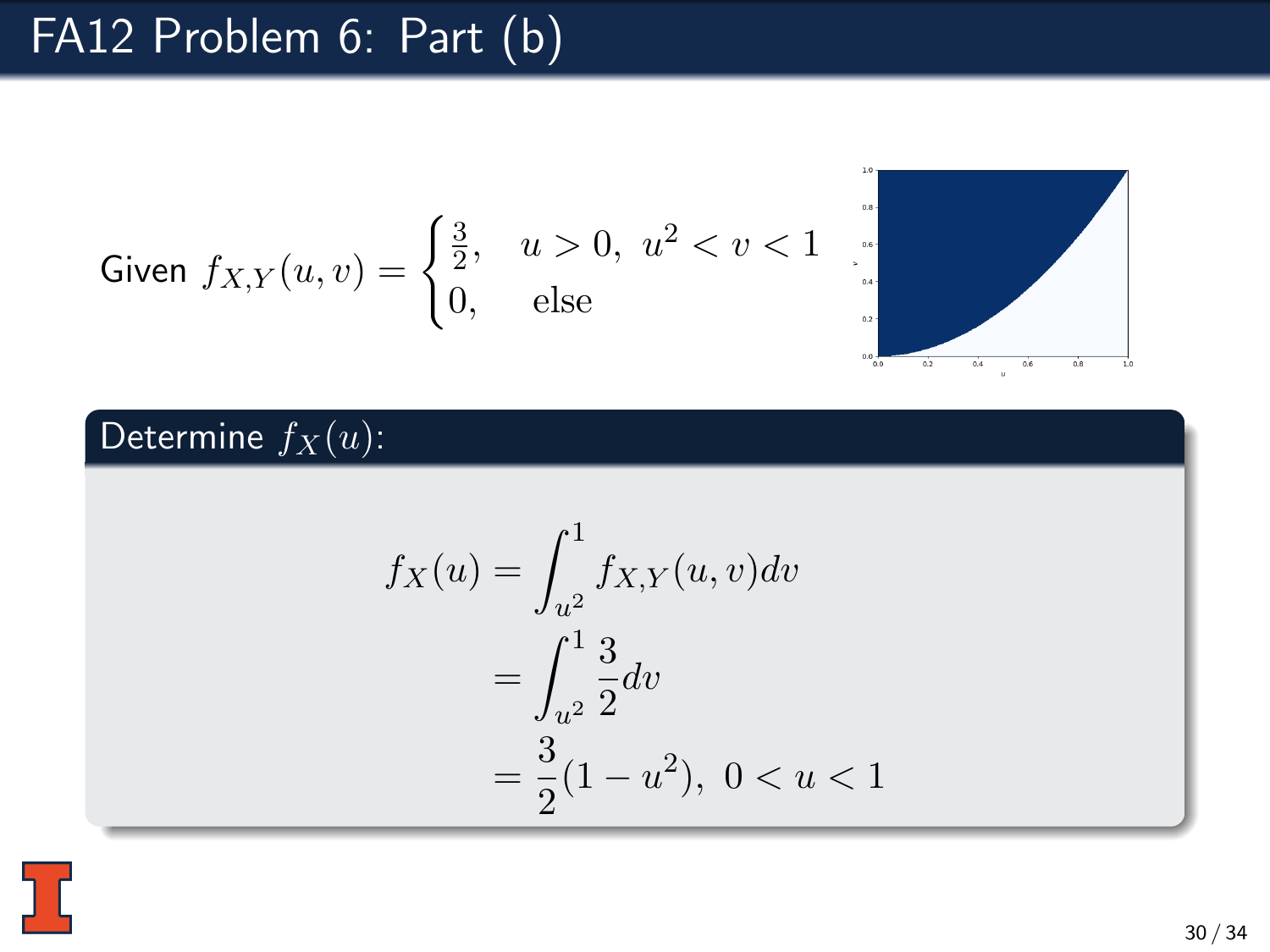Given 
$$
f_{X,Y}(u, v) = \begin{cases} \frac{3}{2}, & u > 0, u^2 < v < 1 \\ 0, & \text{else} \end{cases}
$$

#### For what values of u is  $f_{Y|X}(v|u)$  well defined?

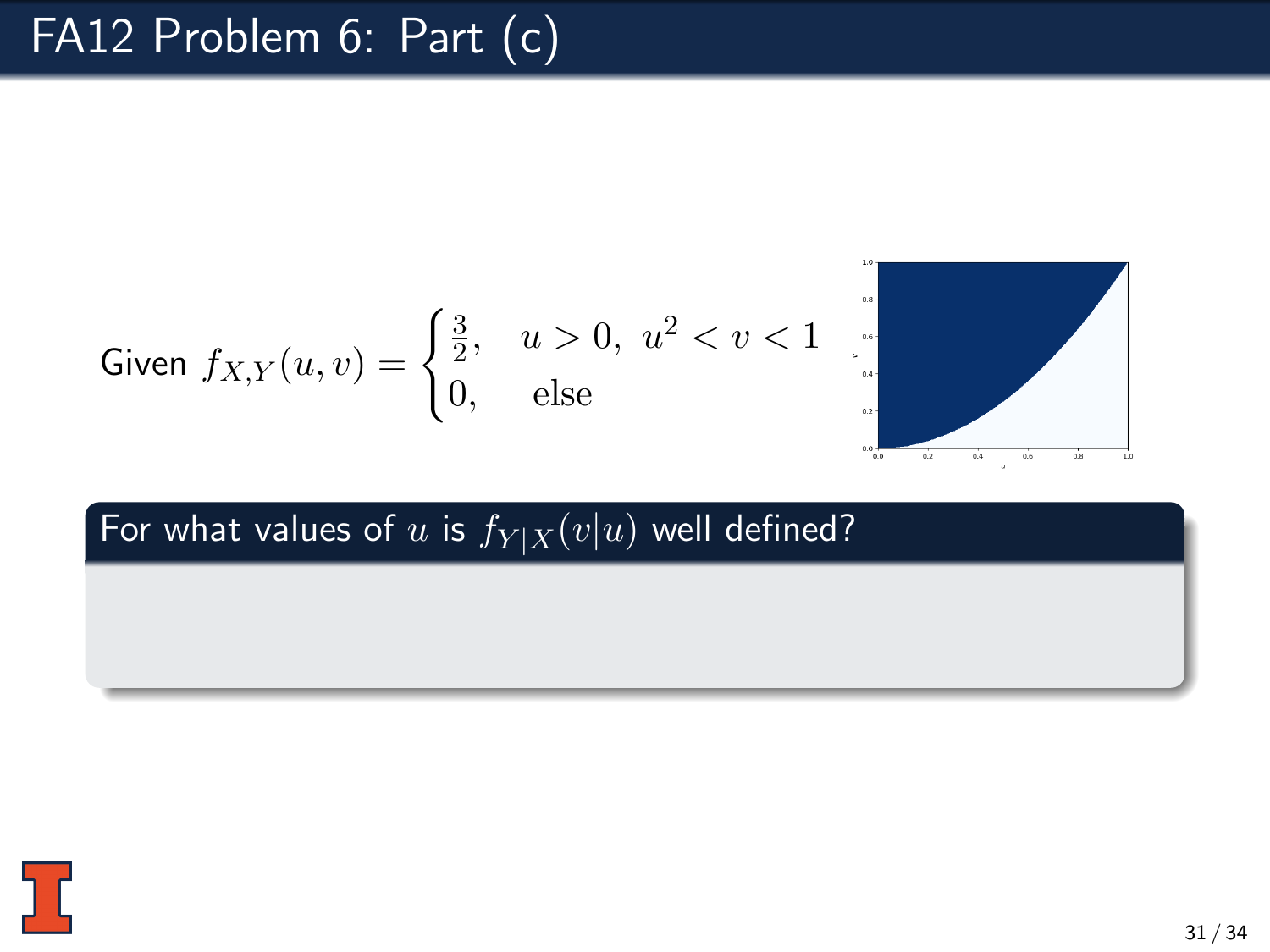Given 
$$
f_{X,Y}(u, v) = \begin{cases} \frac{3}{2}, & u > 0, u^2 < v < 1 \\ 0, & \text{else} \end{cases}
$$

#### For what values of u is  $f_{Y|X}(v|u)$  well defined?

Since  $f_{Y|X}(v|u) = \frac{f_{X,Y}}{f_X}$ , we need  $f_X > 0$  for the conditional pdf to be well defined. From part (a), we see this means  $u \in (0,1)$ .

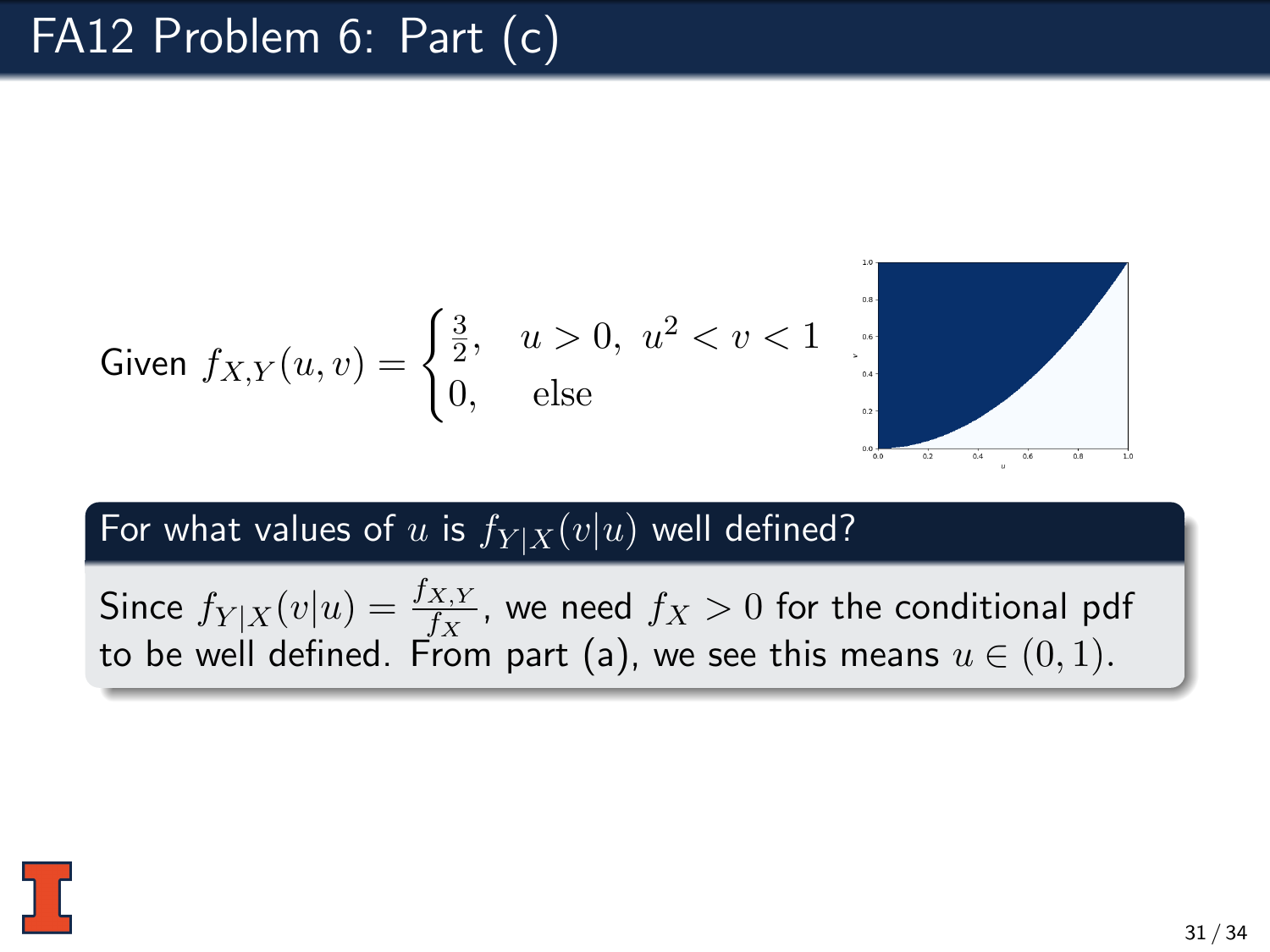Given 
$$
f_{X,Y}(u, v) = \begin{cases} \frac{3}{2}, & u > 0, u^2 < v < 1 \\ 0, & \text{else} \end{cases}
$$



#### Determine  $f_{Y|X}(v|u)$ :

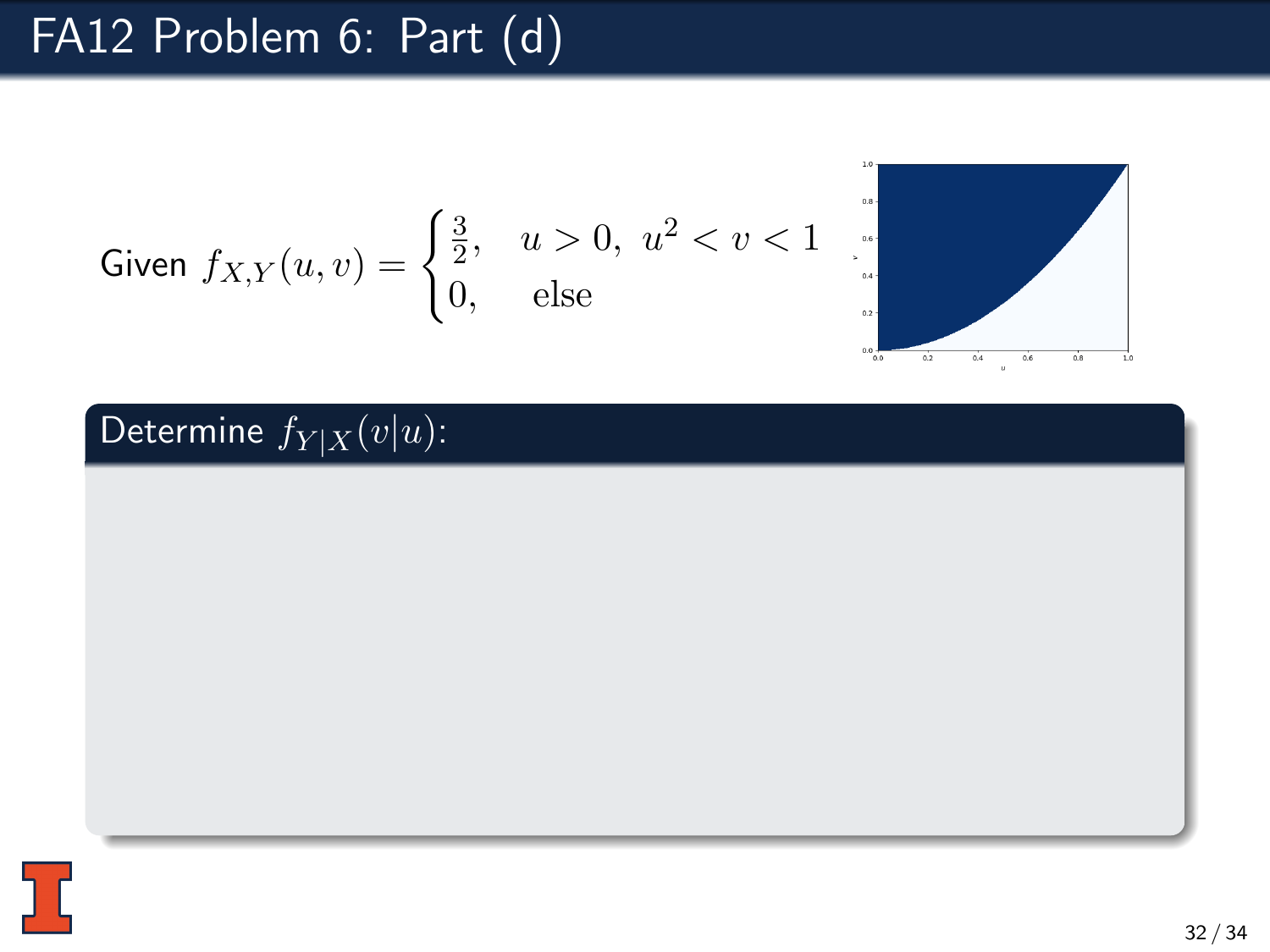Given 
$$
f_{X,Y}(u, v) = \begin{cases} \frac{3}{2}, & u > 0, u^2 < v < 1 \\ 0, & \text{else} \end{cases}
$$



#### Determine  $f_{Y|X}(v|u)$ :

$$
f_{Y|X}(v|u) = \frac{f_{X,Y}(u,v)}{f_X(u)}
$$

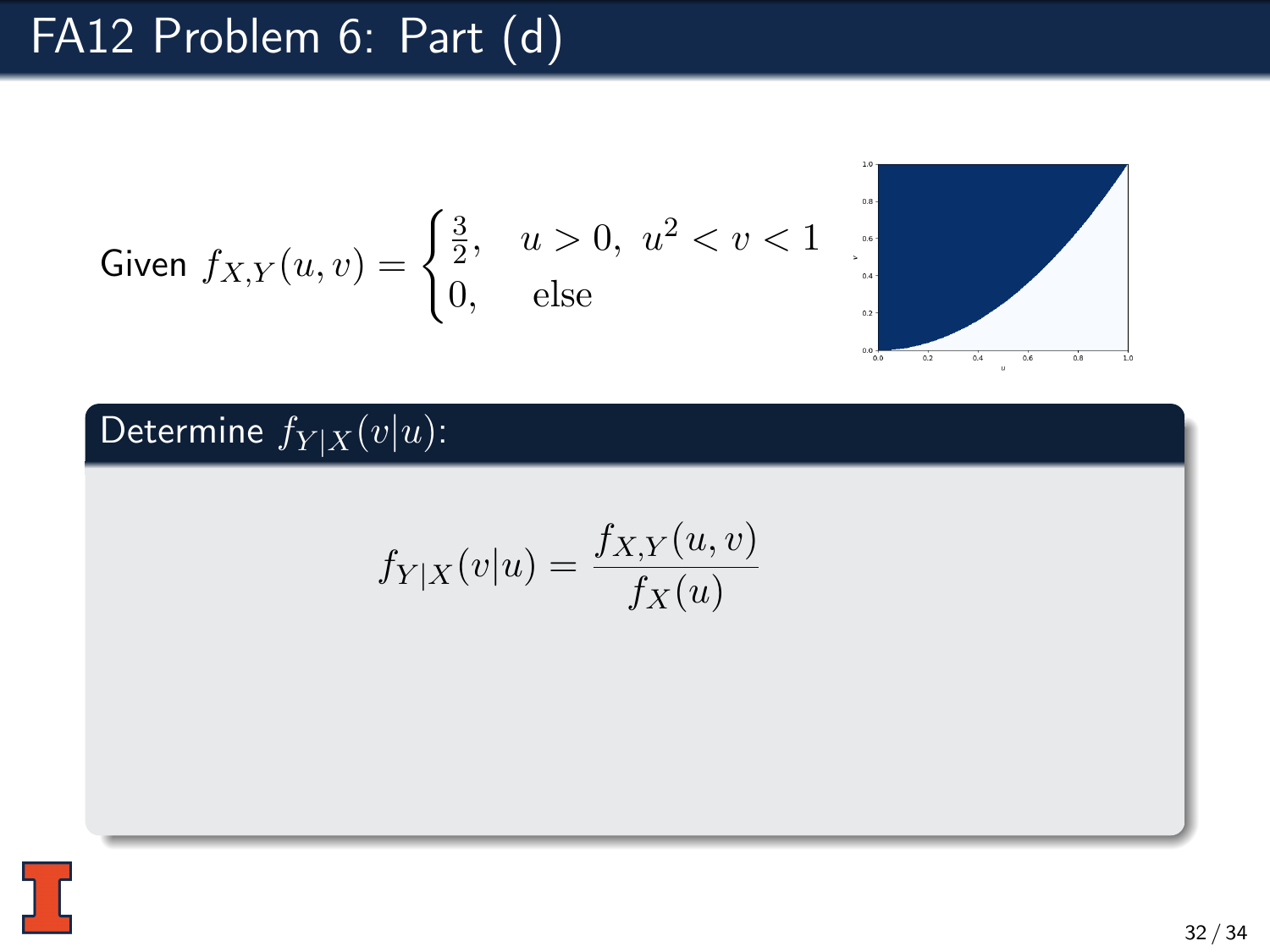Given 
$$
f_{X,Y}(u, v) = \begin{cases} \frac{3}{2}, & u > 0, u^2 < v < 1 \\ 0, & \text{else} \end{cases}
$$



#### Determine  $f_{Y|X}(v|u)$ :

$$
f_{Y|X}(v|u) = \frac{f_{X,Y}(u,v)}{f_X(u)}
$$
  
= 
$$
\frac{\frac{3}{2}}{\frac{3}{2}(1-u^2)}
$$
  
= 
$$
\frac{1}{1-u^2}, \ 0 < u < 1
$$

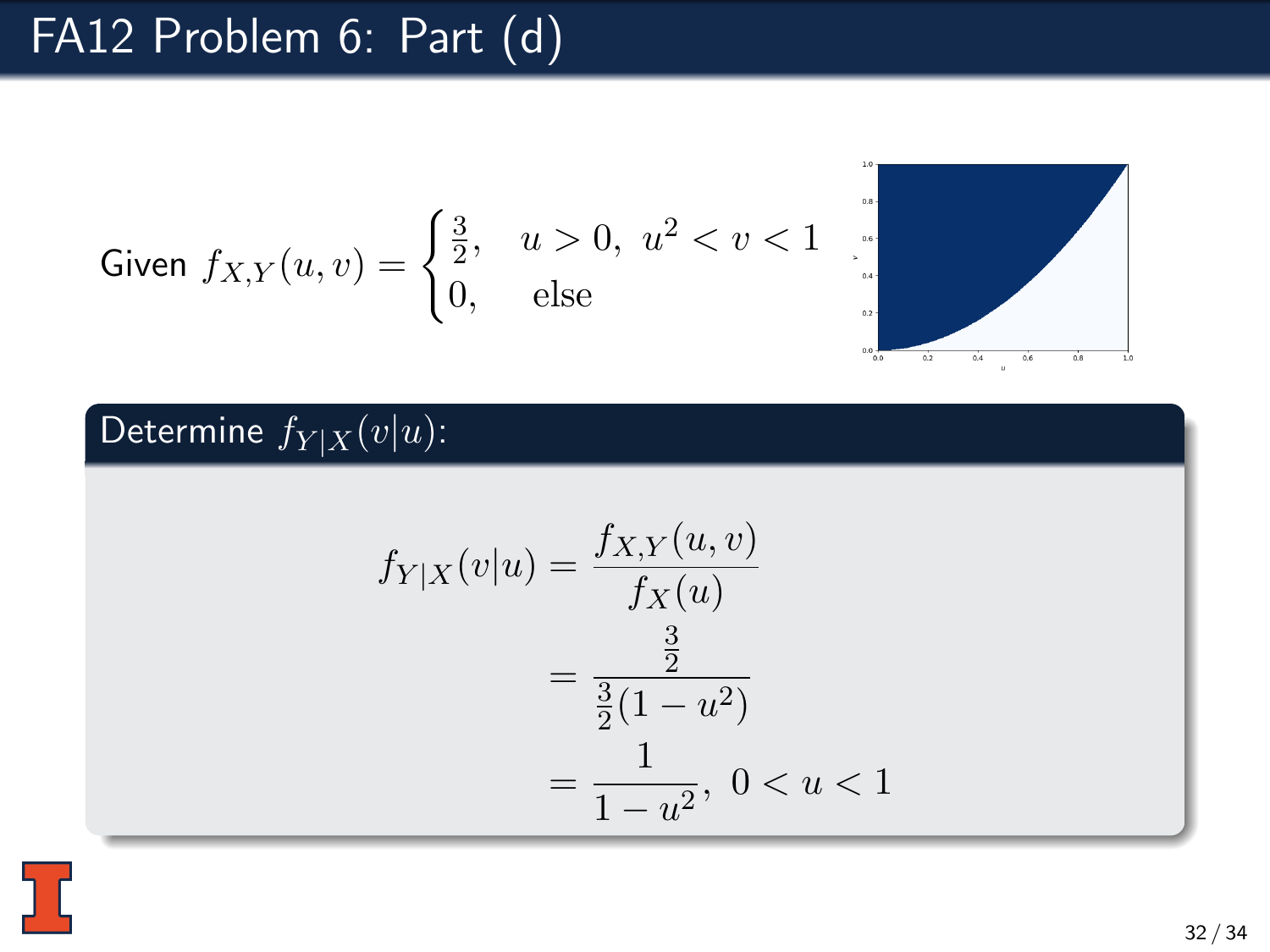Given 
$$
f_{X,Y}(u, v) = \begin{cases} \frac{3}{2}, & u > 0, \ u^2 < v < 1\\ 0, & \text{else} \end{cases}
$$



Determine  $P(Y > X)$ 

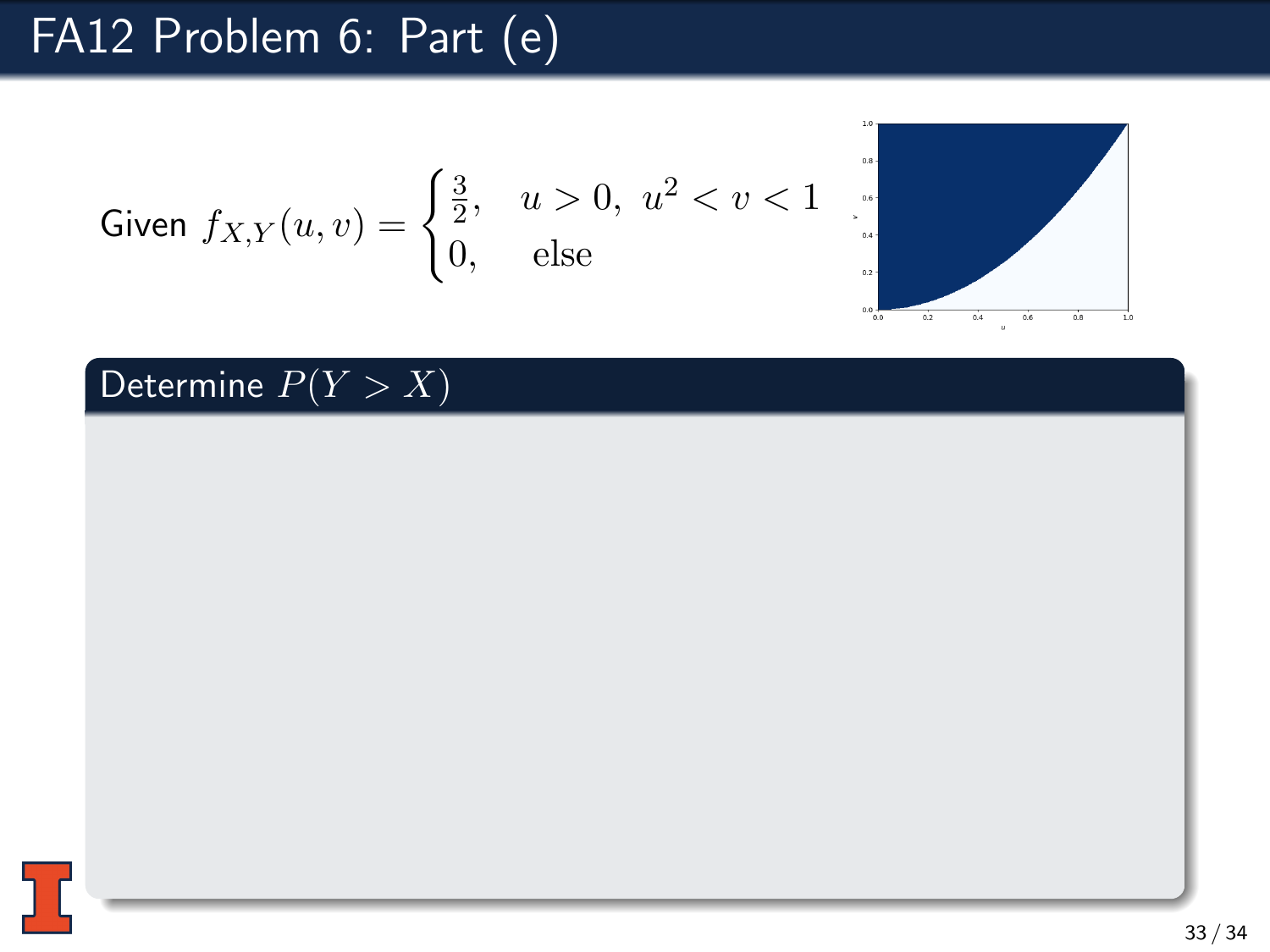Given 
$$
f_{X,Y}(u, v) = \begin{cases} \frac{3}{2}, & u > 0, \ u^2 < v < 1\\ 0, & \text{else} \end{cases}
$$



#### Determine  $P(Y > X)$

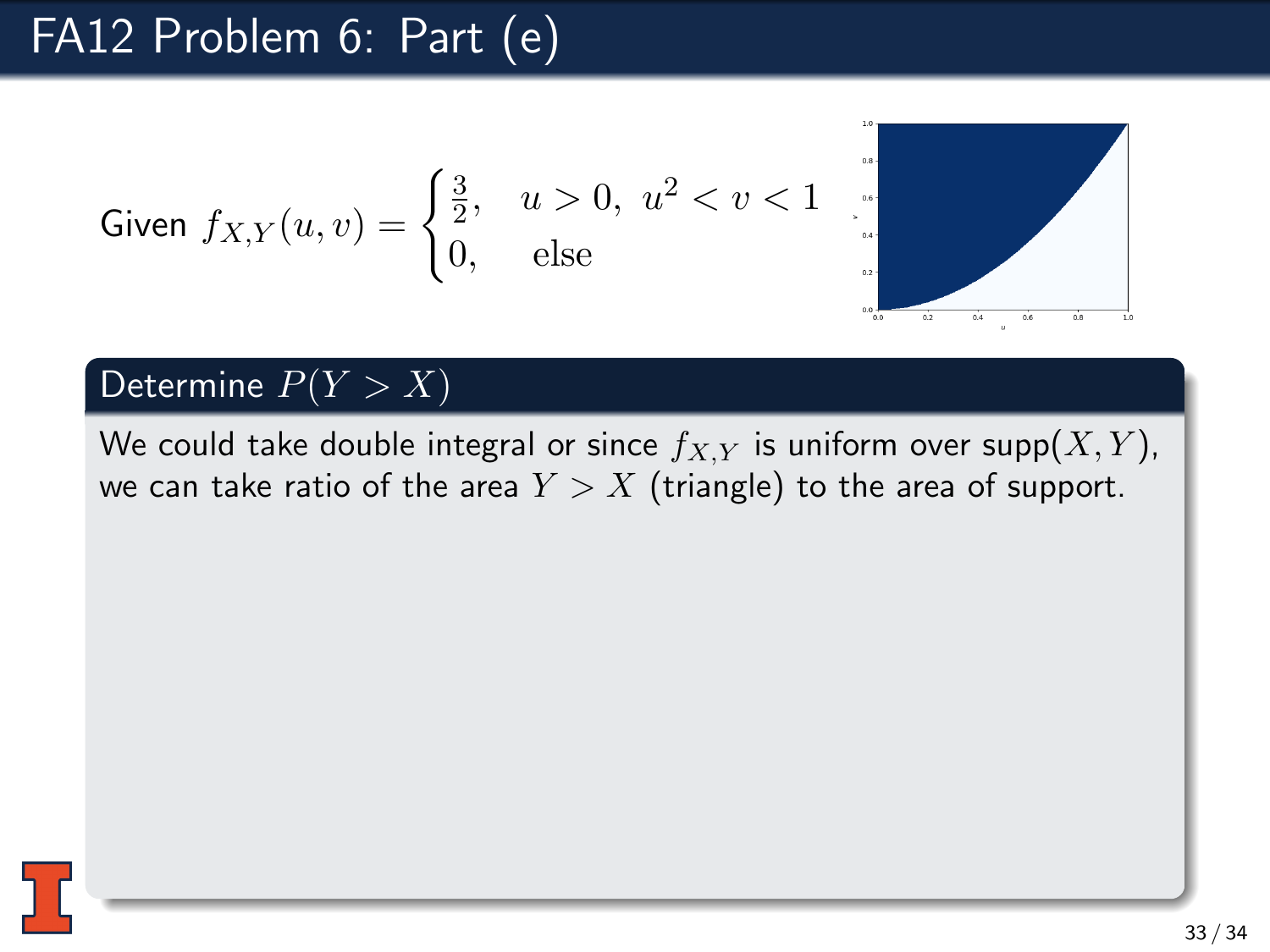Given 
$$
f_{X,Y}(u, v) = \begin{cases} \frac{3}{2}, & u > 0, \ u^2 < v < 1\\ 0, & \text{else} \end{cases}
$$



#### Determine  $P(Y > X)$

Area of support 
$$
\times
$$
 Weight of PDF = 1  
Area of support =  $\frac{2}{3}$ 

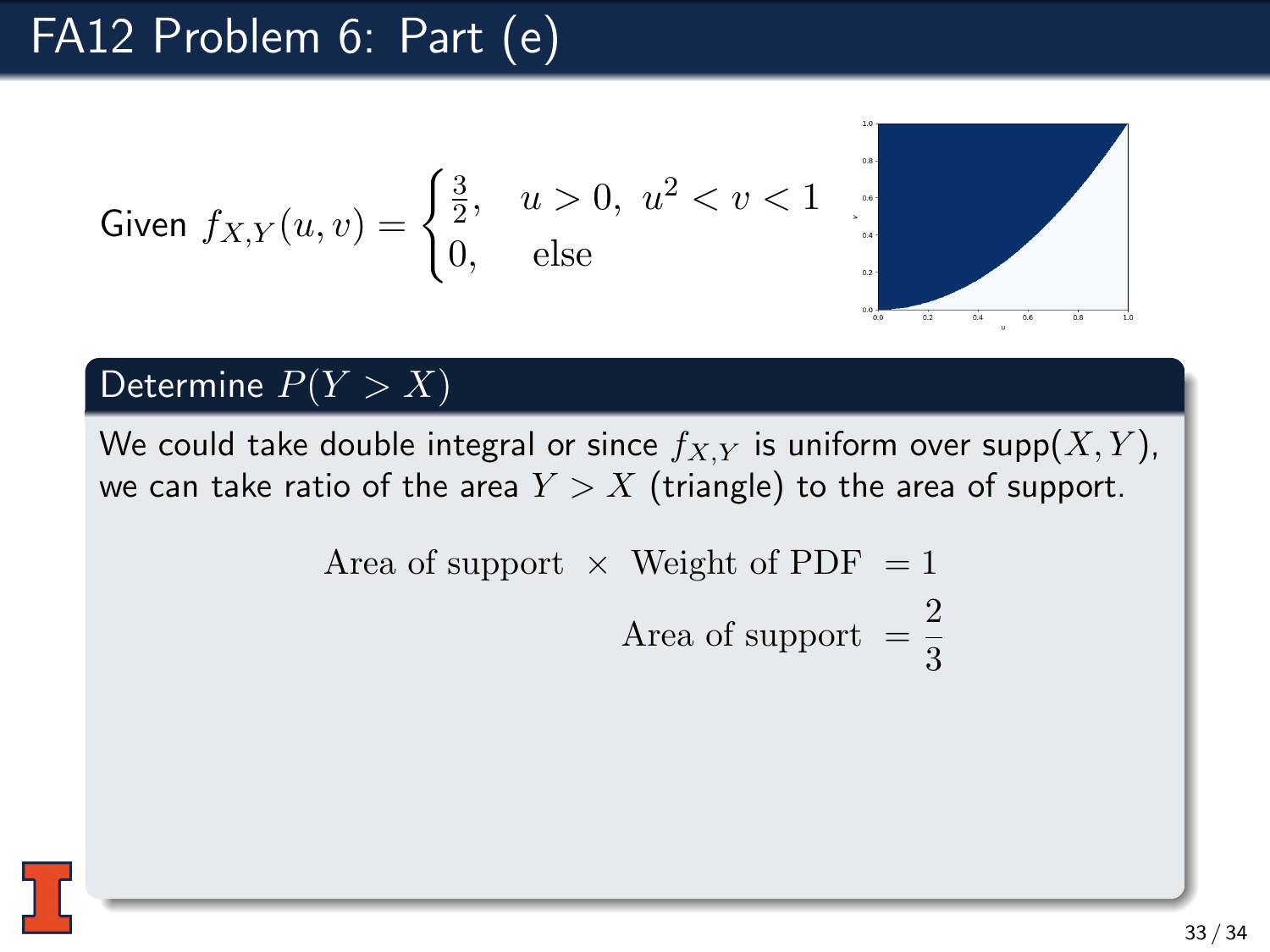Given 
$$
f_{X,Y}(u,v) = \begin{cases} \frac{3}{2}, & u > 0, \ u^2 < v < 1 \\ 0, & \text{else} \end{cases}
$$



#### Determine  $P(Y > X)$

Area of support × Weight of PDF = 1  
Area of support = 
$$
\frac{2}{3}
$$
  
Area of  $Y > X = \frac{1}{2}(1)(1) = \frac{1}{2}$ 

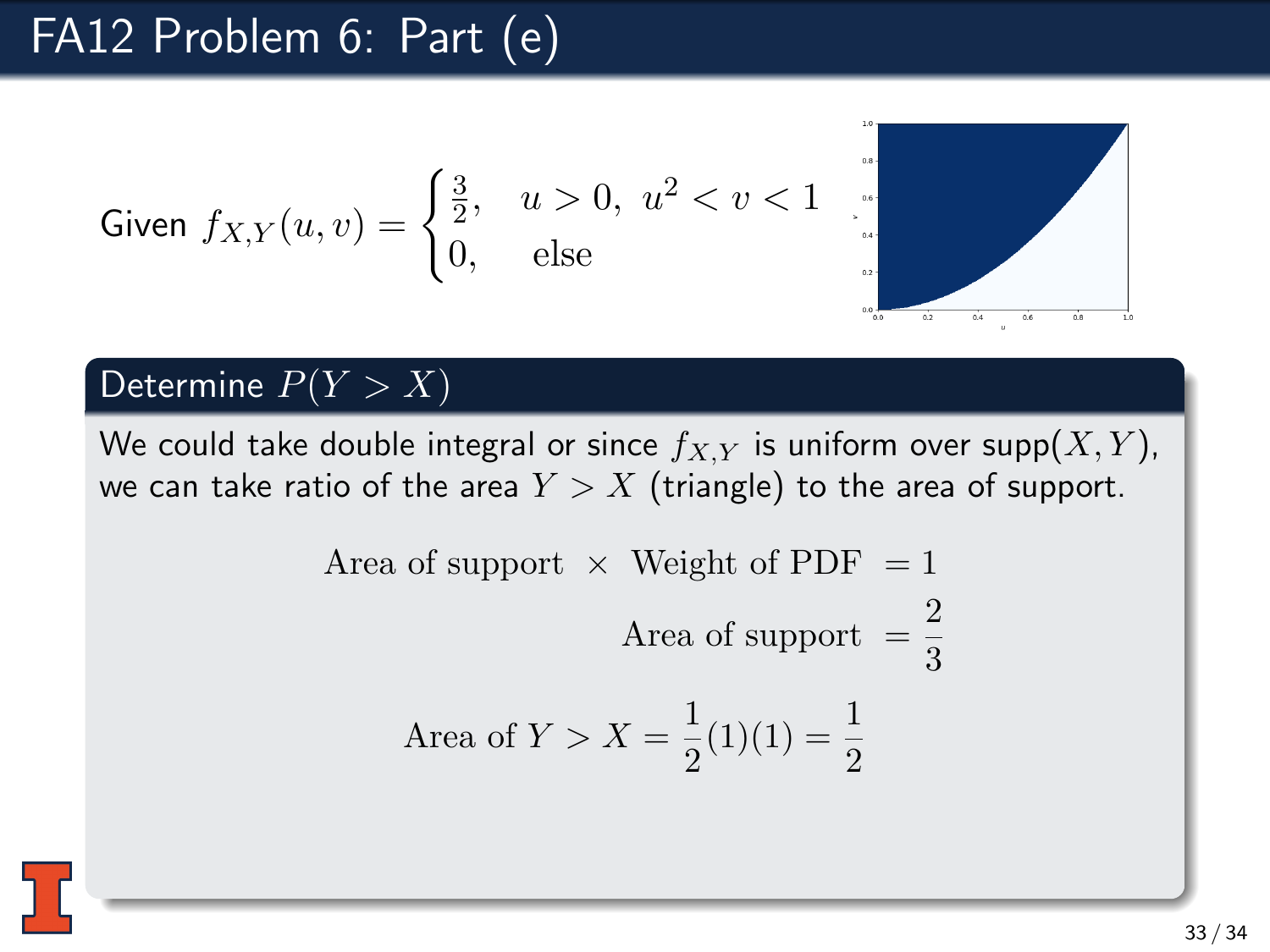Given 
$$
f_{X,Y}(u, v) = \begin{cases} \frac{3}{2}, & u > 0, u^2 < v < 1 \\ 0, & \text{else} \end{cases}
$$



#### Determine  $P(Y > X)$

Area of support × Weight of PDF = 1  
\nArea of support = 
$$
\frac{2}{3}
$$
  
\nArea of  $Y > X = \frac{1}{2}(1)(1) = \frac{1}{2}$   
\n
$$
P(Y > X) = \frac{1/2}{2/3} = \frac{3}{4}
$$